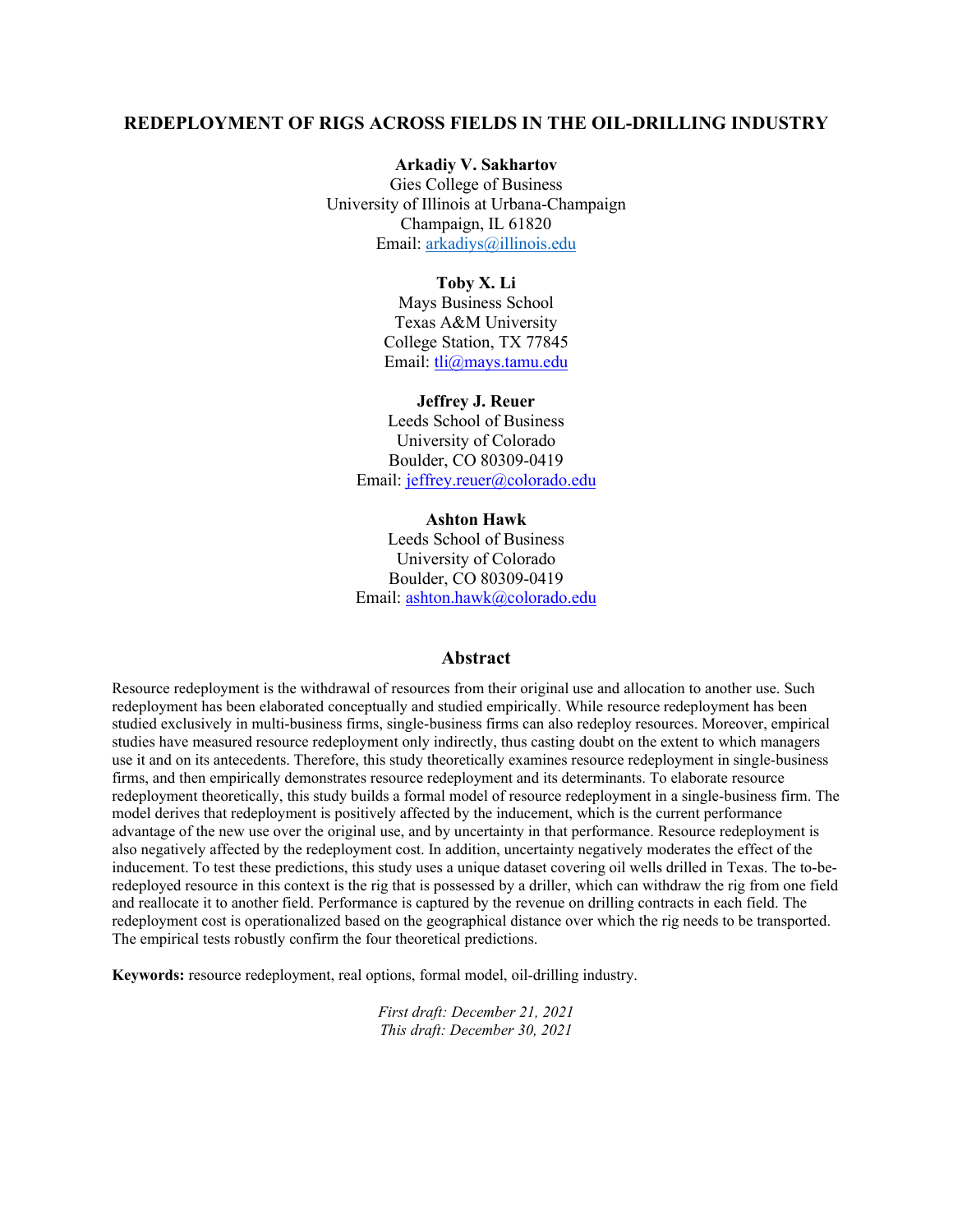#### **INTRODUCTION**

Resource redeployment, broadly defined, represents the withdrawal of various resources from their original use combined with their allocation to another use. Developed initially in military to describe the transfer of troops from one theater of war to another theater of war, the term was pioneered in management research by Anand and Singh (1997), who examined how diversified firms redeployed resources from one of their businesses to another business. Since this seminal introduction of the term to management research, resource redeployment in diversified, or multibusiness, firms has been elaborated conceptually (Helfat and Eisenhardt, 2004; Levinthal and Wu, 2010; Lieberman, Lee, and Folta, 2017; Sakhartov, 2017; Sakhartov and Folta, 2014; 2015) and explored empirically (Anand, 2004; Anand and Singh, 1997; Giarratana and Santaló, 2020; Miller and Yang, 2016; Morandi Stagni, Santaló, and Giarratana, 2020; O'Brien and Folta, 2009; Wu, 2013). The importance of the concept of resource redeployment can also be seen in the fact that it provides "a new justification for how multi-business firms create value" (Folta, Helfat, and Karim, 2016: 1).

This abundance of contributions on resource redeployment since Anand and Singh (1997) has firmly established the concept in management research. However, there are at least two directions in which research on resource redeployment can be further extended to complement and build upon existing contributions. First, although resource redeployment was indeed used to explain the performance of multi-business firms, this prevalent use does not necessarily imply that single-business firms do not have an option to redeploy their resources. For instance, Ahuja and Novelli (2016) noted that incumbent firms can redeploy their resources from an existing business model to a new business model when faced with an entrant having a disruptive innovation. Single-business firms can also redeploy resources across generations of products,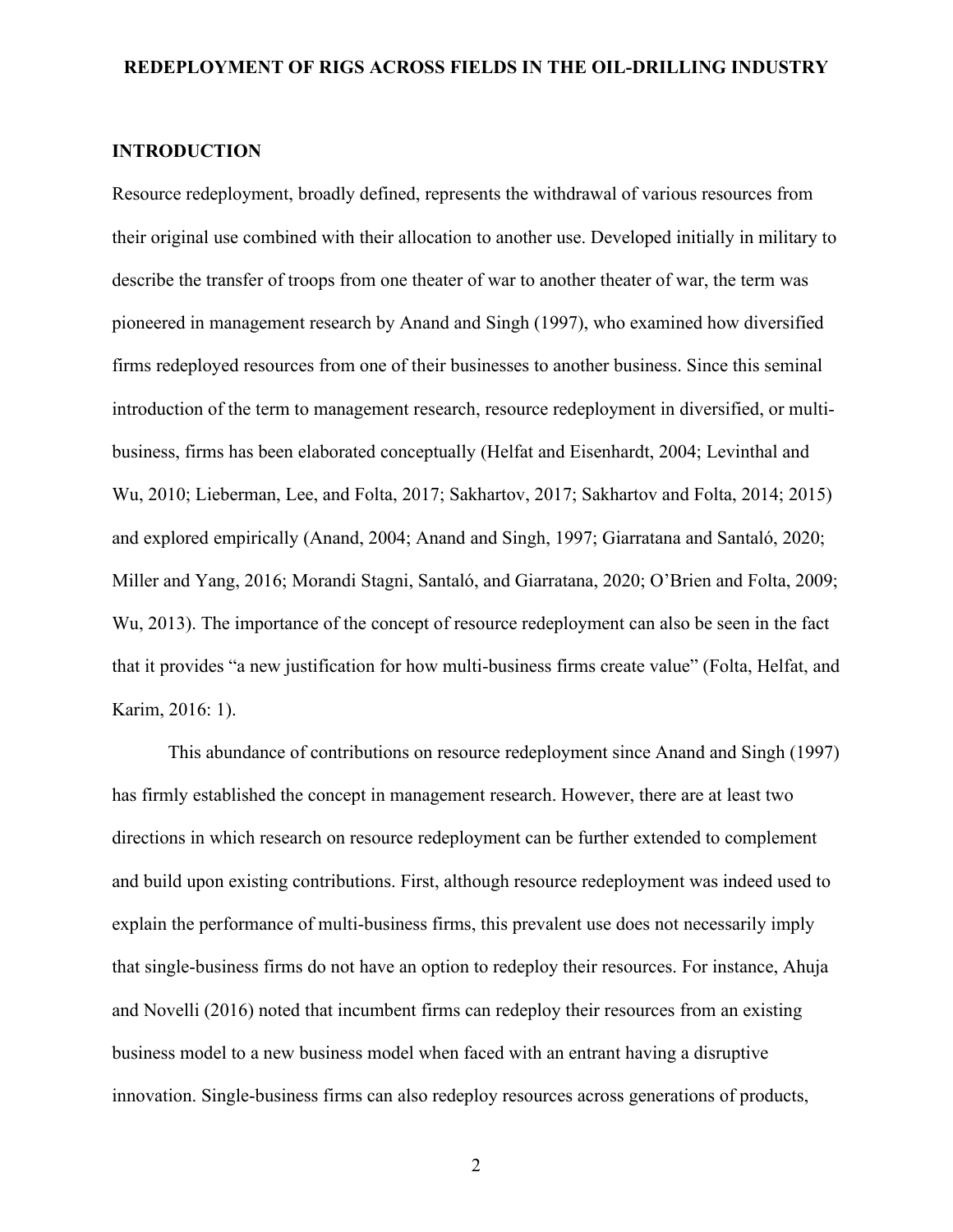geographic locations, technologies, customer segments, *etc*. Despite this recent recognition that resource redeployment is important to single-business firms too, studies have not systematically explored, conceptually or empirically, how single-business firms redeploy their resources.

Second, because resource redeployment is an internalized exchange, or transaction, that is not required to be reported in accounting documents comprising most empirical databases, such redeployment has been notoriously difficult to diagnose in secondary data (Folta *et al*., 2016: 11). As a result, even when theory concerned with resource redeployment has been tested empirically, such redeployment is often captured only indirectly based on circumstantial evidence consistent with resource redeployment (*e.g*., contemporaneous changes in SIC codes) rather than by reliably registering resource redeployment *per se*.<sup>[1](#page-2-0)</sup> Such indirect empirical operationalization of resource redeployment potentially risks confusing it with other resource allocation strategies such as divestitures (*e.g*., Feldman and Sakhartov, 2021), or risks presuming resource redeployment as a strategic intent behind two concurrent, yet potentially independent decisions to withdraw and commit resources across products, markets, *etc*. The lack of a means of precisely and confidently identifying resource redeployment in large sample analyses can cast

<span id="page-2-0"></span><sup>&</sup>lt;sup>1</sup> For example, O'Brien and Folta (2009) regarded resource redeployment as a mode of business exit and assumed that instances where one of the firm's primary-segment SIC codes (as reported in Compustat Segments) stopped being listed in the firm's reports reflected resource redeployment from that segment. Wu (2013) viewed resource redeployment as a mode of market entry and operationalized such redeployment as an addition of a new category of medical devices (as reported by the Center for Devices and Radiological Health of the U.S. Food and Drug Administration) by the firm that previously produced other categories. Anand (2004) and Anand and Singh (1997) considered resource redeployment an opportunity for a firm that operated in a declining product market (*i.e*., defense) to diversify to another product market (*i.e*., civilian), and operationalized such diversification as an acquisition of a civilian target by a defense firm based on SIC codes of these parties and on the data compiled by the Department of Defense. Miller and Yang (2016) operationalized resource redeployment as product turnover in a high-tech multiproduct firm wherein that firm drops one product and adds another product in the same year based on the product categories (as classified by CorpTech). Similarly, Lieberman *et al*. (2017) interpreted instances where firms in the telecommunications and Internet sector dropped the previously added product categories (as defined by CorpTech) to be consistent with resource redeployment. Morandi Stagni *et al*. (2020) used a 10-digit harmonized system (as defined by the World Customs Organization) to capture resource redeployment as the change in the allocation of cash to a business unit (*i.e*., in the difference between its capital expenditure and its own after-tax cash flow) in a diversified firm over a three-year period. Finally, Giarratana and Santaló (2020) measured redeployment of the shelf-space across product niches by firms in the drink industry as the growth in sales in a firm's segment (as classified by Euromonitor Passport) following a change in the tax conditions faced by that segment. Because those studies measured redeployment as the change in a firm's set of businesses, they assumed that such redeployment happened, instead of registering it directly.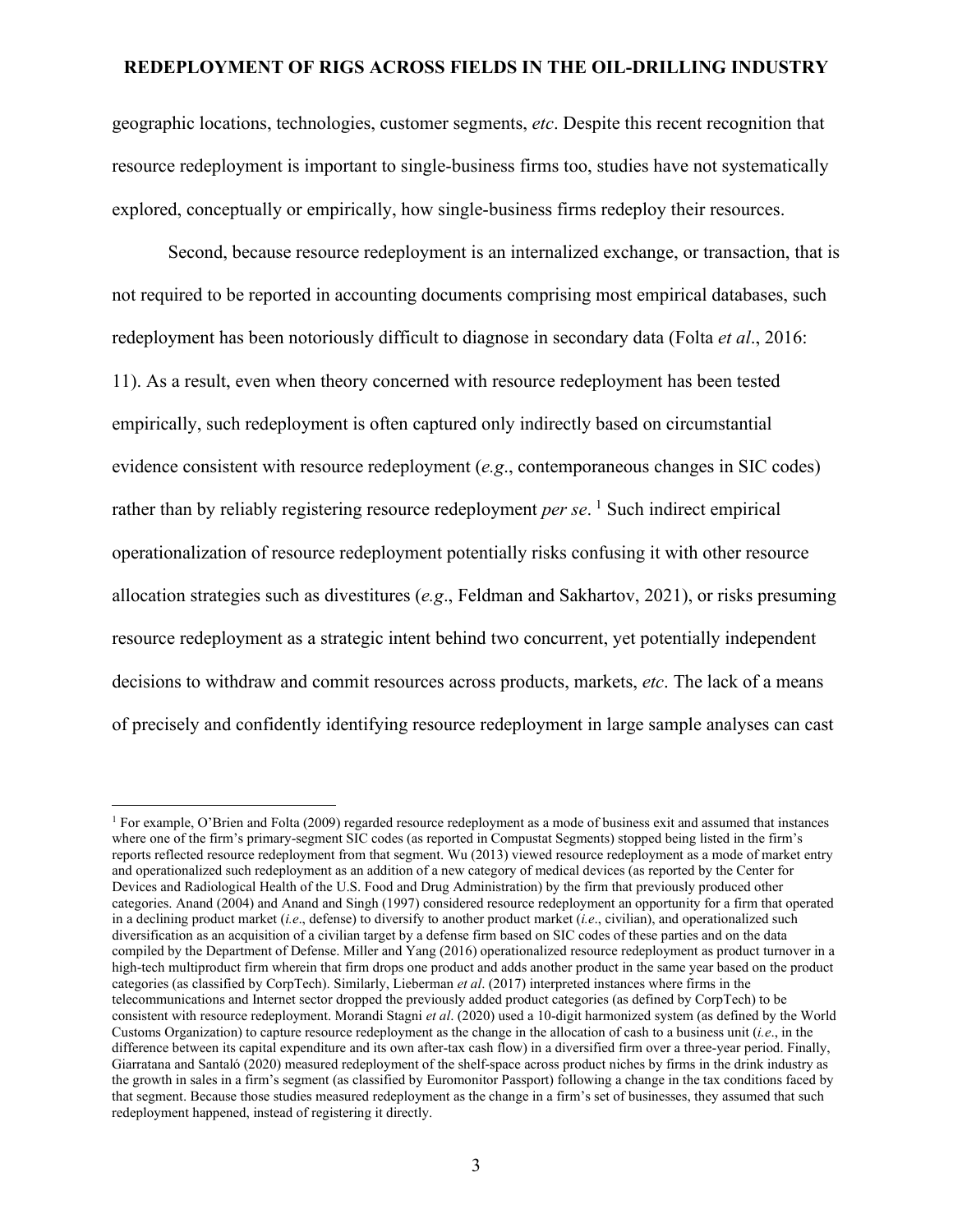doubt on the extent to which it is actually carried out by managers (Folta *et al*., 2016: 11). All of these empirical challenges that flow from the data limitations surrounding resource redeployment can also undermine conclusions on its determinants and consequences in different strategy contexts.

Therefore, the primary purpose of this study is to investigate resource redeployment in single-business firms by reliably demonstrating its occurrence. This purpose, in turn, helps this study explain resource redeployment choices with attributes of the empirical context in which they are made. To achieve these objectives, the study uses a sample of oil wells drilled in Texas over twelve years. The resource that is a candidate for redeployment in this context is the rig that is possessed by a single-business firm, an oil-drilling contractor. The driller can withdraw a rig from the well in the field in which the rig was used, and reallocate that rig to a well in another field. The first contextual factor figuring into such redeployment decisions is the inducement to redeploy the rig from the original field to another field, namely whether and to what extent the revenue on a drilling contract would be higher in the new field than in the original field. The second contextual factor is the uncertainty about the revenue on the drilling contracts. The third contextual factor is the redeployment cost the oil-drilling contractor would bear when removing the rig from the original well and reallocating it to a well in the new field.

In order to develop research hypotheses for testing whether and how these factors influence resource redeployment, this study first adapts previous formal models of such choices in multi-business firms (Feldman and Sakhartov, 2021) to the present empirical context of oil drilling. More specifically, the adapted model considers a single-business firm that can redeploy its resources (*i.e*., the rig) to another location. In this context, as the model will demonstrate, the resource-redeployment choice is monotonically positively affected by the inducement and by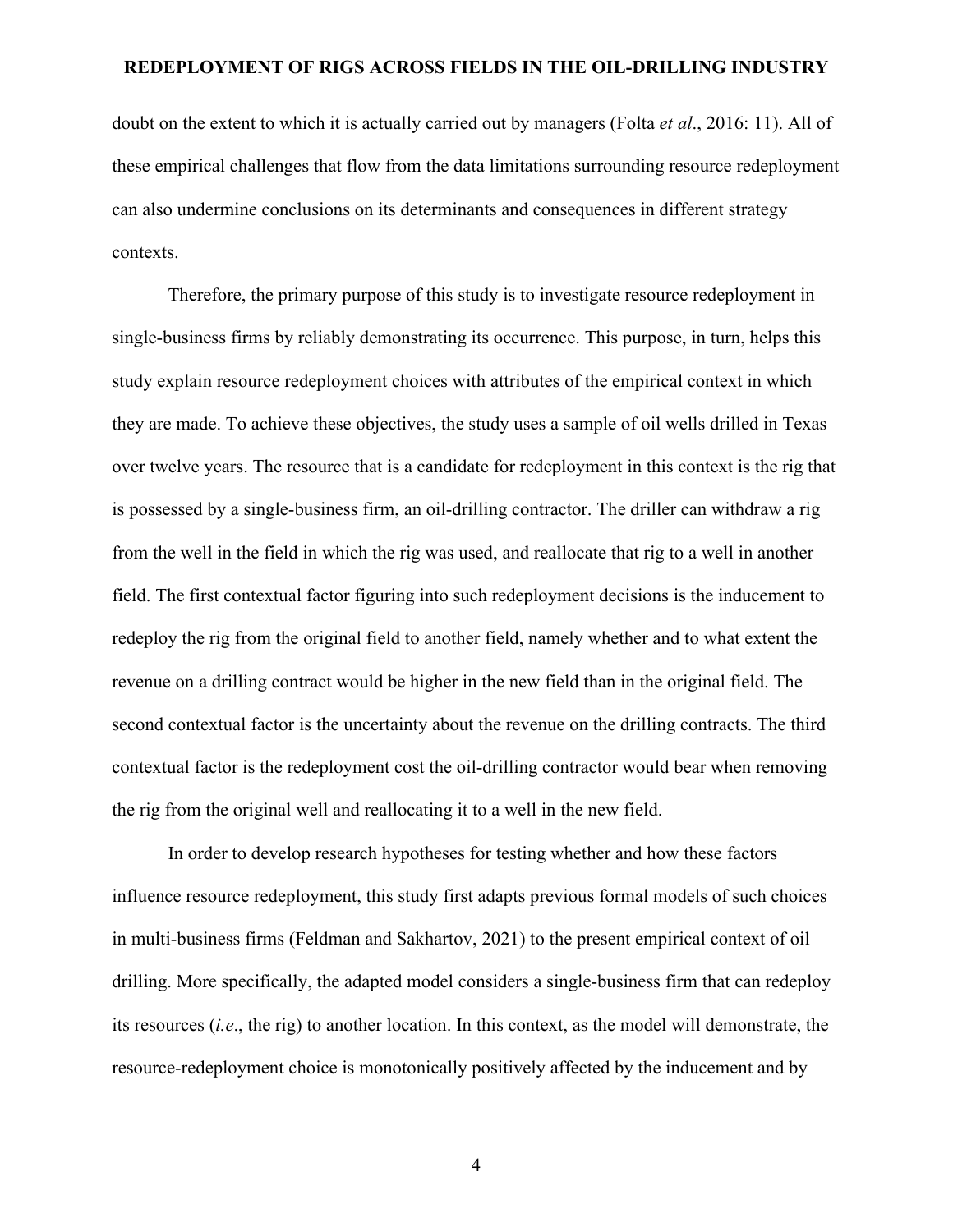uncertainty and is monotonically negatively affected by the redeployment cost. The first effect takes place because the inducement increases the opportunity cost for the oil-drilling contractor to continue operations in the field that *currently* performs worse than the alternative field. The second effect occurs because uncertainty promotes scenarios where the original field will underperform the alternative field *in the future*. The third effect holds because the redeployment cost diminishes the net cash flow that accrues to the oil-drilling contractor upon the redeployment of the rig. In addition, uncertainty negatively moderates the positive effect of the inducement on redeployment. This interaction emerges because uncertainty makes future redeployment of the rigs more attractive than the present redeployment, even in the presence of a positive inducement, thus muting the effect of the inducement on redeployment. The empirical analyses in this study provide evidence in accord with the four hypotheses.

The first and primary contribution of this paper is that it provides a detailed and careful empirical operationalization of resource redeployment. There is no doubt in attributing the use of rigs on new oil wells to resource redeployment because each rig is known to have been dismantled from the original well, to have been moved to a different field, and to have been reassembled on another well. This identification of the instances of resource redeployment (and of the lack of such instances), in turn, provides confidence not only in the extent of resource redeployment but also in the determinants of resource redeployment. In addition, the unique combination of formal theorizing and empirical analysis provides a compelling elaboration and corroboration of the theory of resource redeployment. By using a formal model to adapt models of resource redeployment in multi-business firms to the case of a single-business firm, the study also is able to offer a set of theoretical predictions that are aligned to the empirical context. The next section presents all the four hypotheses that are tested in the subsequent empirical analyses.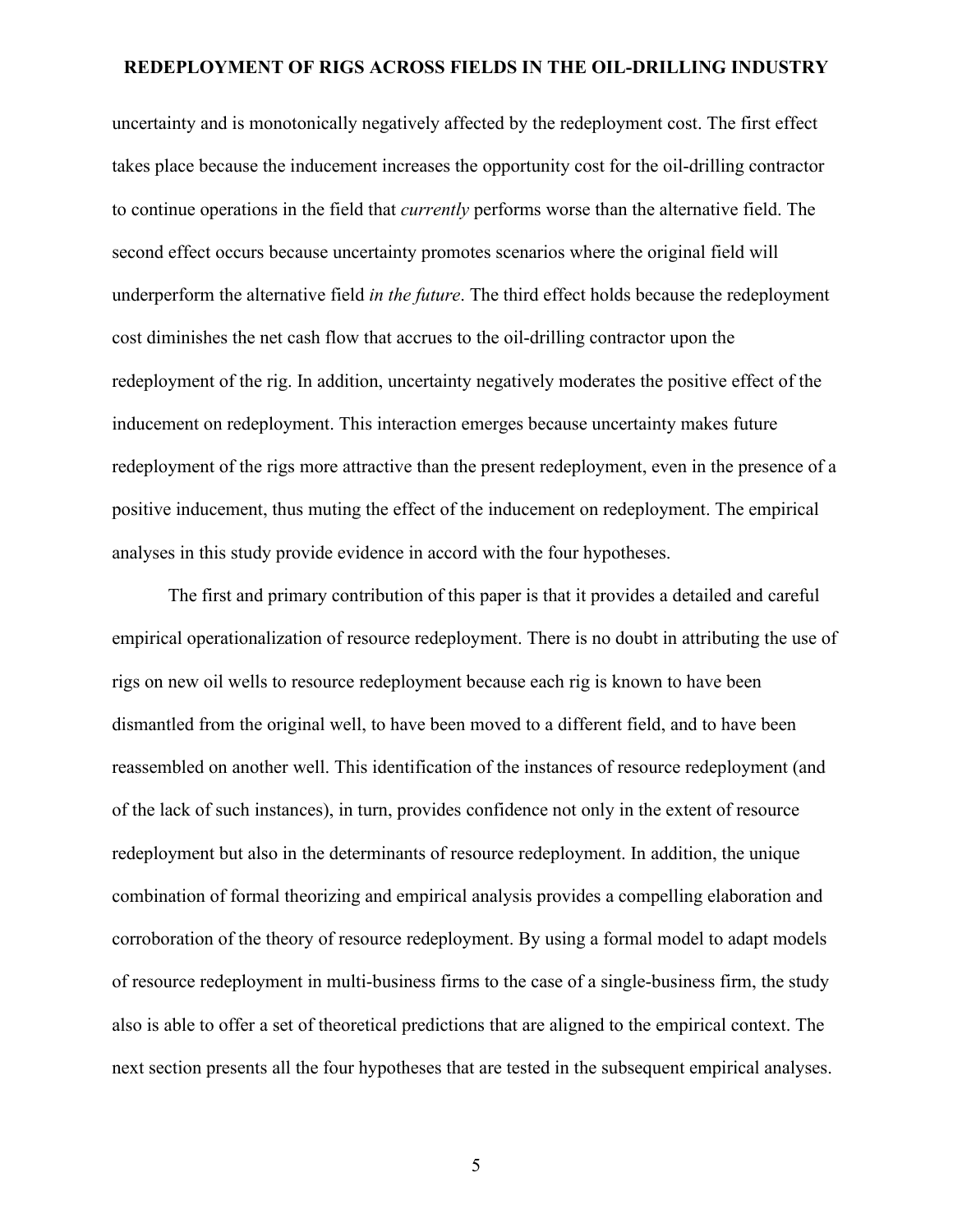## **THEORETICAL PREDICTIONS**

Research hypotheses for the specific context of resource redeployment in this study are developed by adapting a previous formal model of resource redeployment in multi-business firms (Feldman and Sakhartov, 2021). The adapted model considers an oil-drilling firm that previously used its rig on the oil well located in the original field. Specifically, before time  $t = 0$ that reflects the present in the model, the firm used its rig in field  $i$ ; and this starting point is denoted in the model as  $m_{i0-\alpha} = 1$ . At any time before the rig fully depreciates at the terminal time  $t = T$ , the firm can redeploy its rig to the alternative field *j* or can continue to use the rig in the original field *i* if such redeployment did not already occur in the past. If redeployment to the alternative field  $j$  happens at time  $t$ , the firm's choice as to where its rig is used switches from  $m_{ii-\delta t} = 1$  to  $m_{ii} = 0$ . If, alternatively, the firm stays in in the original field *i*, the model is agnostic with regard to whether redeployment of the rig happens within that field (*i.e*., the revenue is specific to the field which represents the local market in this case). The model consists of four parts: (1) a specification of revenue the firm can generate by using its rig in each of the two fields, (2) a specification of the redeployment option, (3) a description of how the firm uses this option, and (4) a presentation of results. These parts are described in turn below.

## **Revenues in two fields**

Revenue that the firm can generate in each of the two fields is uncertain. This uncertainty is reflected in the following geometric Brownian motions:

$$
R_{it} = R_{i0} e^{\left[\left(\mu_i - \frac{\sigma_i^2}{2}\right)t + \sigma_i W_{it}\right]}
$$
\n
$$
R_{jt} = R_{j0} e^{\left[\left(\mu_j - \frac{\sigma_j^2}{2}\right)t + \sigma_j W_{jt}\right]}
$$
\n(1)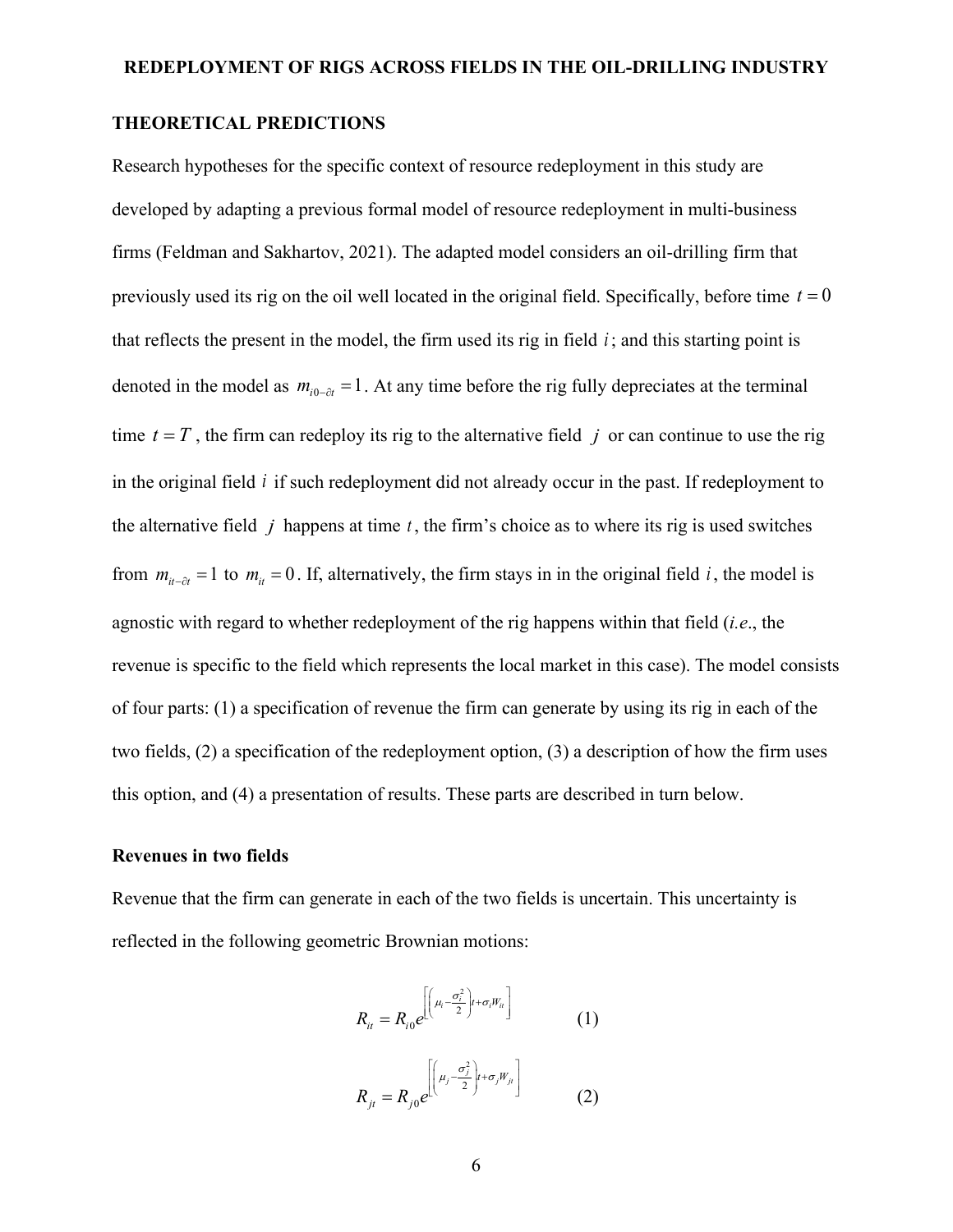$$
dW_{it} dW_{jt} = \rho dt. \qquad (3)
$$

In Equations 1–3,  $R_{it}$  and  $R_{jt}$  are current (*i.e.*, at any time *t*) rates of revenues the firm receives per unit of time by using its rig in fields  $i$  and  $j$  respectively,  $R_{i0}$  and  $R_{j0}$  are present (*i.e.*, at present time  $t = 0$ ) rates of revenues the firm receives per unit of time by using its rig in fields  $\vec{i}$ and *j* respectively;  $\mu_i$  and  $\mu_j$  are drifts for these revenues;  $\sigma_i$  and  $\sigma_j$  are volatilities of the revenues that capture uncertainty; and  $W_{it}$  and  $W_{jt}$  are Brownian motions with correlation  $\rho$ . This specification is prevalent in modeling real options in general and resource redeployment in particular (*e.g*., Feldman and Sakhartov, 2021; Sakhartov and Folta, 2014; 2015) because it makes a reasonable assumption that the two random variables,  $R_{it}$  and  $R_{it}$ , are more difficult to predict the farther they are projected into the future.

#### **Redeployment option**

If the firm redeploys its rig to the alternative field  $\vec{j}$ , the rate of revenue the firm earns with the rig that is withdrawn from the original field  $i$  is lower than the regular rate of revenue  $R_{it}$  in field  $\dot{J}$ , by  $S_t^y$ , the rate of the redeployment cost. This rate of the redeployment cost the firm would incur per unit of time is a product of the redeployment coefficient *s* and the current realization  $R_{it}^{y}$  of the current rate of revenue  $R_{it}$  on the destination field, thus showing the loss in the rate of revenue due to redeployment. Formally,

$$
S_t^{\mathcal{Y}} = \mathbf{1}_{(m_{it}=0, m_{it-it}=1)} S R_{jt}^{\mathcal{Y}}.
$$
 (4)

Term  $\mathbf{1}_{(m_{ii}=0, m_{ii-0} = 1)}$  in Equation 4 is a dummy that is equal one only when redeployment was not committed before the current time *t* and happens at the current time *t* . Equation 4 leads to the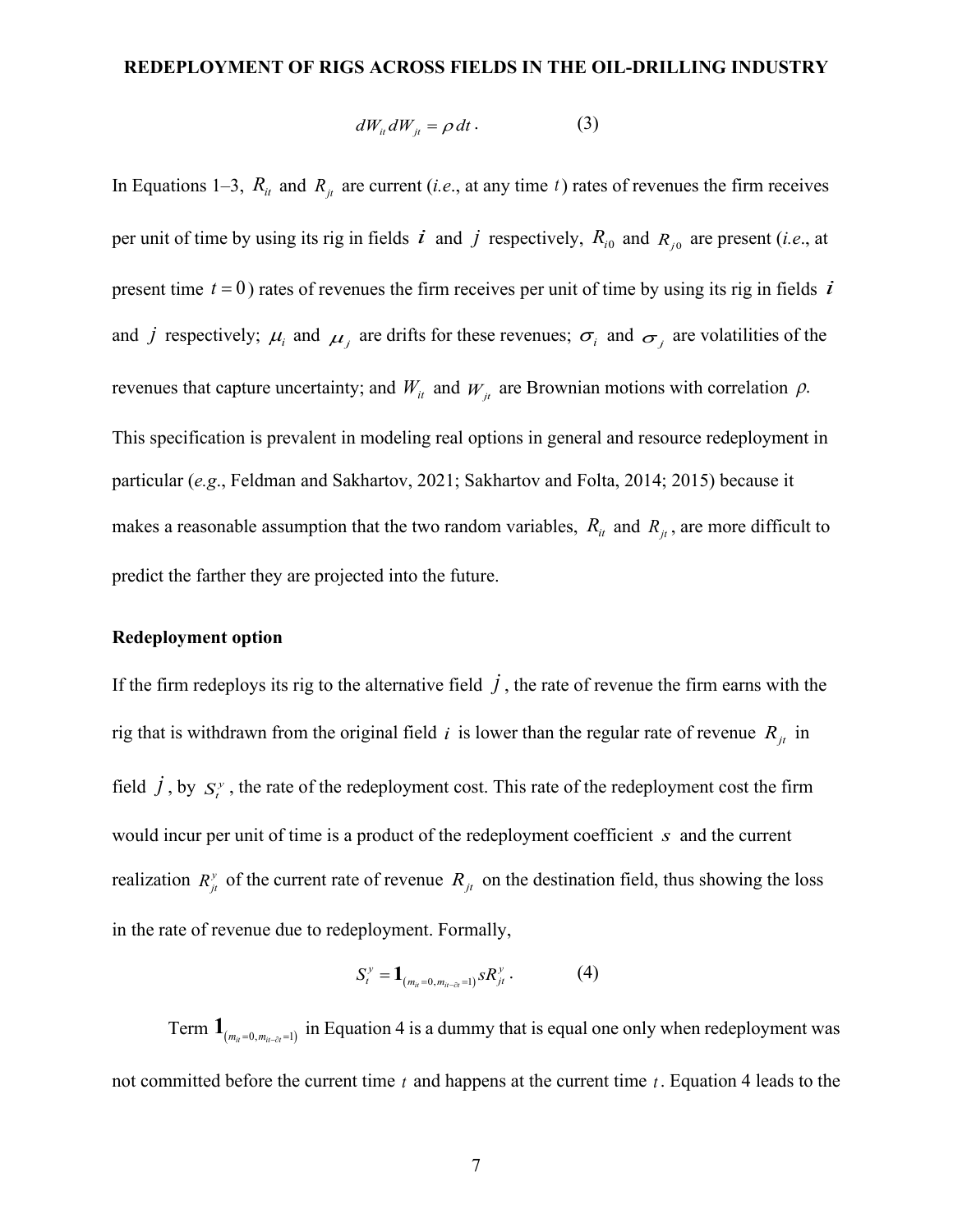following statement of the expected net present value  $V_t^{ys}$  of the firm that starts using the rig in the alternative field at time *t* :

$$
V_t^{yS} = \left(-S_t^y + R_{jt}^y - C_j\right)\partial t + e^{-r\partial t} E^{P^j} \left[V_{t+\partial t}^{yS} \mid \left(m_{it}^* = 0, y\right)\right].
$$
 (5)

In Equation 5,  $C_i$  is the rate of operating costs (other than the redeployment cost  $S_i^y$ ) the firm would incur per unit of time by using its rig in field *j*,  $E^{P} \left[ V_{t+\partial t}^{yS} | (m_t^* = 0, y) \right]$  is the expectation with respect to the probability distribution  $P^j$  that the random variable  $R_{it}$  follows,  $r$  is a riskfree interest rate, and  $V_{t+\partial t}^{S}$  is the firm's net present value in the immediate next time  $(t+\partial t)$ . Expectation  $E^{P'}[\cdot]$  is conditioned on the current or the past choice to redeploy the rig  $(m_{\tilde{u}}^* = 0)$ . This expectation is assessed when revenue  $R_{it}$  is in state  $y$ .

## **Use of redeployment option**

Redeployment of the rig to the alternative field is an option, rather than an obligation, for the firm. This option is exercised by the firm only if doing so makes the firm better off. A natural alternative available to the firm that is still using its resources in the original field is to continue doing so. When current realizations for  $R_{it}$  and  $R_{it}$  are  $R_{it}$  and  $R_{it}$  respectively, the expected net present value  $V_t^{xy0}$  for the firm that keeps deploying its rig in the original field is as follows:

$$
V_t^{xy0} = \left(R_{it}^x - C_i\right)\partial t + e^{-r\partial t}E^{P^y}\left[V_{t+\partial t}^{xy} \mid \left(m_{it}^* = 1, x, y\right)\right].\tag{6}
$$

In Equation 6,  $C_i$  is the rate of operating costs the firm would incur per unit of time by using its rig in field *i*,  $V_{t+\delta t}^{xy0}$  is the net present value of the firm in the immediate next time  $(t+\partial t)$ . Expectation  $E^{P^y}\left[V_{t+\partial t}^y\middle| \left(m_{it}^* = 1, x, y\right)\right]$  is taken with respect to the probability distribution  $P^y$  for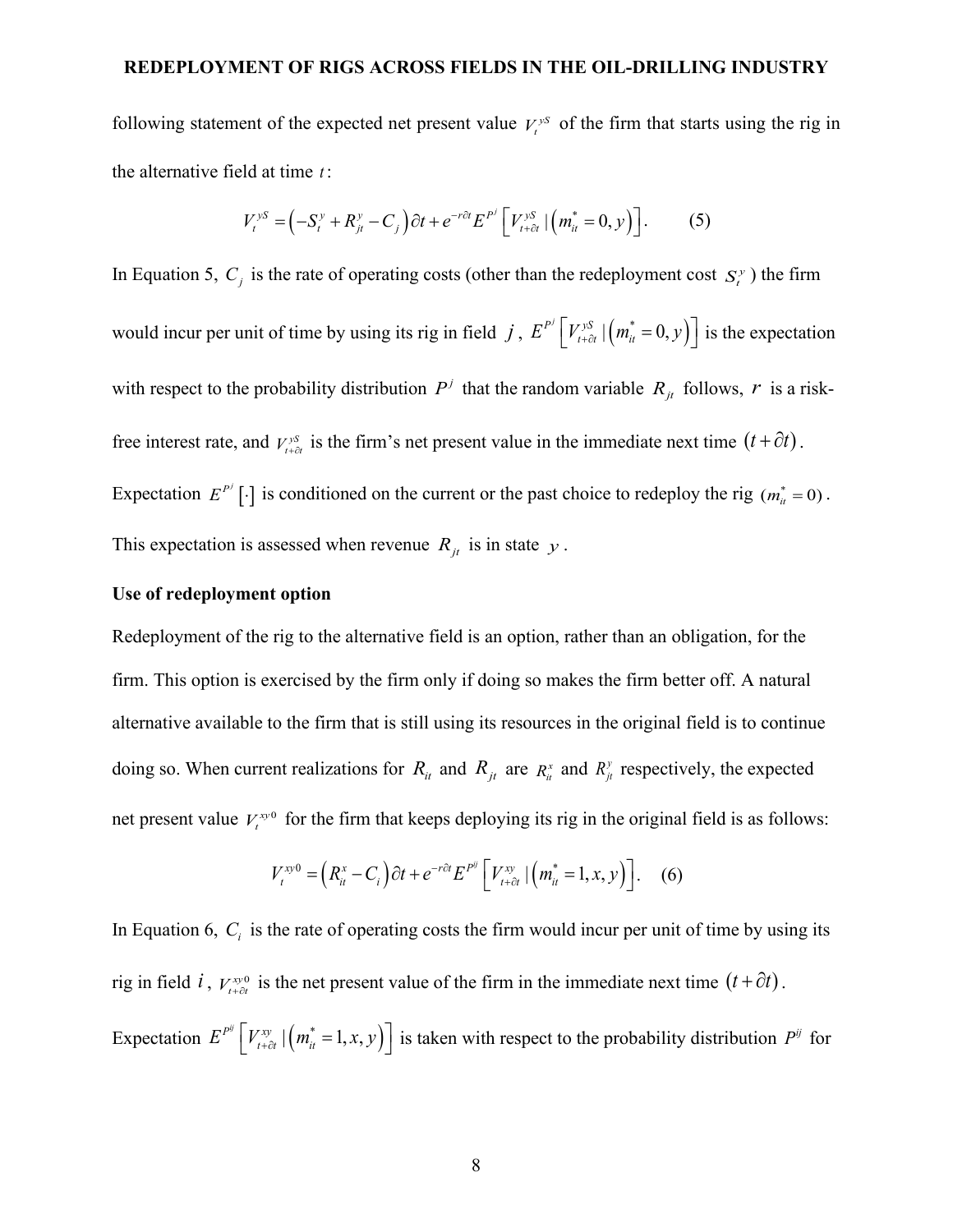$R_{it}$  and  $R_{it}$  and is conditioned on the current choice to keep the original rig allocation (*i.e.*,

 $m_{ii}^* = 1$ ). The expectation is estimated when  $R_{ii}$  and  $R_{ji}$  are in their respective states *x* and *y*.

Combining Equations 5 and 6, the firm's net present value  $V_t^w$  is as follows:

$$
V_t^{xy} = \max_{m_{tt}} \{V_t^{ys}, V_t^{xy0}\}.
$$
 (7)

Accordingly, the firm's current choice  $m^*_{it} \in \{0,1\}$  can be expressed in the following way:

$$
\left(m_{it}^*\left|m_{it-\partial t}\right.\right)=\arg\max_{m_{it}}\left\{V_t^{yS}, V_t^{xy0}\right\}.
$$
 (8)

Equations 5 and 6 are Bellman equations (Bellman, 1957) that consider the dynamic implications of the current choice  $m_{ii}^*$  (*i.e.*, how that choice affects not only the current cash flow but also the future cash flows). Therefore, Equations 7 and 8 are also Bellman equations that cast the firm's resource allocation choice  $m_{ij}^*$  as dynamically optimal. Dynamic optimality demands that the firm choose the best time to exercise the redeployment option. This setting makes the firm compare: (a) the value of continuing to hold the redeployment option if it has not been exercised yet and (b) the value of exercising the redeployment option if it has not been exercised yet. If the firm has already exercised the redeployment option, the firm keeps the rig in the destination field until the full depreciation of the rig.

The above Bellman equations split the problem of resource redeployment into a sequence of sub-problems that are amenable to a numerical solution. Such choices are expressed in a recursive form that relies on backward induction to derive optimal conditional choices  $\left( m_{it}^{*} \middle| m_{it-\partial t} \right)$  at all times *t* and with all values of  $R_{it}^{x}$ , and  $R_{jt}^{y}$ . The solution involves the discretization of the continuous-time distribution  $P^{ij}$  specified with Equations 1–3. Like Feldman and Sakhartov (2021), this model uses the popular and efficient discretization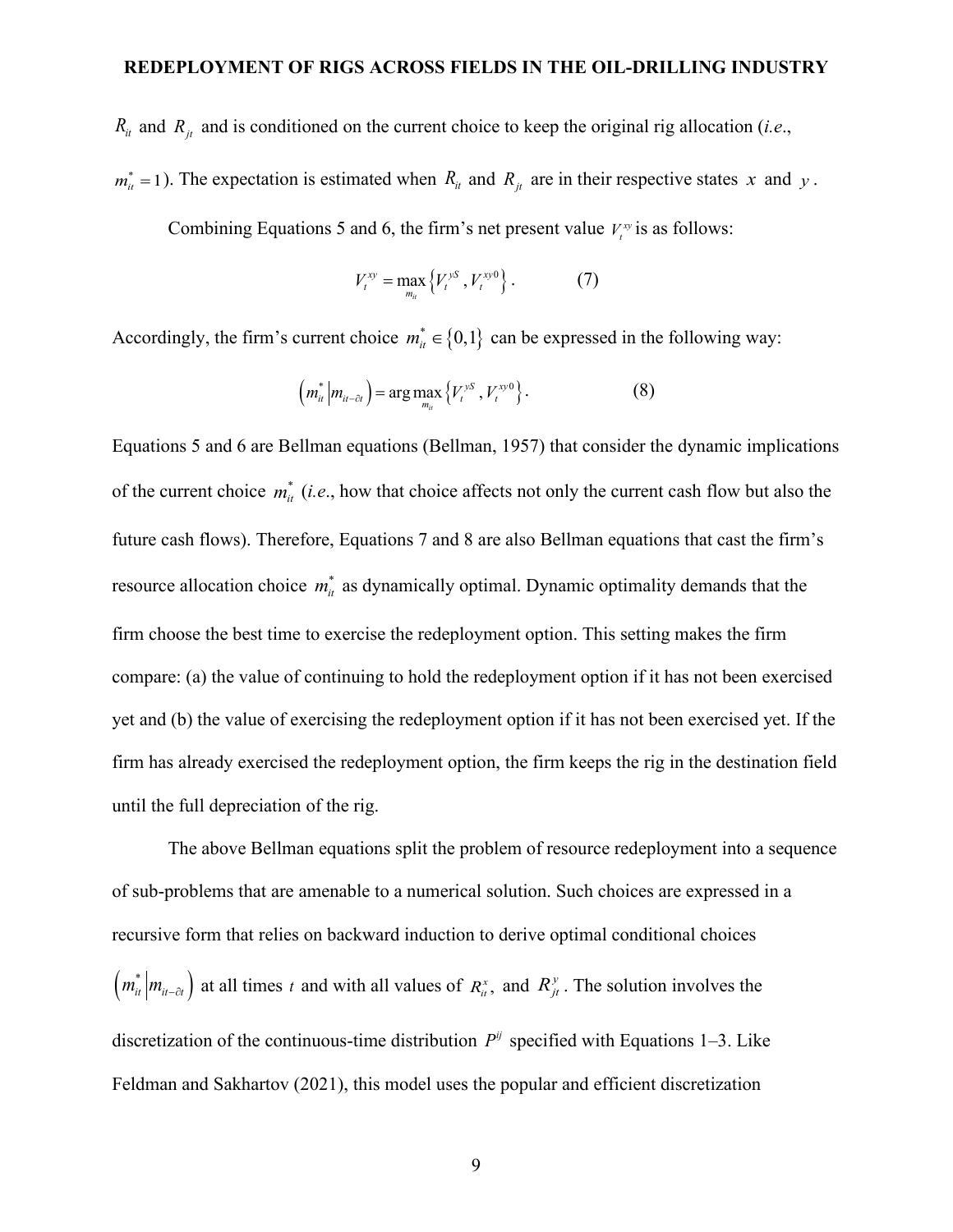developed by Boyle, Evnine and Gibbs (1989) that approximates geometric Brownian motions with a binomial lattice having *N* time steps. This approach preserves the mean and the variance of the original distribution if the time step  $\partial t = T/N$  on the lattice is sufficiently short. On the lattice, the next-period revenues  $R_{it+dt}$  and  $R_{jt+dt}$  take four states:  $R_{it+dt}^u$  and  $R_{jt+dt}^u$  with probability  $q^{uu}$ ,  $R_{u+\partial t}^u$  and  $R_{u+\partial t}^d$  with probability  $q^{ud}$ ;  $R_{u+\partial t}^d$  and  $R_{u+\partial t}^u$  with probability  $q^{du}$ ; or  $R_{u+\partial t}^d$  and  $R_{j_t+\delta t}^d$  with probability  $q^{dd}$ . <sup>[2](#page-9-0)</sup> With this, expectations in Equations 5 and 6 are estimated as  $E[V_{t+\partial t}^{xy0}] = q^{uu}V_{t+\partial t}^{uu0} + q^{ud}V_{t+\partial t}^{ud0} + q^{du}V_{t+\partial t}^{du0} + q^{dd}V_{t+\partial t}^{dd0}, E[V_{t+\partial t}^{yz}] = (q^{uu} + q^{ud})V_{t+\partial t}^{uS} + (q^{du} + q^{dd})V_{t+\partial t}^{dS}$ 

The backward induction procedure starts at the penultimate time  $t = T - \partial t$  with the terminal conditions  $V_T^{xy0} = 0$  and  $V_T^{ys} = 0$  suggesting that the rig will have fully exhausted its ability to generate revenues by terminal time *T* . The algorithm proceeds recursively backward in time with a step ∂*t* until it reaches the present time *t* = 0 . At this point in the estimation, the model returns the net present value of the firm  $V_0^{\text{xy}}$ , but all of the firm's resource-allocation choices over the lifecycle of the rig are still characterized as conditional  $(m_{i}^{*} | m_{i} - \partial t)$ . Because the firm is known to have initially used its rig in the original field ( $m_{i0-\alpha t} = 1$ ), the model can now change the direction for going through the lattice and follows recursively forward in time until it reaches the penultimate time  $t = T - \partial t$  when the firm can make its last resource-allocation choice (*i.e*., like in Feldman and Sakhartov, 2021). In each step going forward in time and for each combination of revenues  $R_{it}^x$ , and  $R_{jt}^y$ , the model derives unconditional choice  $m_{it}^*$  based on the known immediate previous choice  $m_{i}$ <sub>*n*-∂t</sub> and on the optimal conditional decision  $\left( m_{i}^{*} \middle| m_{i}$ <sub>*i*</sub>  $\right)$ 

<span id="page-9-0"></span><sup>&</sup>lt;sup>2</sup> Formulas for calculating  $R_{it\to t}^u$ ,  $R_{jt\to t}^d$ ,  $R_{it\to t}^d$ ,  $R_{it\to t}^d$ ,  $q^{uu}$ ,  $q^{ud}$ ,  $q^{du}$ , and  $q^{dd}$  are given in Feldman and Sakhartov (2021).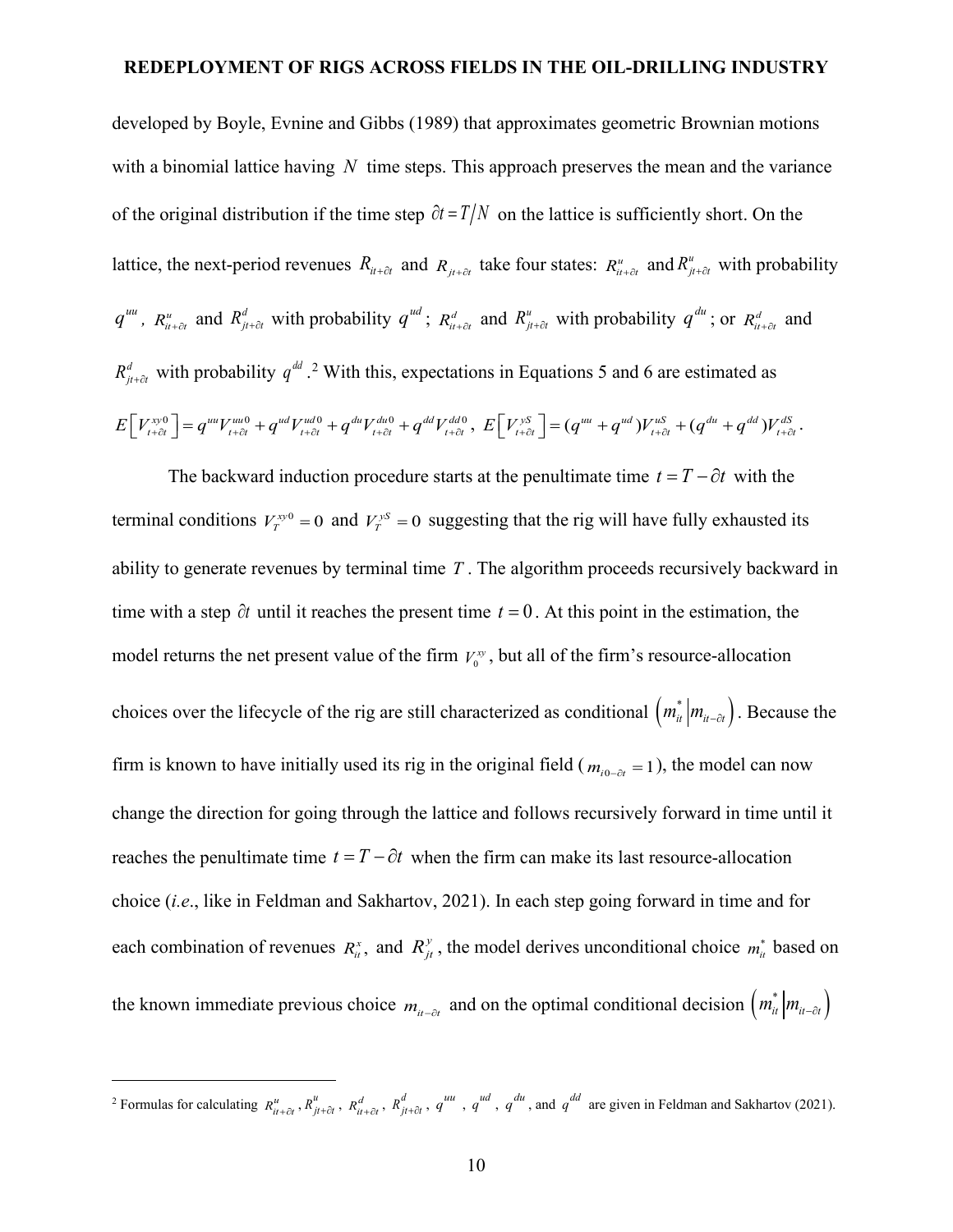recovered with the backward induction. Finally, the resulting three-dimensional matrix (*i.e*., with *t*, *x*, and *y* being the three dimensions) that is generated for  $m_{ij}^*$  enables the following analyses.

#### **Formal results**

The empirically testable predictions involve three determinants of resource redeployment that are present in this context. The first contextual factor is the inducement to redeploy the rig from the original field to another field, namely whether and to what extent the revenue on the drilling contract would be higher in the alternative field than in the original field. The second contextual factor is the uncertainty about the revenue on the drilling contracts. The third determinant is the redeployment costs the firm would bear when removing the rig from the original field and reallocating it to another field.

Results of the formal model are summarized visually in three figures presented in this section, and verbally in four hypotheses concluding the section. Figure 1 presents implications of the inducement and of the redeployment cost for the rig redeployment. The variation of color in the contour map reflects the probability of the rig redeployment. The horizontal axis spans values of the redeployment cost, whereas the vertical axis shows the inducement. The first observation in Figure 1 is that it changes color from blue to red in the direction from the bottom to the top. This result suggests that the probability of the rig redeployment monotonically increases in the inducement. The monotonic positive effect of the inducement on the rig redeployment occurs because the inducement increases the opportunity cost for the firm to continue drilling operations in the field that *currently* performs worse than an alternative field. Another observation in Figure 1 is that it changes color from red to blue in the direction from the left margin to the right margin. This result suggests that the probability of the rig redeployment monotonically declines in the redeployment cost. The monotonic negative effect of the redeployment cost on the rig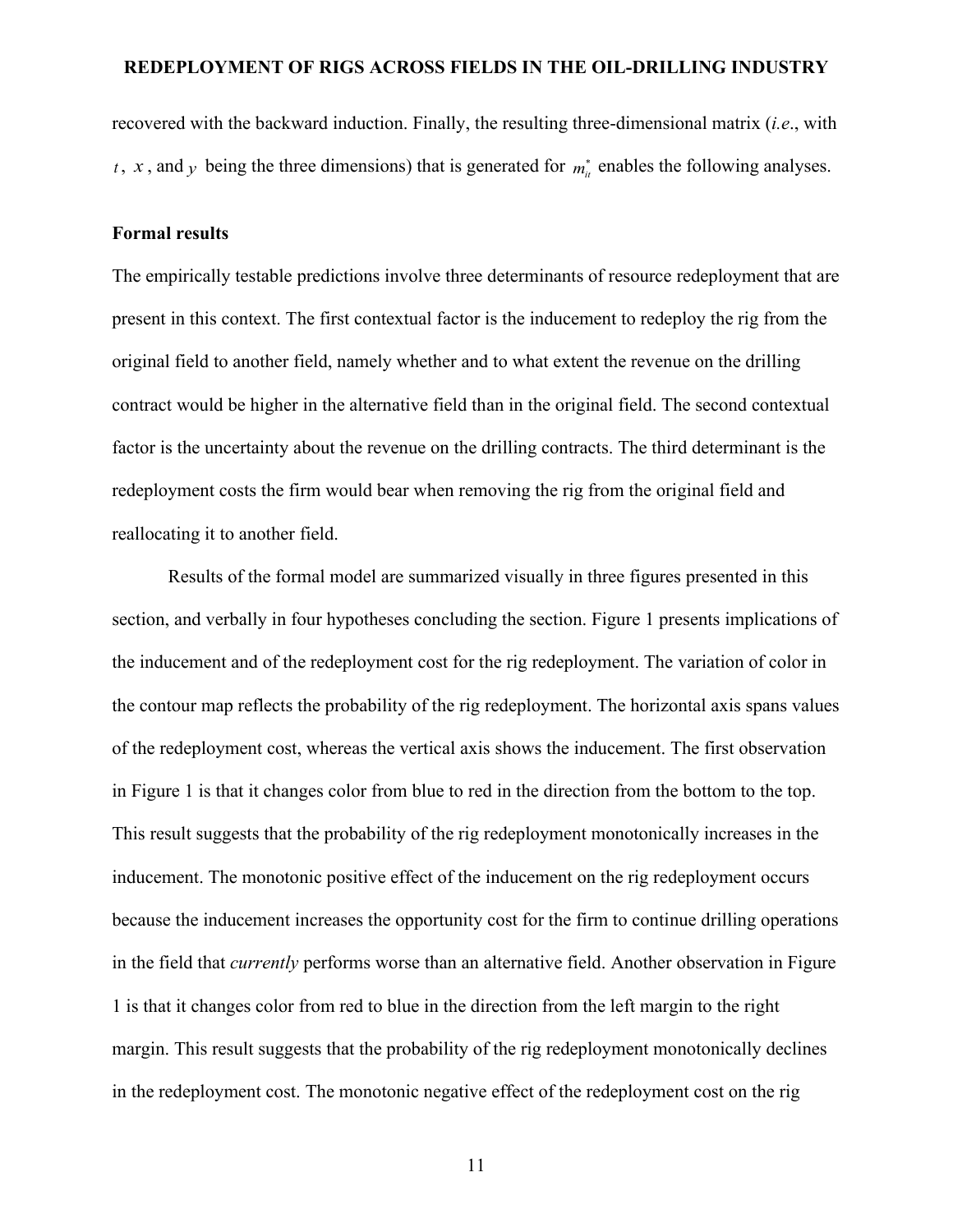redeployment holds because the redeployment cost diminishes the net cash flow that the firm would receive following the redeployment of the rig. Finally, the topography of the filled contour map shows no evidence of the reversal of either of the two effects or of the considerable change in the magnitude of one of the effects with different levels of another parameter. Accordingly, there seems to be no significant interaction between the inducement and the redeployment cost in determining the likelihood of the rig redeployment.<sup>[3](#page-11-0)</sup>

## *\*\*\*Insert Figure 1 about here\*\*\**

Figure 2 demonstrates implications of uncertainty and of the redeployment cost for the rig redeployment. The variation of color in Figure 2 again shows the probability of the rig redeployment. The horizontal axis captures the redeployment cost, while the vertical axis represents uncertainty. The key pattern evident in Figure 2 is that it alters color from blue to red in the direction from the bottom to the top, thus suggesting that the odds of the rig redeployment increase in uncertainty. This positive effect takes place because uncertainty propels scenarios where the original field will underperform the alternative field *in the future*. Thus, like the effects of inducements in Figure 1, uncertainty introduces the opportunity cost of staying in the underperforming original field, but does so in some future scenarios for the revenues in the two fields. Also, Figure 2 corroborates the result diagnosed in Figure 1 that the odds of the rig redeployment decline in the redeployment cost. Finally, Figure 2 provides no evidence of the

<span id="page-11-0"></span><sup>&</sup>lt;sup>3</sup> The response variable in Figure 1, which is reflected in the variation of color in that filled contour map and which is scaled in the side bar to the right of that map, is the cumulative probability that the firm will have redeployed its rig to the alternative field by time  $t = 3/4T$  (*i.e.*, during the first three quarters of the rig's lifecycle). This cumulative probability aggregates all redeployment choices the firm would make during time  $t \in [0, 3/4T]$  and across all possible realizations *x* and *y* for  $R_{ii}^x$ , and  $R_{jt}^y$  during that time interval. The horizontal axis in Figure 1 spans values of the redeployment cost  $s \in [0,100]$ ; whereas the vertical axis involves values of the inducement  $\left(R_{i0} - R_{i0}\right)/R_{i0} \in [0\%, 200\%]$  that result from  $R_{i0} = 0.08$  and  $R_{i0} \in [0.08, 0.24]$ . Parameters that are ancilary for the analyses in Figure 1 take the following values:  $\sigma_i = \sigma_j = 0.5$ ,  $\rho = 0$ ,  $C_i = C_j = 0.07$ ,  $r = 0.08$ ,  $T = 1$ , and  $N = 200$ .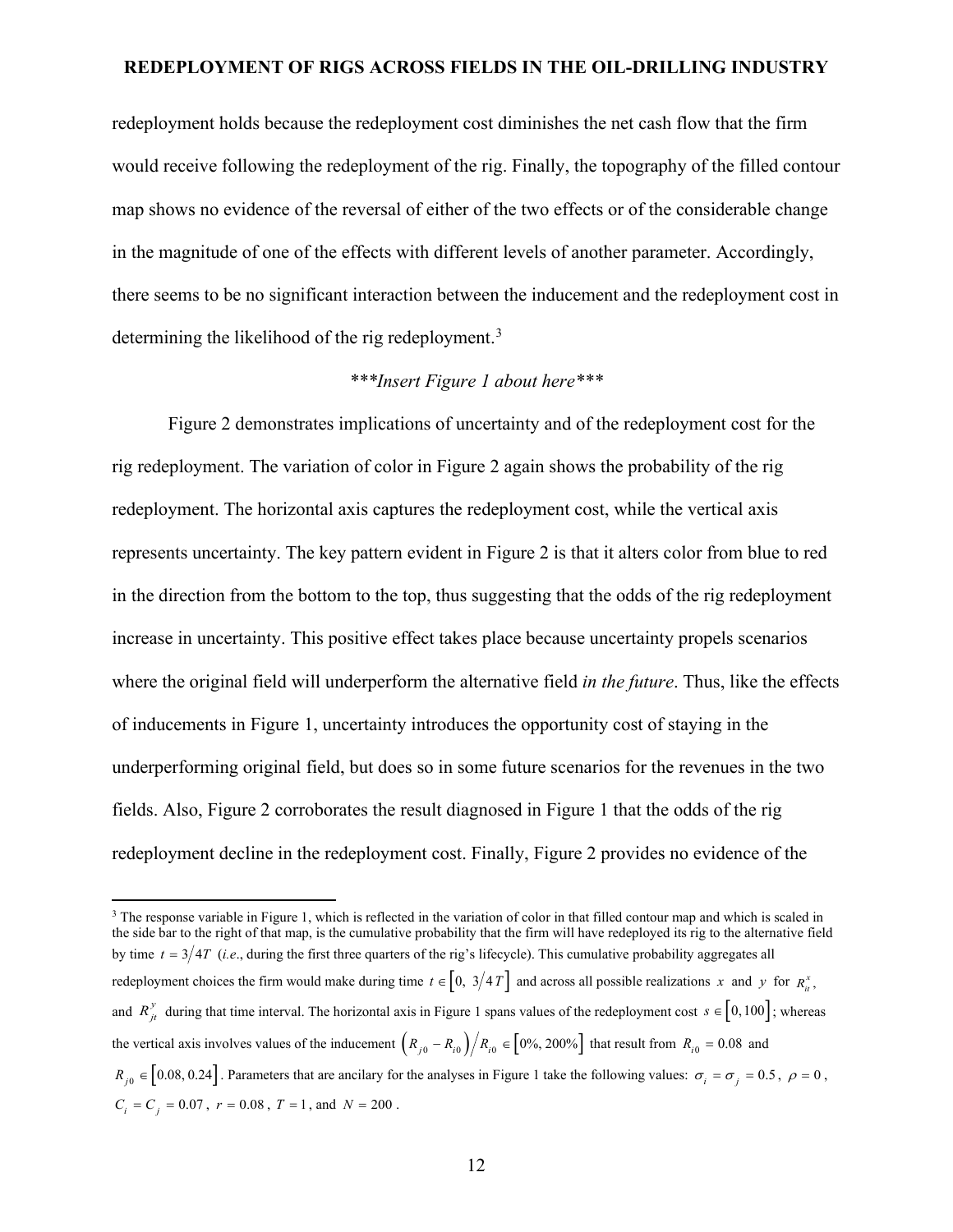reversal of either of the two effects or of the considerable change in the magnitude of one of them with different levels of another parameter. Thus, there is no significant interaction between uncertainty and the redeployment cost in determining the odds of the rig redeployment.<sup>[4](#page-12-0)</sup>

# *\*\*\*Insert Figure 2 about here\*\*\**

For completeness, Figure 3 visualizes the effects of uncertainty and of the inducement on redeployment. The variation of color in Panel A of Figure 3 continues to show the probability of redeployment. The horizontal axis characterizes the inducement, while the vertical axis shows uncertainty. Three patterns in Panel A are noteworthy. First, the contour map alters color from blue to red in the direction from the left margin to the right margin, thus validating the result in Figure 1 that the probability of the rig redeployment increases in the inducement. Second, close to the left margin of Panel A where the inducement is relatively low, the map changes its color from blue to green in the direction from the bottom to the top, thus confirming the previous observation that the odds of the rig redeployment grow in uncertainty. Third, in the middle of Panel A where the inducement becomes moderate, the map changes its color from red to orange or yellow in the direction from the bottom to the top, thus revealing that the odds of the rig redeployment declines in uncertainty. Thus, the positive effect of uncertainty diagnosed in Figure 2 for the low imducement and validated in the left part of Panel A in Figure 3 gets reversed to

<span id="page-12-0"></span><sup>4</sup> Like in Figure 1, the response variable in Figure 2, which is shown in the variation of color in that filled contour map and which is scaled in the side bar to the right of that map, is the cumulative probability that the firm will have redeployed its rig to the alternative field by time  $t = 3/4T$ . Also, like in Figure 1, the horizontal axis in Figure 2 covers values of the redeployment cost  $s \in [0,100]$ . The vertical axis in Figure 2 reflects uncertainty by spanning values of the revenues' volatilities  $\sigma_i = \sigma_i \in [0.05, 1.05]$  that are set equal between the two wells, to reduce the number of analyzed parameters and to simplify the analyses. Parameters that are ancilary for the analyses in Figure 2 take the following values:  $R_{i0} = R_{i0} = 0.08$ ,  $\rho = 0$ ,  $C_i = C_i = 0.07$ ,  $r = 0.08$ ,  $T = 1$ , and  $N = 200$ .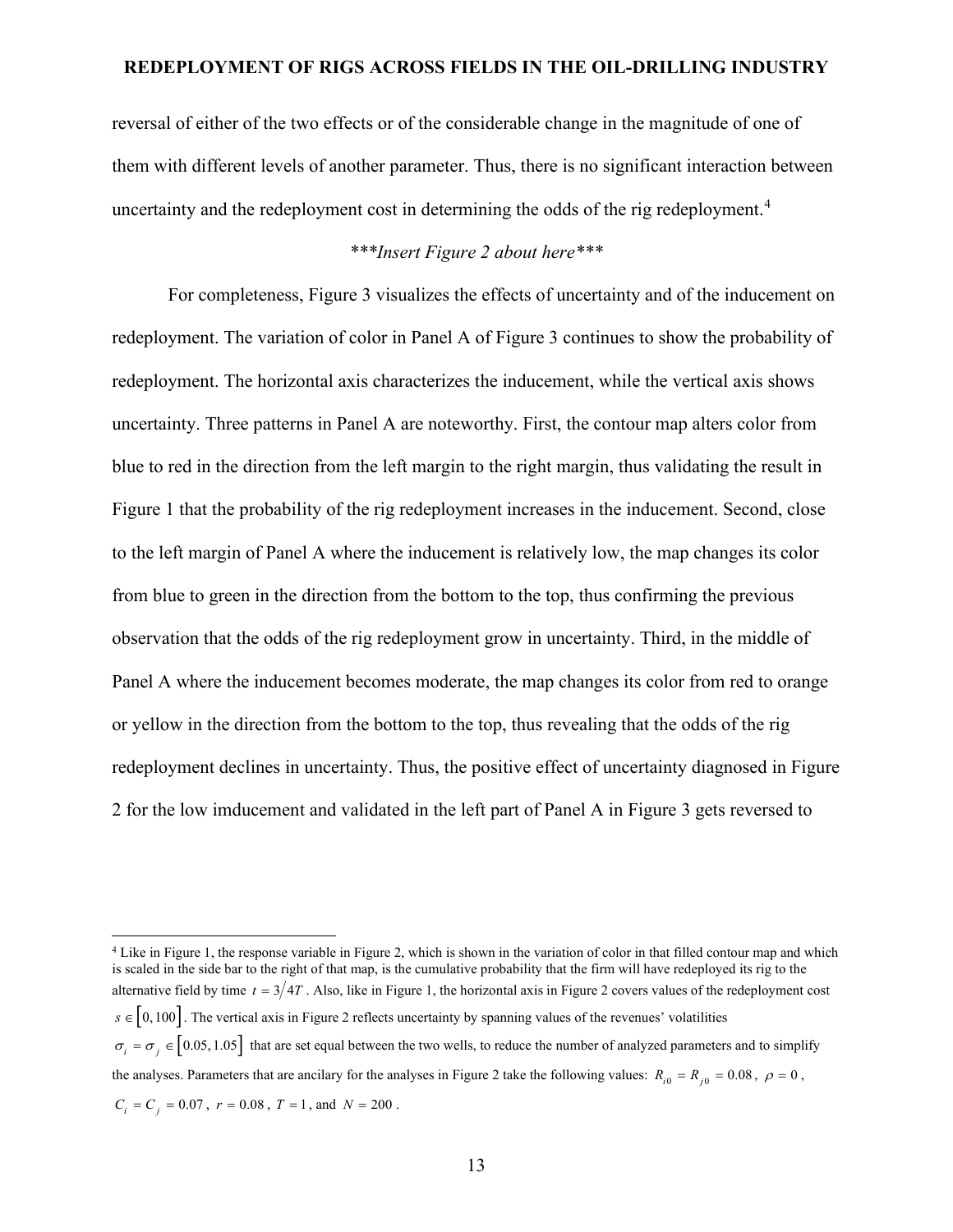negative when the inducement is not low in Panel A of Figure 3. This reversal demonstrates a significant interaction between the two determinants that is further analyzed below.<sup>[5](#page-13-0)</sup>

## *\*\*\*Insert Figure 3 about here\*\*\**

Panel B in Figure 3 dissects the three-dimensional surface shown in various colors in Panel A at three levels of uncertainty. The blue line in Panel B has a more-positive slope than the green line, which in turn has a more-positive slope than the red line in the same panel. Accordingly, there is a robust pattern with which uncertainty negatively moderates the positive effect of the inducement on the probability of the rig redeployment. This nonintuitive interaction occurs because uncertainty makes future redeployment of the rig more attractive than the present redeployment even in the presence of a nontrivial current advantage in the alternative field (*i.e*., the inducement), thus suppressing the effect of the inducement on the odds of the rig redeployment. This negative interaction is so strong that it can reverses the ultimate effect of uncertainty from positive to negative, as the green line in Panel C of Figure 3 demonstrates. An additional observation in all panels of Figure 3 is that high levels of the inducement can make the probability of the rig redeployment insensitive to uncertainty. This happens because a very high revenue advantage in the alternative field makes the firm immediately redeploy the rig, regardless of future uncertain opportunities.

<span id="page-13-0"></span> $<sup>5</sup>$  Like in Figures 1 and 2, the response variable in all panels of Figure 3 is the cumulative probability that the firm will have</sup> redeployed its rig to the alternative field by time  $t = 3/4T$ . The horizontal axes in Panels A and B of Figure 3 involve values of the inducement  $\left(R_{j0} - R_{i0}\right) / R_{i0} \in [0\%, 200\%]$  that result from  $R_{i0} = 0.08$  and  $R_{j0} \in [0.08, 0.24]$ . The vertical axis in Panel A of Figure 3 reflects uncertainty by covering values of the revenues' volatilities  $\sigma_i = \sigma_j \in [0.05, 1.05]$ . In Panel B of Figure 3, "Low uncertainty" correesponds to  $\sigma_i = \sigma_j = 0.05$ ; "Medium uncertainty" is  $\sigma_i = \sigma_j = 0.55$ ; and "High uncertainty" is  $\sigma_i = \sigma_j = 1.05$ . In Panel C of Figure 3, "Low inducement" is  $\left(R_{j0} - R_{i0}\right)/R_{i0} = 0\%$ ; "Medium inducement" is  $\left(R_{j0} - R_{i0}\right)/R_{i0} = 100\%$ ; and "High inducement" is $\left(R_{j0} - R_{i0}\right)/R_{i0} = 200\%$ . Parameters that are ancilary for the analyses in Figure 3 take the following values:  $s = 5$ ,  $\rho = 0$ ,  $C_i = C_j = 0.07$ ,  $r = 0.08$ ,  $T = 1$ , and  $N = 200$ .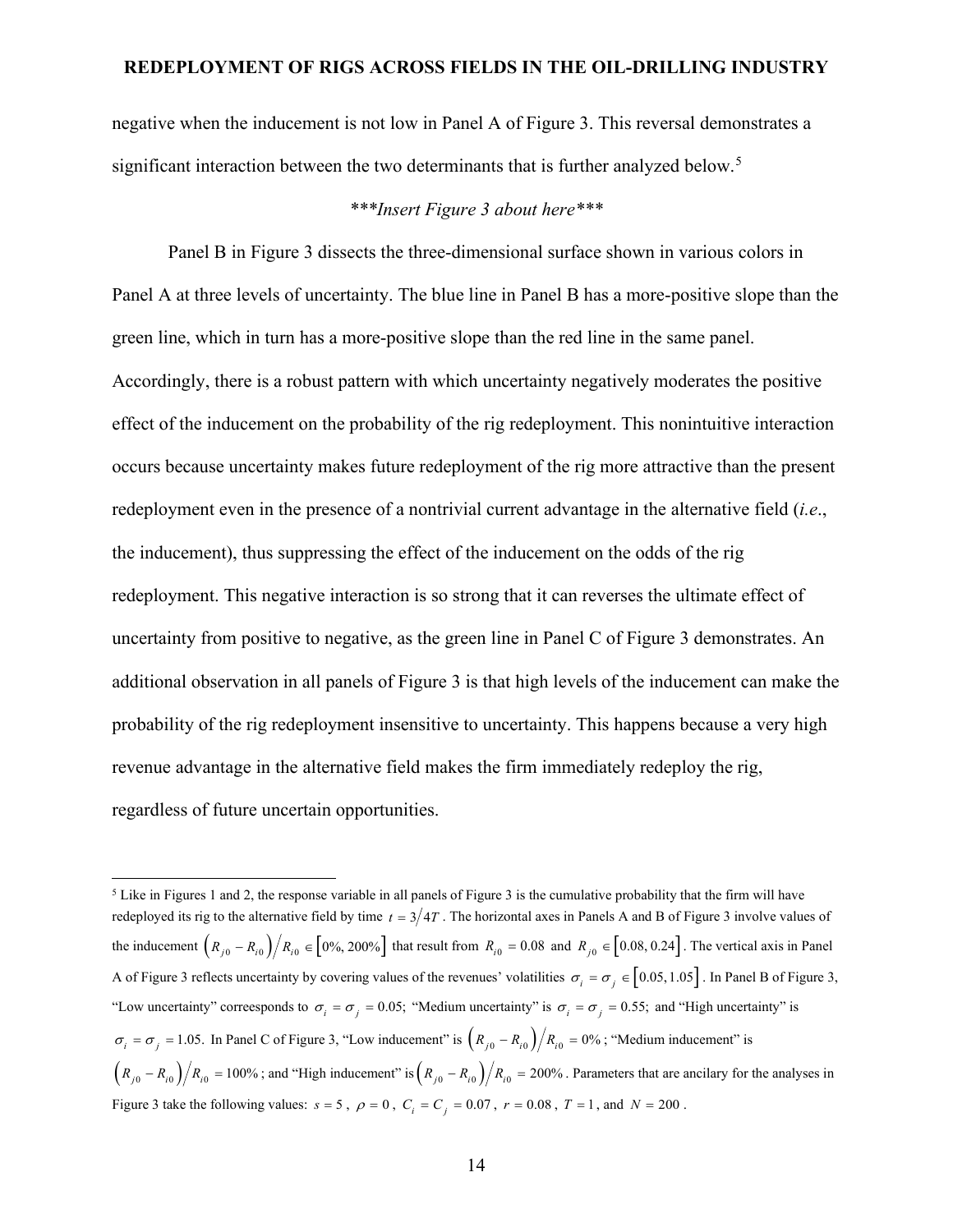The four most robust patterns that are demonstrated in Figures 1−3, can be summarized

as the following four hypotheses that are tested in the subsequent empirical analyses.

*Hypothesis 1: The inducement positively affects the probability of the rig redeployment.*

*Hypothesis 2: The redeployment cost negatively affects the probability of the rig redeployment.*

*Hypothesis 3: Uncertainty positively affects the probability of the rig redeployment.*

*Hypothesis 4: Uncertainty negatively moderates the positive effect of the inducement on the probability of the rig redeployment.*

#### **EMPIRICAL TESTING**

#### **Empirical context: The onshore oil drilling industry**

To empirically study resource redeployment, this study focuses on decisions to redeploy drilling rigs in the onshore oil drilling industry. Oil reserves are found in distinct geologic formations that lie beneath the earth's surface, and the mission of a production company who owns a particular well site where these reserves are buried is to extract them for processing and sale. An area's reserves are typically buried under many layers of rock that do not contain oil. The objective of drilling a well is to penetrate these overlying rock layers to reach the oil in the field. An oil field is created when oil reserves are discovered during the initial exploration process carried out by producers. The geology in a given field is quite homogenous; yet there is significant geologic variation across fields, where oil prospects are controlled by different sets of geological circumstances, as the types of rock encountered in one area will generally not be the same as those encountered elsewhere. Across these fields, the geologic composition of the rocks that must be drilled through—for instance, multiple layers of sandstone, shale, and limestone varies considerably from the surface to its targeted depth.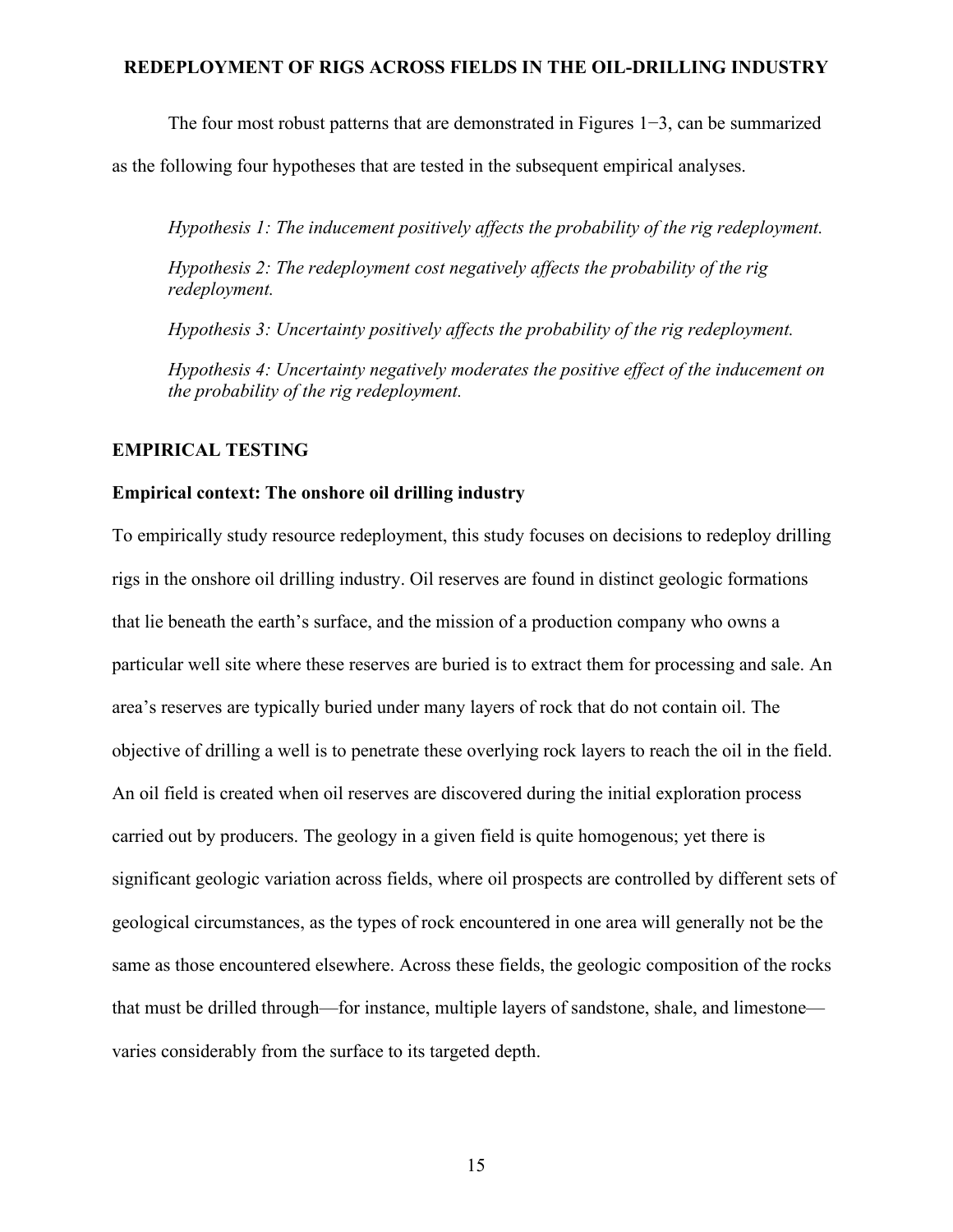The drilling of wells is carried out by drilling companies, which own drilling rigs and employ drilling crews. A rig's primary features are a tall derrick, which allows pipe to be drawn in and out of the well, and a motor that spins the drill pipe and drill bit during drilling. Rigs are mobile so they can change locations between well sites, yet moves of more than 50 miles typically require several days and can incur substantial transportation costs. When under contract, rigs operate 24 hours per day and 7 days per week, rotating crews in three 8-hour shifts.

The industry is vertically disintegrated due to the spatial and temporal variation with which producers develop wells. Drilling activities fluctuate with the producers successfully finding new fields, and also with oil prices. Any successful exploration then requires drilling development wells, while unsuccessful explorations resulting in dry holes do not. The nonspecificity and mobility demanded of rigs favors independent drillers, where their rigs are more effective in smoothing out these fluctuations in drilling requirements across different producers. This smoothing minimizes overall rig capacity requirements, as well as rig transportation and mobilization costs, without requiring the producers to contract directly with each other. Producers typically contract with rigs for the drilling of one well at a time. Drillers are actively looking for new opportunities from producers for their rigs to be put to work, and their rigs are often being redeployed from previously completed wells to new wells that are opening up for development, even before opportunities in the current field are exhausted. Delay in drilling a given well usually arise when the chosen driller's rig is located further away from that well site and requires more time to be moved and set up.

The oil drilling industry is well suited to empirically study redeployment for several reasons. First, resource redeployment is a critical strategy used by drillers to optimize opportunities for their rigs. Such driller's action allows its rig to be physically closer to an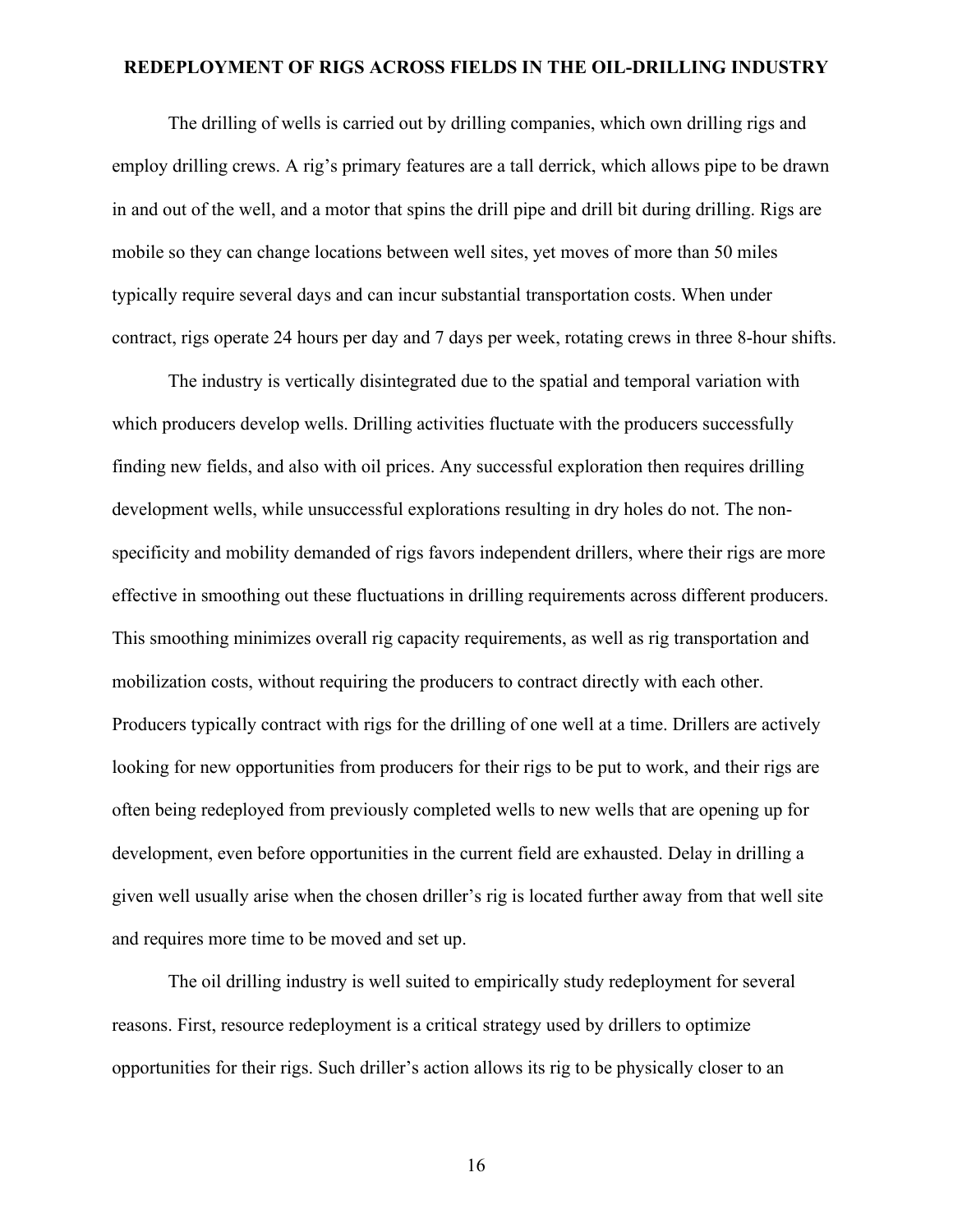available well and thus more attractive to its potential client, because any setup cost and time to commence drilling operations is reduced compared to rigs that are located further away. This empirical context allows this study to observe redeployment by tracking the movements of every rig from a well in its home oil field (or home market) to a new well located in an outside oil field (or outside market). Every oil field can be considered a unique market because the opportunity set can vary from another field depending on the availability of undrilled wells and the potential client producers operating there. Second, the important determinants for resource redeployment according to the literature—the inducement, the redeployment cost, and the uncertainty—are key considerations for drillers in making such decisions. As explained below, the empirical context allows this study to capture these factors. Finally, the context provides evidence that such redeployments take place prior to the firm securing their pursued deals (and not after securing work for these projects). Otherwise, redeployments happening after the driller secures the project could confound the underlying incentives, costs, and risks in exercising such options because such redeployment can be compensated by the client producer.

#### **Data and sample**

The sample is based on data from DrillingInfo, RigData, and the Texas Railroad Commission (TRC), the regulatory commission responsible for all oil and gas drilling in the state. In addition, macro-level data on oil prices and weekly U.S. demand and supply levels are taken from the Energy Information Administration. These combined data covering 12 years between 1999 and 2011 consist of detailed information about the characteristics of all available wells in the state, those that are eventually drilled, and every rig that drilled them. Accordingly, the data allow this study to track the movements of rigs between well sites.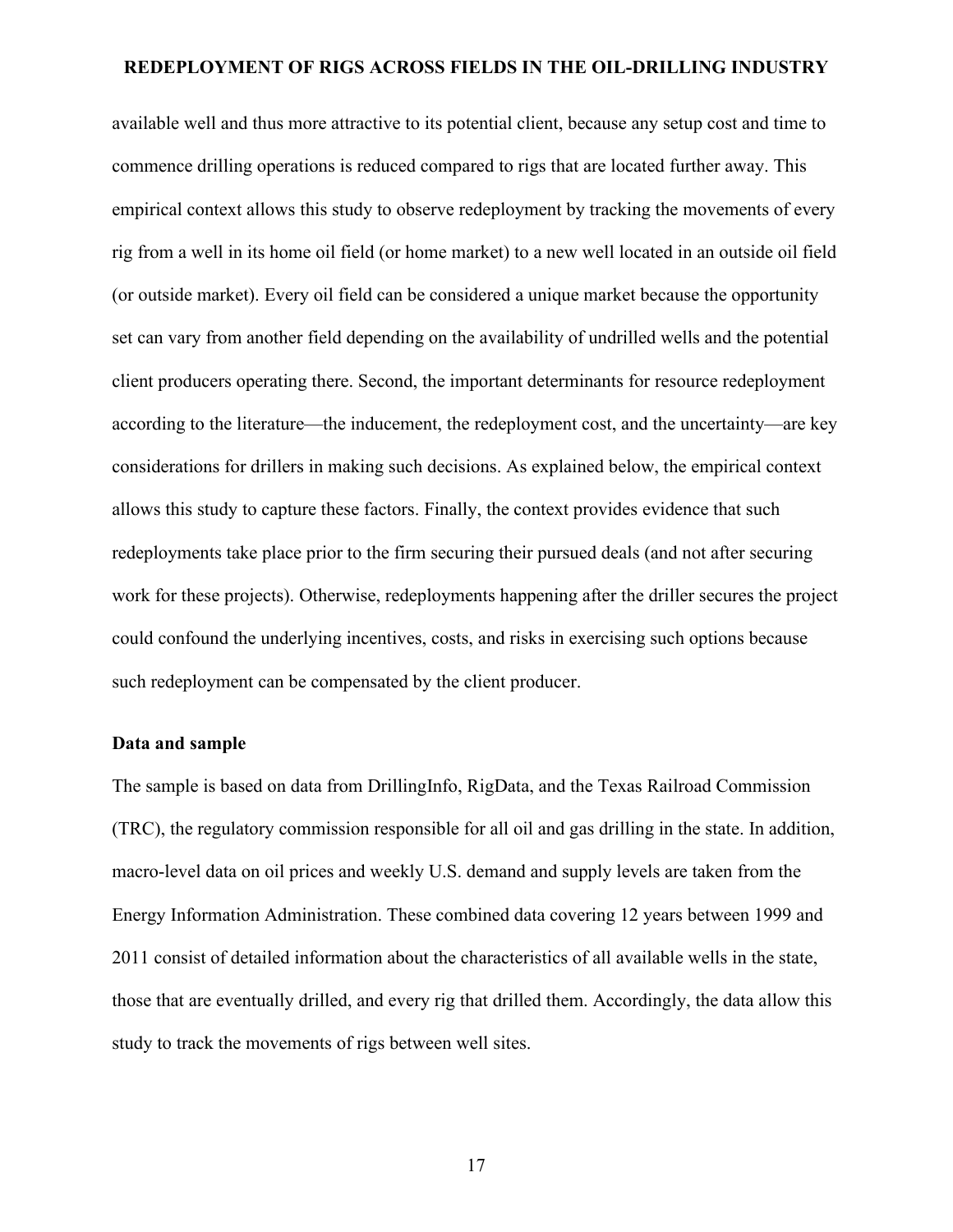The empirical analysis requires the definition of the sample and the structuring of the data to study the decision problem of resource redeployment, which is conceptualized as follows. When a firm's rig becomes available at a focal well, the firm faces a decision problem of whether to drill another well in the same field or to redeploy the rig to a new target well outside the current field. A firm thus enters the sample when its rig becomes available for redeployment. The choice set of potential target wells for redeployment is then defined as the set of wells in Texas outside the current oil field, in which the rig is located. As a result, a choice set of potential redeployment dyads between the original well and all potential redeployment target wells is constructed by creating a set of realized and unrealized dyads between the field of the original well and potential alternative fields. Importantly, the explanatory variables resulting from this design are based on data that precede the redeployment decision, thus creating a naturally lagged temporal structure, which helps with identification and mitigates endogeneity concerns (elaborated below in the section entitled "Analytical approach"). Following this empirical design, the final sample used in analyses comprises 2,080,672 observations, which are potential redeployment decisions every month over the twelve years in the sample. In this choice set during the sample period, 108,281 observations are realized dyads in terms of instances of redeployment and the remaining 1,972,391 observations are unrealized dyads that are together associated with 1,355 rigs that are owned by 168 drillers that operate purely in the drilling business.

#### **Variables**

#### *Dependent variable*

The dependent variable, *Redeployed*, registers whether or not the drilling rig is moved from the oil well in its original field to a well in a different oil field. For the focal rig, the choice set of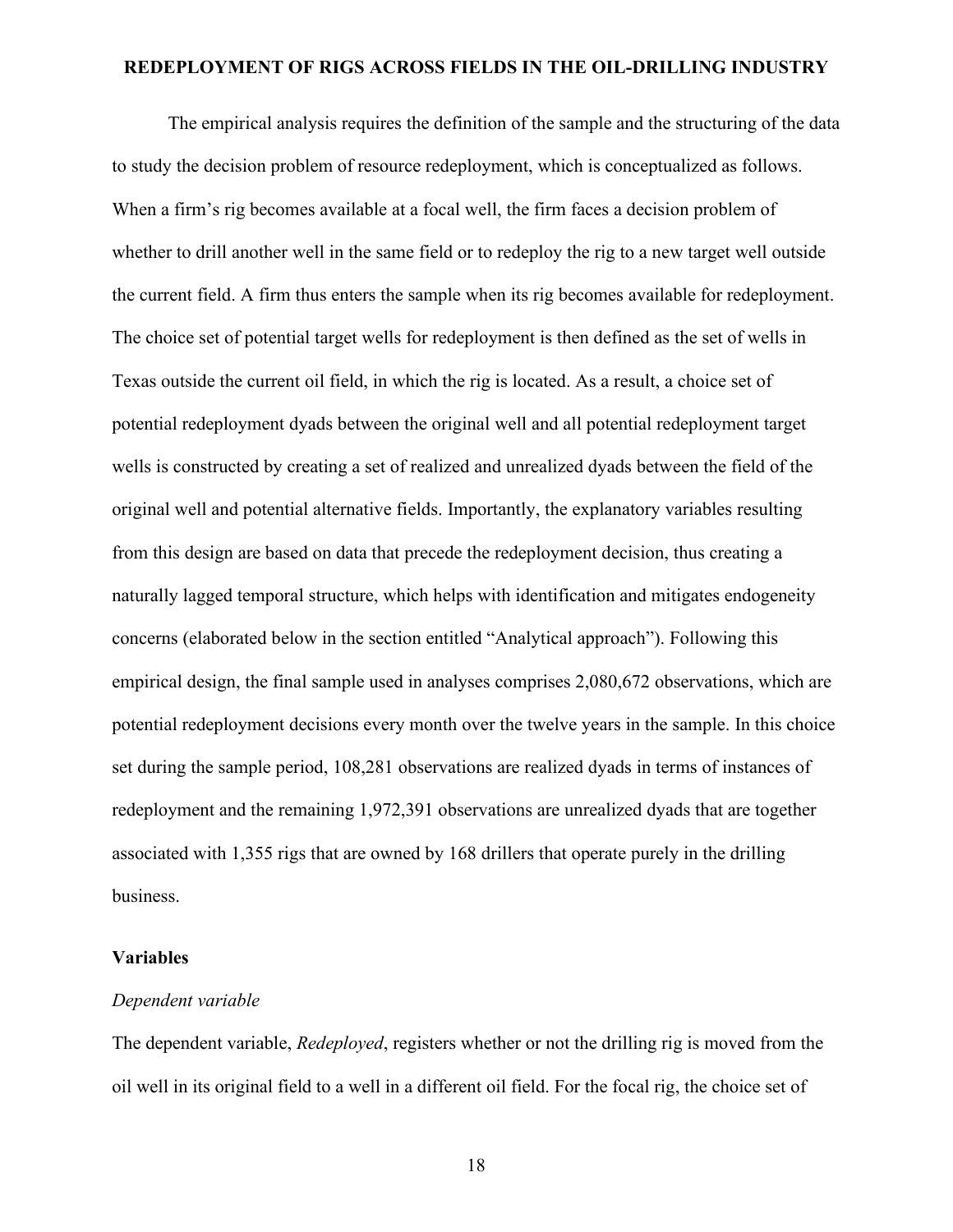potential target wells, to which the rig can be redeployed, includes all available wells located outside the original field. *Redeployed* is set to equal to one in the dyad of wells when the rig is actually moved between their fields, and zero otherwise. Rig moves within the same oil field, where wells are located much more proximately to each other, are not considered redeployment due to the relatively homogenous characteristics (*i.e*., payment to the contractor, the redeployment cost, and uncertainty) of these wells.

#### *Explanatory variables*

The first explanatory variable, *Inducement*, should capture the difference between the potential payment for work on the target well to which the rig can be redeployed and the most recent payment the contractor received in using its rig on the current well. This variable is measured for each dyad associated with the rig's original well and the potential alternative well. Specifically, the payment to the contractor on the current well is calculated as the price per foot paid to the contractor in drilling that well (in hundreds of dollars). The expected payment for each potential target well is calculated as the average price per foot drilled paid to drillers for recently completing nearby wells in the same field as the target well (in hundreds of dollars). The driller estimates the expected payment for the potential target by relying on nearby completed wells because the target well's actual payment is not realized until after the project is under contract. The nearby wells used in this operationalization are set to be within a 25-mile radius of the target well and to be completed in the same year as the one targeted for potential redeployment.

The second explanatory variable, *Redeployment cost*, is measured as the geographical distance between the site of the rig's current well and the site of the potential well (in miles). Moves for more than 50 miles typically require several days and involve substantial transportation costs. For instance, based on 2011 trucking data for the last year in our sample, the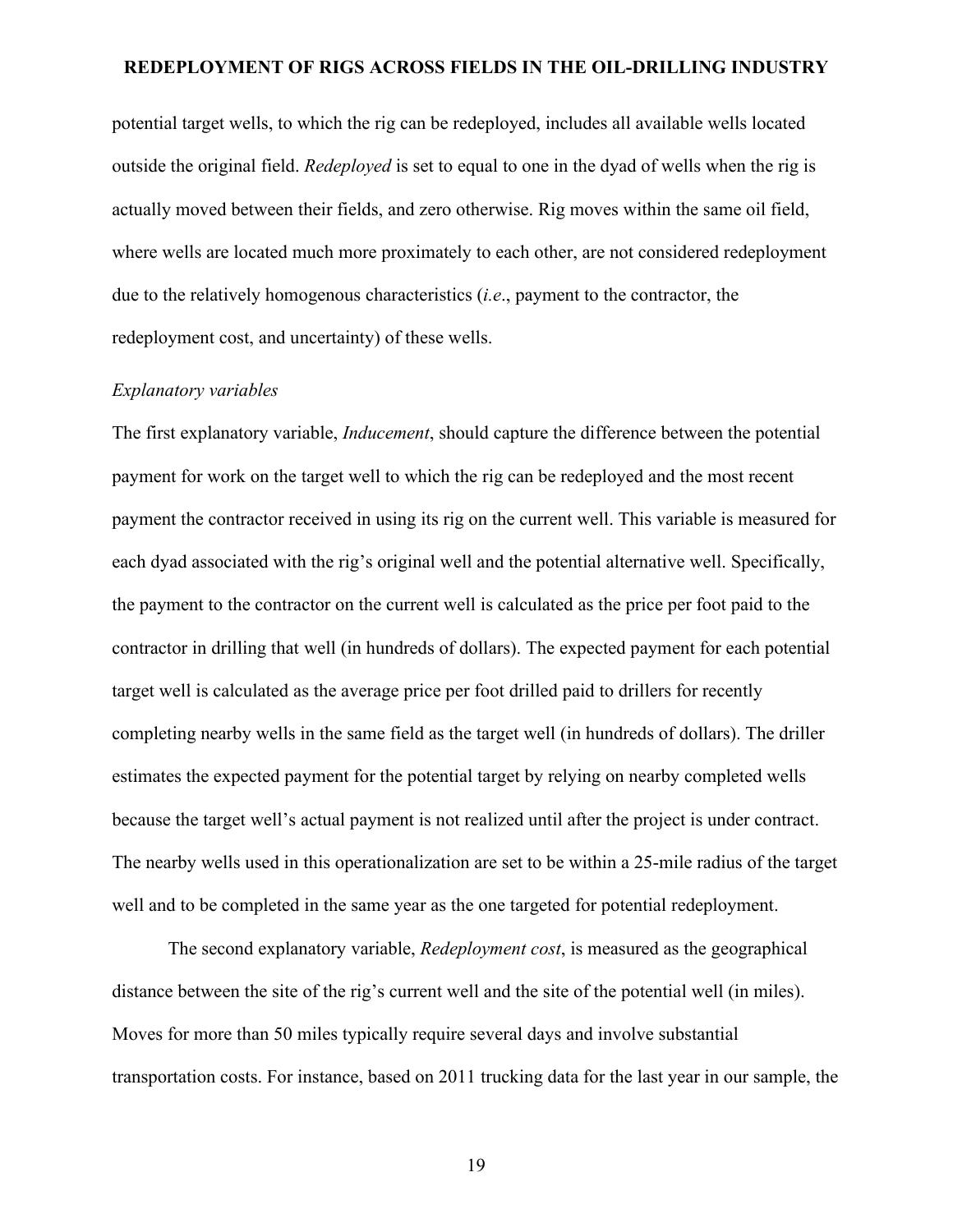trucking fee for transporting a standard drilling rig was about \$130,000 for every 25 miles. According to industry insiders, the primary cost driver of rig redeployment is in transportation, whereas a small fraction is in disassembling the rig pre-move and reassembling it post-move.

The third explanatory variable, *Uncertainty*, measures the degree of unpredictability of revenue generated on the potential target well. Such uncertainty captures the degree to which revenue on the well diverges from the level that would be rationally predicted based on available historical information. Accordingly, the conditional variance generated from generalized autoregressive conditional heteroskedasticity (GARCH model) is used to capture uncertainty. This statistical modeling technique is often used to predict uncertainty of asset returns (Bollerslev, 1986; Greene, 2003). Specifically, the expected revenue is calculated for each potential target well in each month using the total feet drilled of nearby wells in the same field as the target well multiplied by the crude oil price in that period, which generates time series data for each target well's return over the sample period. Using the time series of a target well's expected revenue as the outcome, a GARCH model is run on an autoregressive-moving average process of past variances and disturbances of that well. This procedure is done by first regressing the target well's expected revenue on that well's expected revenue lagged by one month. Then, the conditional variance of the error term is regressed on the first-order lag of the variance itself and the squared error term, while controlling for heteroskedasticity in this time series. Finally, the estimated conditional variance captures the uncertainty that is not predictable about any trend that might exist for each period in the time series.

#### *Control variables*

Several control variables, which account for other determinants of redeployment, are included to mitigate concerns of omitted variable bias. First, *Focal well complexity* and *Target well*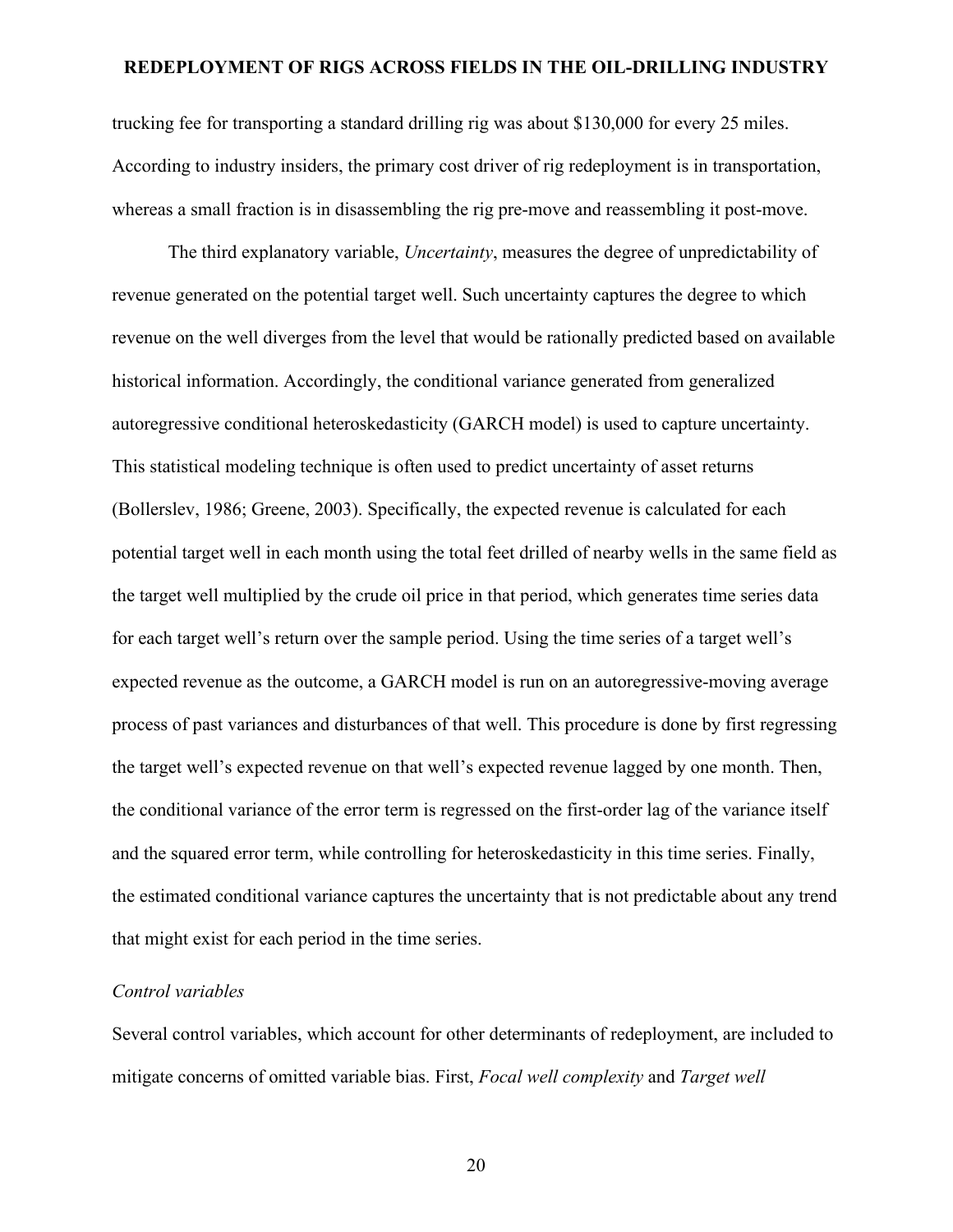*complexity* are added to the model specifications. More technically complex projects pose greater challenges to effectively drill and also entail greater risks of accidents occurring. As a result, a rig working on a more complex well is more likely to seek more manageable projects elsewhere, while a rig's potential target well that is more complex is less likely to be chosen. The complexity of the rig's current well is measured by assigning "0" to a standard vertical well, "1" to a directional well that requires non-vertical and diagonal drilling that is more technically complex, and "2" to a horizontal well that requires the most complex drilling maneuver in drilling. The same scale is used to measure the complexity of potential target wells.

Second, a rig with greater experience in a given market can be more efficient operating in that market, such as operating with lower costs and achieving earlier completion times, due to its crew members having better knowledge of the geological terrain, such familiarity drilling through the different rock stratifications, compared to those with less experience. These crew members working on a rig usually stay with that rig given the significant rig-specific knowledge and training involved. As a result, a rig with more experience in its current oil field is less likely to be redeployed to an outside market. Accordingly, *Rig field experience* is measured as the number of previous wells drilled and completed in the rig's current field.

Third, *Rig performance* may be a significant predictor of its redeployment. Such performance is assessed using the rig's drilling speed, the primary metric with which drillers are evaluated in the industry (Kellogg, 2011). Following past literature, a rig's drilling speed is estimated by taking the total depth of the current well and then dividing it by the total number of drilling days needed to complete the well (using the drilling commencement and completion dates). However, there could be systematic differences at the project level that can impact a driller's drilling speed, such as differences in the wells' characteristics and environmental factor.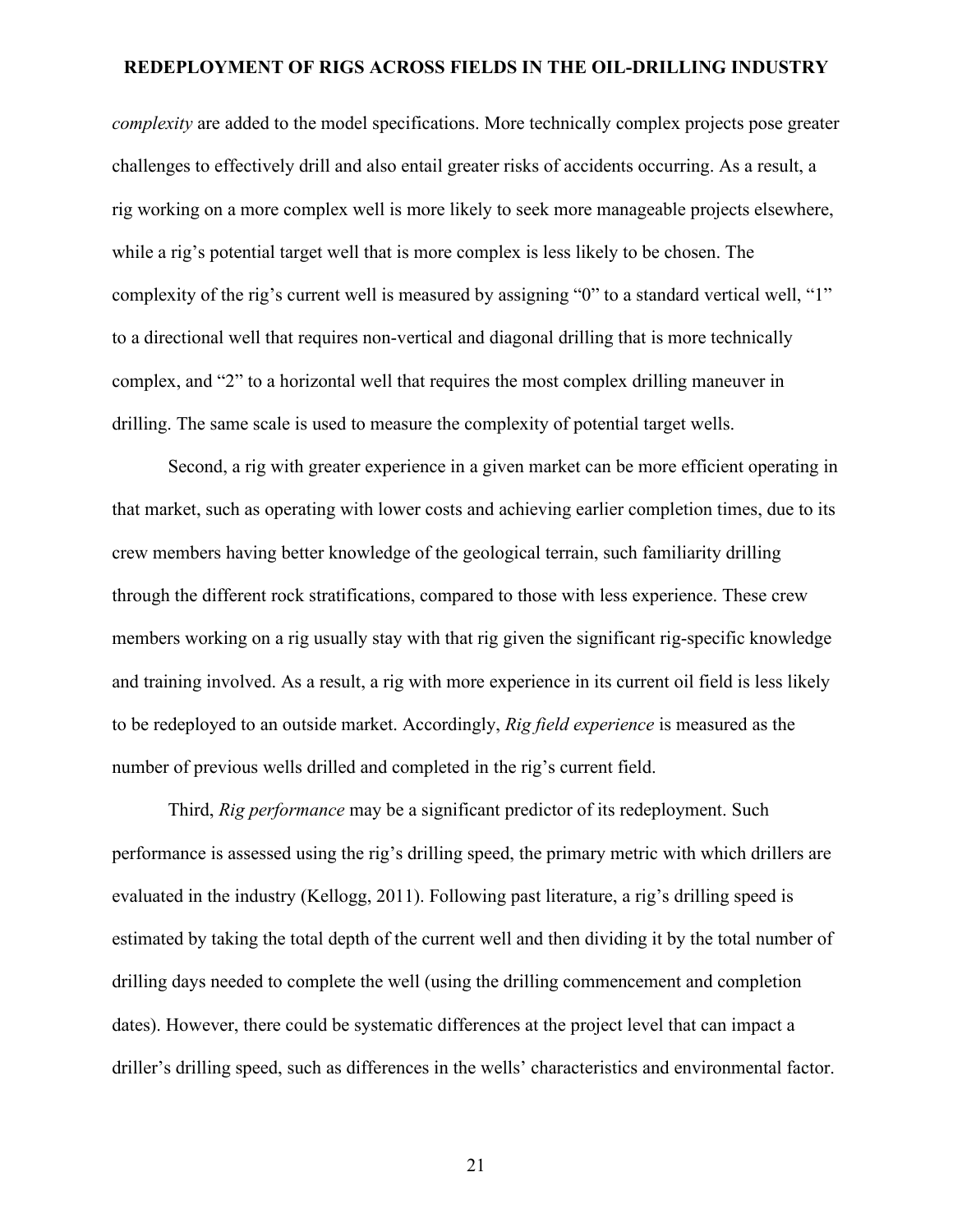This means that the realized drilling speed of the well needs to be decomposed into the factors intrinsic to the rig and external determinants of such speed. The rig's intrinsic speed is assessed using the approach common in the literature (Hawk, Pacheco-De-Almeida, & Yeung, 2013; Pacheco-de-Almeida, Hawk, & Yeung, 2015). Namely, the rig's observed drilling speed is regressed on a set of project-level factors, and then he residual from that regression embodies the remaining rig-specific, idiosyncratic component of the rig's drilling speed.<sup>[6](#page-21-0)</sup>

Then, *Rig profit* is included. A rig that has been more profitable in its home market has less incentives to leave for a new market. A rig's profitability is measured as the average profit made for its previously drilled wells in its home field, which is based on the revenue earned for each of its wells minus the driller's total cost in drilling those wells.

Next, *Focal competitive density* is incorporated. The intensity of competition that a driller's rig faces from rival drillers in its home market can lead it to pursue opportunities in other, less contended locations. The competitive density is proxied based on the number of rival drillers operating within a 25-mile radius relative to the focal rig.

Likewise, *Target competitive density* is accounted for in the specifications. As a driller considers potential target wells for redeployment, the competitive density of a potential site can deter it from redeploying a rig there. For each potential site, its competitive density is measured by counting the number of rival rigs operating within a 25-mile radius to the potential well site.

<span id="page-21-0"></span><sup>6</sup> Specifically, in the first stage, the following OLS model is run using the drilling data at the project well level (indexed for well, field, and time): a rig's drilling speed for a given well is regressed on project-level factors. In this regression, the outcome of drilling speed is measured as the feet per day drilling rate achieved for the well. The explanatory variables proxying for the systematic determinants are the type of well (vertical, directional, or horizontal); the cost of the well in thousands of US dollars; the contract type being either day rate or turn key; the demand conditions at the time of the drilling based on oil consumption data from the U.S. Energy Information Administration (EIA) in millions of barrels; and a vector of dummies capturing fixed effects for each field (based on geography of the drilling), product type (types of crude oil produced), and year. If the residual in that estimation is positive, it captures the degree to which the rig realizes a faster than expected drilling rate for the given well. If the residual is negative, it captures the degree to which the rig realizes slower than expected drilling rate for the given well. This residual, then, becomes the basis for the measurement of the rig's intrinsic speed performance.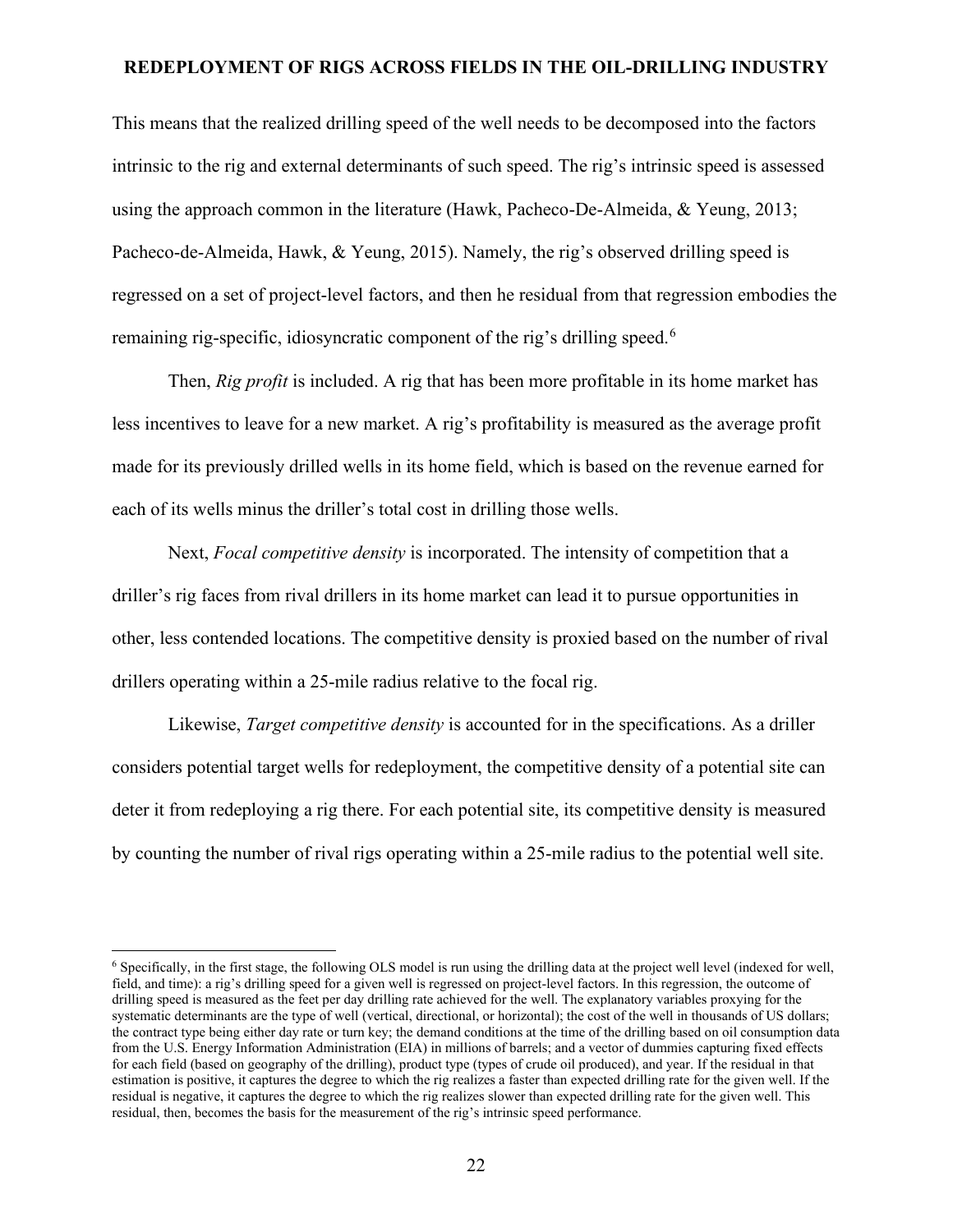Finally, a series of fixed effects for year and driller is added to account for differences across time and firms.

#### **Analytical approach**

The model specification is built to examine the determinants of redeployment decisions. Specifically, this study seeks to establish whether the inducement, the redeployment cost, and uncertainty affect the driller's decision to redeploy its rig from one well to another well in a different field. This examination uses the following conditional probit model specification:

$$
Pr(Redeployd = 1) = \Phi\left(\frac{\beta_0 + \beta_1 Inducement + \beta_2 Redeployment cost +}{\beta_3 Uncertainty + \beta_4 X}\right)
$$
(9)

In Equation 9, *Redeployed* is the dependent variable as specified above;  $\Phi(\cdot)$  is the cumulative distribution function of the standard normal distribution; *Inducement*, *Redeployment cost*, and *Uncertainty* are the three explanatory variables as described above; and *X* is a vector of control variables as noted above. Equation 9 is subjected to the maximum likelihood estimation. The first expected direct effect, which is based on Hypothesis 1, is that the inducement has a positive impact on the probability of redeployment, thus yielding  $\beta_1 > 0$ . The second expected direct effect, which is based on Hypothesis 2, is that the redeployment costs has a negative impact on the probability of redeployment, thus yielding  $\beta_2 < 0$ . The third expected direct effect, which is based on Hypothesis 3, is that uncertainty has a positive impact on the probability of redeployment, thus yielding  $\beta_3 > 0$ .

The last expected interaction effect, which is based on Hypothesis 4, is that uncertainty negatively moderates the positive effect of the inducement on the probability of redeployment.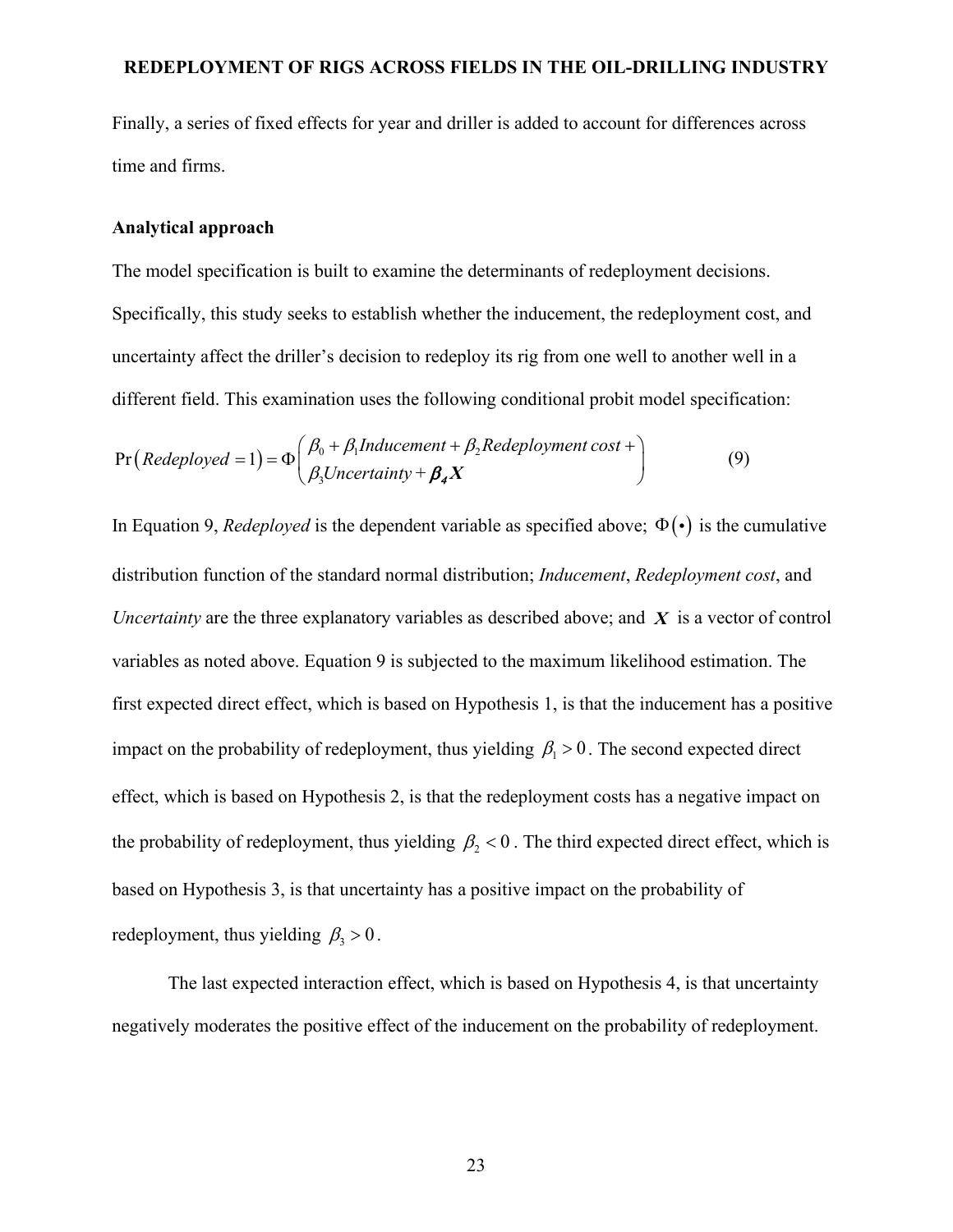To test this possibility, we make the marginal effect of inducement to be a function of the uncertainty in the market as follows:

$$
\beta_1 = \alpha_0 + \alpha_1 Uncertainty \tag{10}
$$

Substituting Equation 10 into Equation 9 yields the following expression:

$$
Pr(Redeployd = 1) = \Phi\left(\frac{\beta_0 + \alpha_0 Inducement + \alpha_1 Uncertainty * Inducement + }{\beta_2 Redeployment cost + \beta_3 Uncertainty + \beta_4 X}\right)
$$
 (11)

Because Hypothesis 4 predicts that uncertainty negatively moderates the positive effect of the inducement, the expected signs for the estimates are  $\alpha_0 > 0$  and  $\alpha_1 < 0$ .

As a summary of this analytical approach, the empirical objective is to estimate the direct impacts of the inducement, the redeployment cost, and uncertainty on the probability of redeployment to another well in a different field, as well as the interaction effect of the inducement and uncertainty. Accordingly, the analytical approach should involve the relative comparisons of the current well to the potential target wells for redeployment. The approach should also account for potential concerns regarding omitted variable bias, simultaneity, and reverse causality.

Therefore, several strategies are used to study the determinants of redeployment. To begin with, the analysis needs to accommodate prospective target fields, regardless of whether or not the driller redeployed a rig to a particular field. This is because the driller can redeploy a rig from the current well to many others, or none at all. Thus, dyadic measures for the explanatory variables are created for all such possible pairs, thus enabling the comparisons that drive the chosen redeployment or the lack of thereof. The main analyses employ a conditional probit model that includes firm and year fixed effects.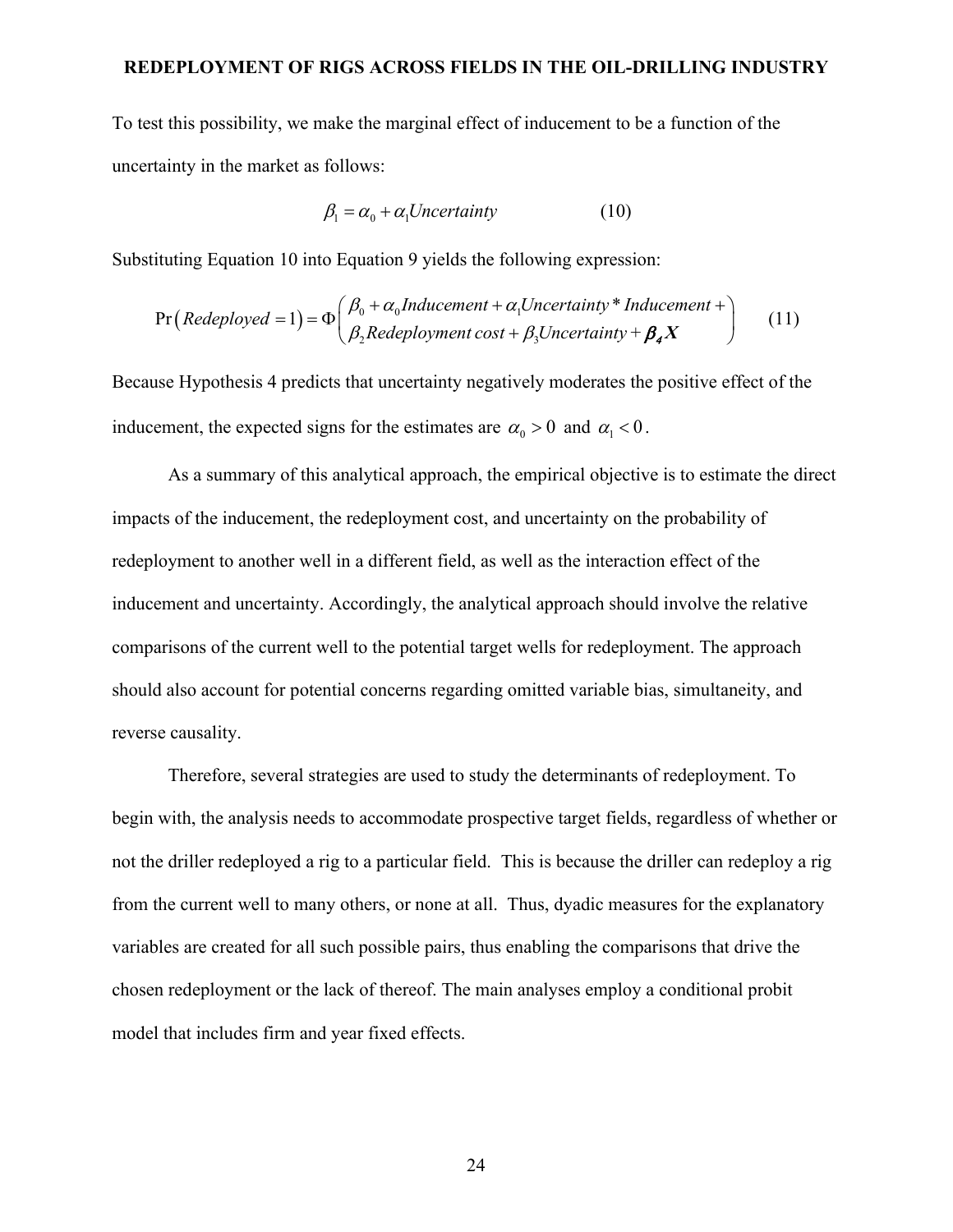For additional analyses, we run a random-effects probit to address additional concerns regarding potential time-invariant omitted sources of firm heterogeneity. Finally, redeployment of rigs may be a rare event, thus potentially causing biases in the estimations. To address this concern, a penalized maximum likelihood estimation logit model (Firth, 1993) is estimated using the Stata command 'firthlogit.'

Several features of the analytical approach are also intended to preempt possible concerns regarding omitted variable bias, simultaneity and reverse causality. First, the analyses use a set of explanatory variables that are largely independent of the drillers' decisions to redeploy their rigs, thus minimizing concerns of potential correlations with the error term and associated endogeneity concerns. Specifically, it is unlikely that a given redeployment decision for one rig would affect inducements for all contractors since a commodity-based industry, like oil, is a competitive market where firms are price-takers. It is very unlikely that the movement of one drilling rig would influence oil prices, which are determined by global supply and demand considerations of this commodity-based industry. Similarly, the redeployment cost is determined by geographical distance, which is completely exogenously determined. In turn, uncertainty is driven by oil prices and well depth which are also determined independently from the particular driller. Given that these explanatory variables are largely independent of the rig redeployments, this setup should have minimal endogeneity concerns. Additionally, the explanatory variables also have a lagged temporal structure relative to the decision to redeploy, which further reduces concerns regarding simultaneity and/or reverse causality. Specifically, the construction of variables such as the inducement, redeployment costs, and uncertainty is based on data observed at least one month before the considered redeployment decision (and may reflect data from a greater lag). Thus, this temporal structure eliminates the possibility that one redeployment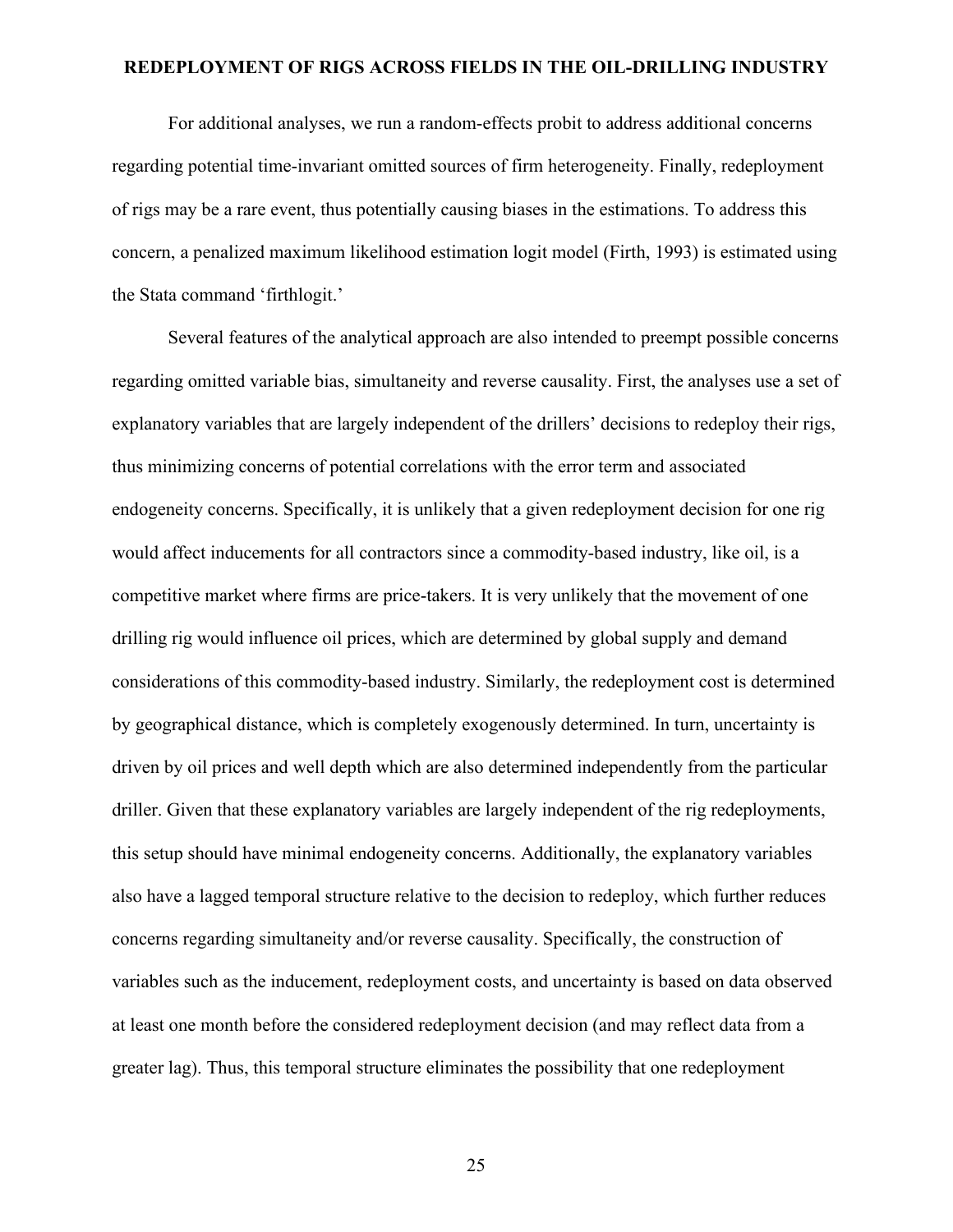decision of a rig could influence the values of the explanatory variables. Also, the analyses incorporate a set of control variables related to the rig and the field, as well as fixed effects associated with year and firm to minimize omitted variable bias concerns.

## **Empirical results**

Table 1 reports descriptive statistics and a correlation matrix associated with the full sample in the analyses. Accordingly, the summary statistics reflect information for both realized and nonrealized redeployment dyads. Across all rigs in the sample, 62% (*i.e*., 840 rigs) are redeployed at least once, while the rest do not experience redeployment anywhere and remain strictly in their home market. Within the set that are redeployed, 41% are redeployed just once (*i.e*., 344 rigs), 28% are redeployed twice (*i.e*., 235 rigs), 19% are redeployed three times (*i.e*., 159 rigs), and the rest, 12% (*i.e*., 102 rigs), are redeployed more than three times. A possible concern regarding multicollinearity is checked with inspection of variance inflation factors (VIFs). All values are at reasonable levels below 10 with a max VIF value of 3.55 and mean VIF value of 2.02. The correlation table provides preliminary support for the predictions of how the inducement, the redeployment cost, and uncertainty impact the redeployment choice. A target well site being chosen for redeployment is positively correlated with the inducement (*cf.* Hypothesis 1) and uncertainty (*cf.* Hypothesis 3). Also, such redeployment is negatively correlated with the redeployment cost (*cf*. Hypothesis 2). While the simple correlations give encouraging preliminary results, the theoretical predictions are further subjected to multivariate analyses.

## *\*\*\*Insert Table 1 about here\*\*\**

Table 2 presents multivariate models that provide evidence supporting the effects that the inducement, the redeployment cost, and uncertainty have on redeployment of rigs. Column 1 reports the baseline model with only the control variables. In Column 2, the estimated coefficient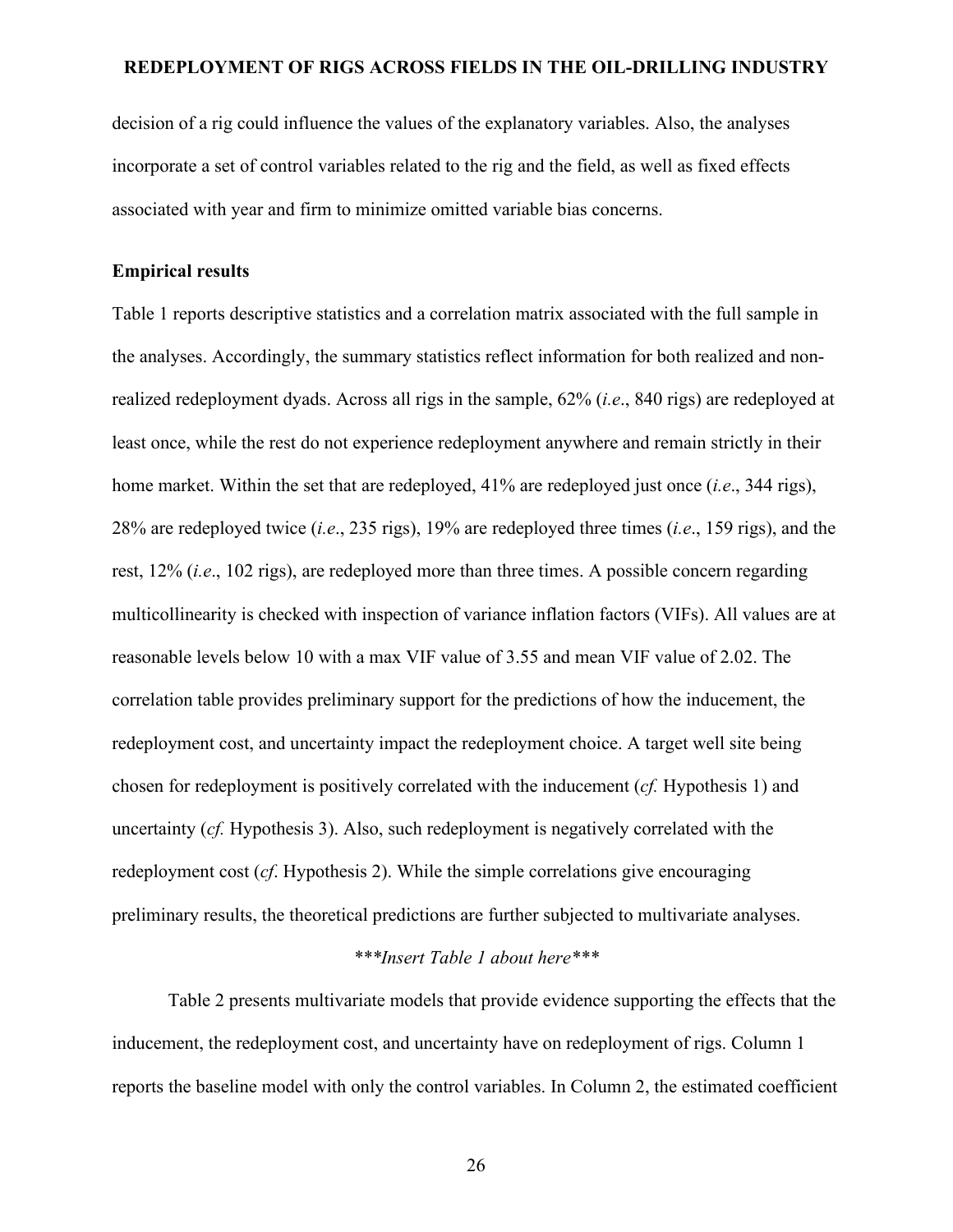for the inducement is positive and significant ( $p=.006$ ), thus corroborating Hypothesis 1. A 10% increase in the inducement for redeploying a rig from its original well site to a target well site increases the likelihood of redeployment by about 11%. In Column 3, the coefficient on the redeployment cost is negative and significant ( $p=.002$ ), which is consistent with Hypothesis 2. A 10% increase in the cost of redeploying a rig from its original well site to the target well site decreases the likelihood of redeployment by about 42%. In Column 4, the coefficient on uncertainty is positive and significant ( $p=.004$ ), thus providing support to Hypothesis 3. A 10% increase in uncertainty increases the likelihood of redeployment by about 30%. Column 5 shows the results for the full model with all three main predictors included and continues to support the three predictions. Finally, how the effect of inducement on redeployment is moderated by uncertainty is examined in Column 6. That column reports that the coefficient on the inducement is positive and significant ( $p=0.01$ ), while the coefficient on the interaction effect of the inducement and uncertainty is negative and significant ( $p=018$ ), thus supporting Hypothesis 4.

## *\*\*\*Insert Table 2 about here\*\*\**

To illustrate the interaction that is involved in Hypothesis 4, Figure 4 presents the marginal effect of the inducement along with 95% confidence intervals across various levels of uncertainty. The nonlinearity of probit models that affect interpretation of interaction effects is accommodated by following existing recommendations (Hoetker, 2007; Zelner, 2009). Figure 4 demonstrates a pattern that is entirely consistent with Hypothesis 4. Specifically, the positive marginal effect of inducement declines with the increase in uncertainty. Thus, uncertainty indeed suppresses the effect of the inducement on the odds of the rig redeployment. As described above, this happens because uncertainty makes *future* redeployment of the rig more attractive even in the presence of a *current* advantage in revenue on the alternative well over the original well.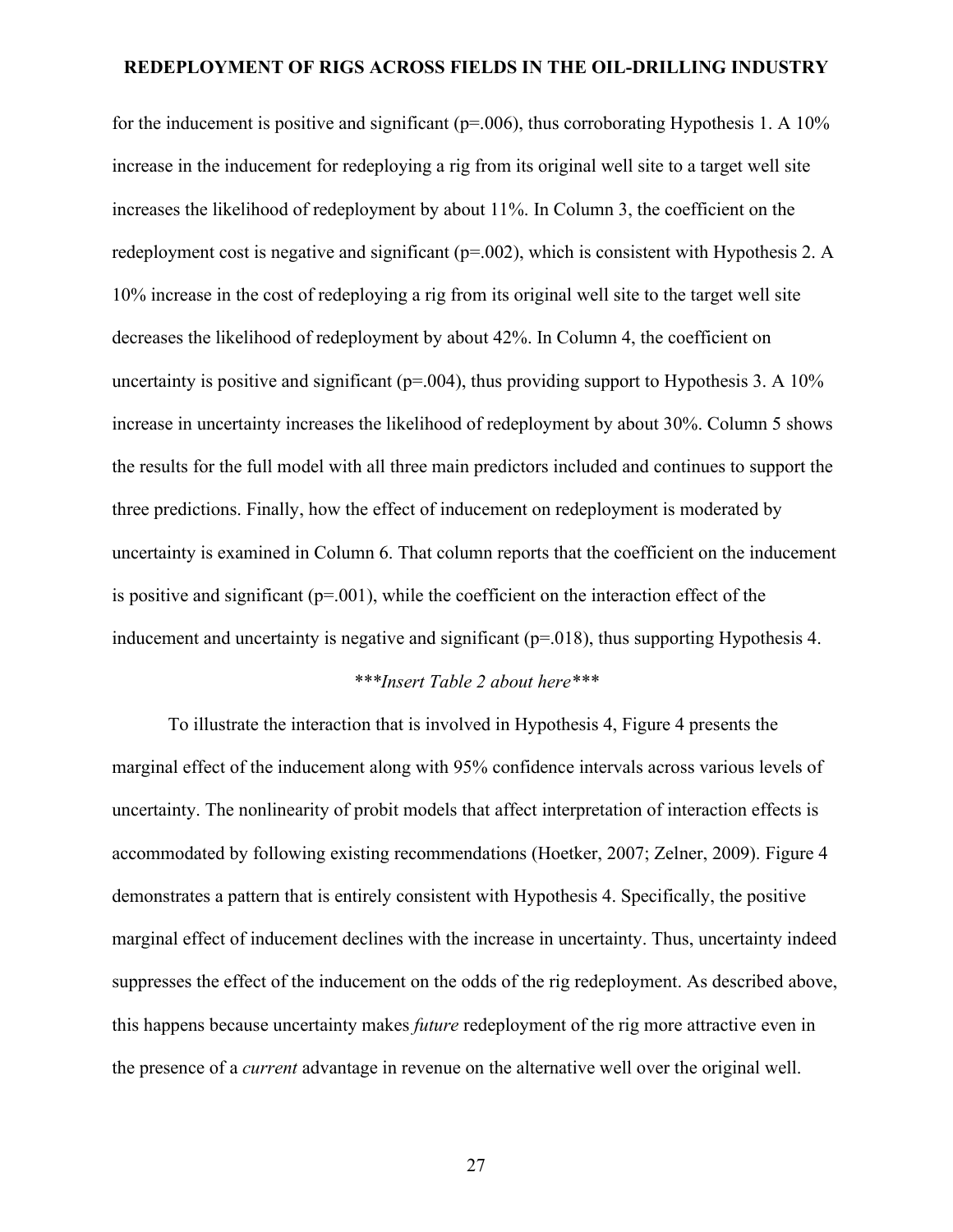*\*\*\*Insert Figure 4 about here\*\*\**

#### *Additional robustness checks*

A series of additional robustness checks is run to further increase confidence in the results and interpretations. One robustness check was undertaken with regard to the constructed choice set that a firm faces. Instead of using the full choice set, alternative sets of counterfactual observations were generated and used in the analyses. In particular, different subsets of unrealized dyads were randomly picked from the original full choice set, thus reducing the choice set for a given rig. Specifically, for each realized dyad of a given rig, 50 unrealized dyads of potential unselected targets were randomly used. This exercise was also repeated with 30 unrealized dyads. With these different random subsamples, results very similar to those reported here were obtained. These supplementary results are reported in Table 3 where Columns 2 and 4 focus on the full model specification for these randomly picked unrealized dyads of 50 and 30, respectively.

#### *\*\*\*Insert Table 3 about here\*\*\**

In addition, for each chosen alternative well, a matched sample of unchosen wells with characteristics similar to the selected well was created (matched by their size, complexity, and type of crude oil produced). This matching approach better accommodates systematic differences between the selected well and potential non-selected target wells. If any systematic differences existed between the selected and these other target wells, then potential confounding factors could interfere with the diagnosis of the effects of the inducement, of the redeployment cost, and of uncertainty on redeployment. Specifically, a coarsened exact matching (CEM) technique was used to find an appropriate unselected target well for each selected target well. Using such a matching technique essentially preprocesses the full choice sample by keeping those unrealized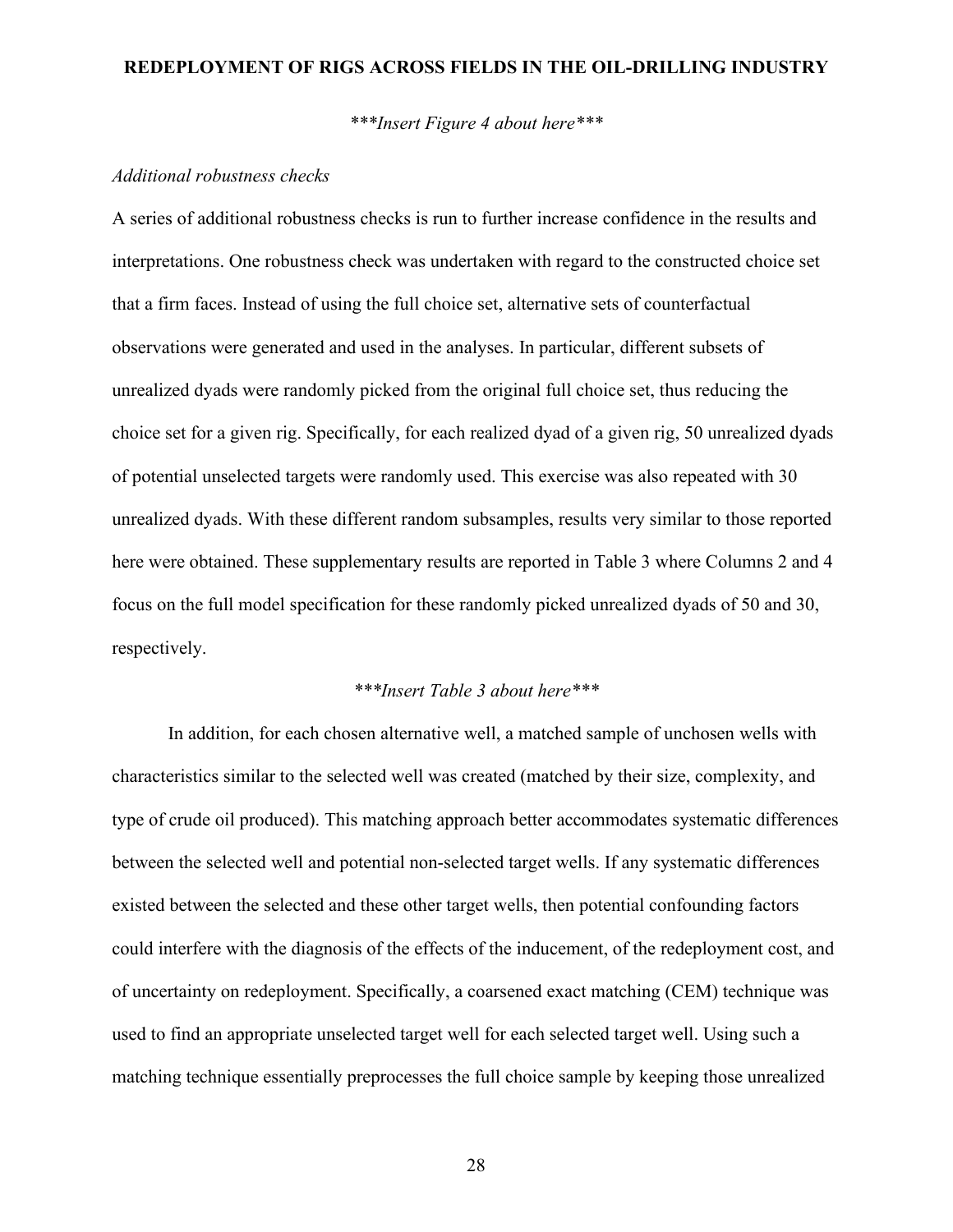target wells that match and pruning, or dropping from the sample, those unrealized target wells that do not match. As a result of matching, the new sample consists of the 108,281 observations that were realized redeployment dyads (*i.e*., unchanged from the original sample) and 526,461 unrealized dyads (*i.e*., pruned from 1,972,391 in the original sample). The remaining data have better 'balance' between the two groups—the improvement in the data after CEM is typically less model dependence, lower bias, and increased efficiency (Iacus, King, & Porro, 2012; King & Zeng, 2006). Using the retained matched data sample, the CEM approach enables the main parametric estimation model of choice, which for the present analysis is rerunning the conditional probit model. As Column 6 in Table 3 shows for the full model specification, all the four hypotheses continue to be corroborated using CEM.

Finally, the predictions were tested using a random-effects probit model to further account for focal firm omitted heterogeneity; the results of these estimations are similar to the reported above. Given that many dyads do not involve redeployment, another concern is the possibility that rare events could cause biases in the estimations. Binary models, such as probit, can suffer from small-sample bias in their maximum likelihood estimation. While this bias can emerge from a small absolute number of events, which does not apply in our sample, to mitigate such concerns, a penalized maximum likelihood logit model was estimated following Firth (1993) and using the Stata command 'firthlogit.' The reported results remain robust (results available from the authors upon request).

#### **DISCUSSION**

#### **Contributions and implications**

Resource redeployment, the withdrawal of various resources from their original use combined with their allocation to another use, was introduced to management research by Anand and Singh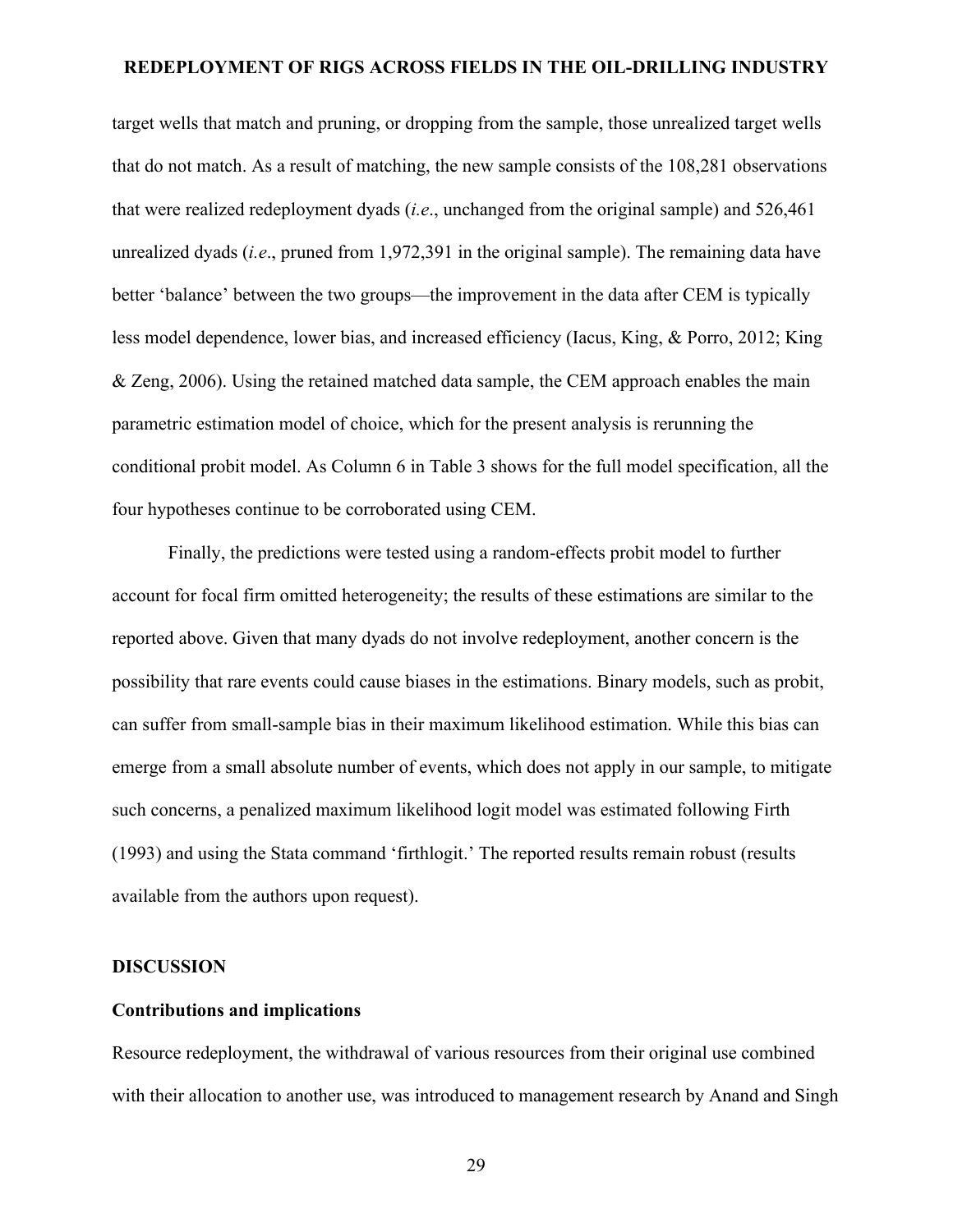(1997). Since then, the phenomenon has been intensely examined both theoretically and empirically, and it has even been featured as a new justification for the performance of diversified, or multi-business, firms. [7](#page-29-0) With this increasing appeal to resource redeployment in management research, this study attempts to resolve two challenges that have persisted in this literature. The first challenge is that resource redeployment was used to study multi-business firms alone, even though it is also available to single-business firms. The second, related challenge is that resource redeployment has been notoriously hard to capture empirically. Accordingly, existing empirical operationalizations were at best consistent with resource redeployment, but potentially captured other resource allocation strategies, thus casting doubt on the extent to which resource redeployment is actually used by firms and on its antecedents.

Therefore, this study theoretically examines resource redeployment in single-business firms, and then empirically demonstrates resource redeployment and its determinants. To elaborate resource redeployment theoretically, this study adapts previous formal models of redeployment in multi-business firms to the context where a single-business firm can redeploy its resources from their current use to a new use. The model demonstrates that such redeployment is monotonically positively affected by the inducement, which is the current performance advantage of the new use over the original use, and by uncertainty in that performance. Resource redeployment is also shown to be monotonically negatively affected by the redeployment cost. In addition to these direct effects, uncertainty negatively moderates the positive effect of the inducement on redeployment. To empirically demonstrate resource redeployment and to test the

<span id="page-29-0"></span><sup>7</sup> The annual rate of referring to resource redeployment explicitly (*i.e.*, excluding cases where it was meant but was named differently) in publications in *Organization Science*, *Strategic Management Journal*, *Academy of Management Journal*, *Academy of Management Review*, *Management Science*, *Administrative Science Quarterly*, *Strategy Science*, *Journal of Management*, *Strategic Management Review*, *Journal of International Business Studies*, *Managerial and Decision Economics*, *Strategic Entrepreneurship Journal*, *Journal of Economic Behavior and Organization*, *Industrial and Corporate Change*, *Journal of Business Venturing*, and *Journal of Management Studies* has grown from 11 in 1997 to 44 in 2021.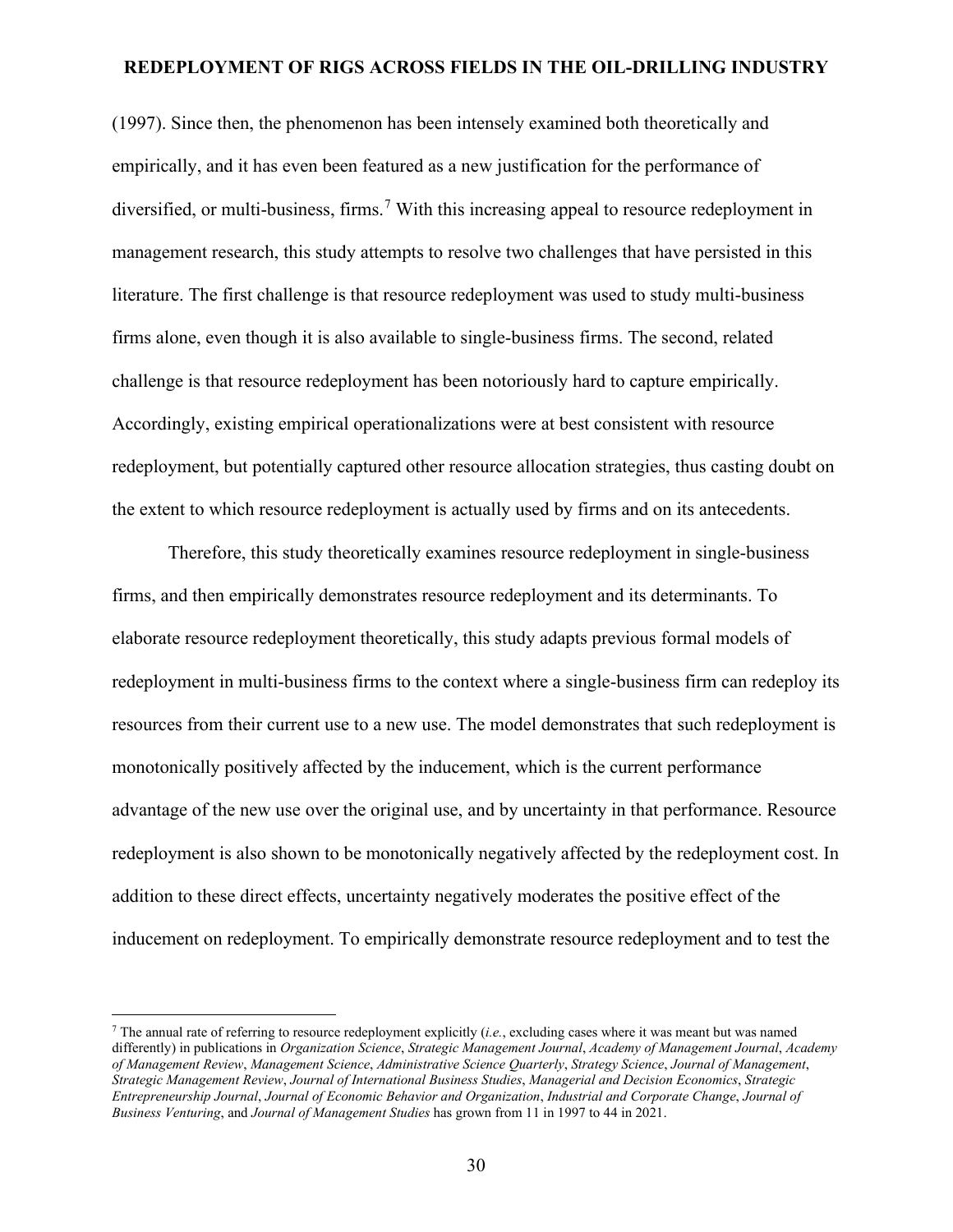four predictions in the context of single-business firms, this study develops a dataset that involves all oil wells drilled in Texas over ten years. The to-be-redeployed resource in this context is the rig that is possessed by a single business firm, an oil-drilling contractor. The contractor can continue to use its rig in the current field or can withdraw the rig from that field and reallocate that rig to another field. The inducement, in this case, is captured by the revenue on the drilling contracts in each field, and the redeployment cost is operationalized as the geographical distance at which the rig needs to be transported to the new field. The empirical tests robustly confirm the four predictions derived with the formal model. Furthermore, in the empirical analysis all the effects are shown to be economically meaningful.

The chief contribution of this study is that it appears to be the first to unambiguously measure redeployment of non-financial resources, which cannot be confused with other resource allocation strategies. Each rig that this study regards as redeployed by an oil drilling contractor to another field is known to have been actually dismantled from the original well, to have been physically moved to a different field, and to have been reassembled on another well. This precise measure of resource redeployment ensures not only that the revealed extent of resource redeployment is credible but also that the diagnosed relationships between such redeployment and its determinants are reliable. In addition, the unique combination of formal theorizing and empirical analysis provides a compelling elaboration and corroboration of the theory of resource redeployment. By reliably detecting redeployment of non-financial resources, this study also goes beyond the context of redeployment of financial capital, which has been considered in research on internal capital markets (Gertner, Scharfstein, and Stein, 1994).

For future research that seeks to study resource redeployment in single-business firms, it might build upon our study in one of several ways. To begin with, it would be valuable to build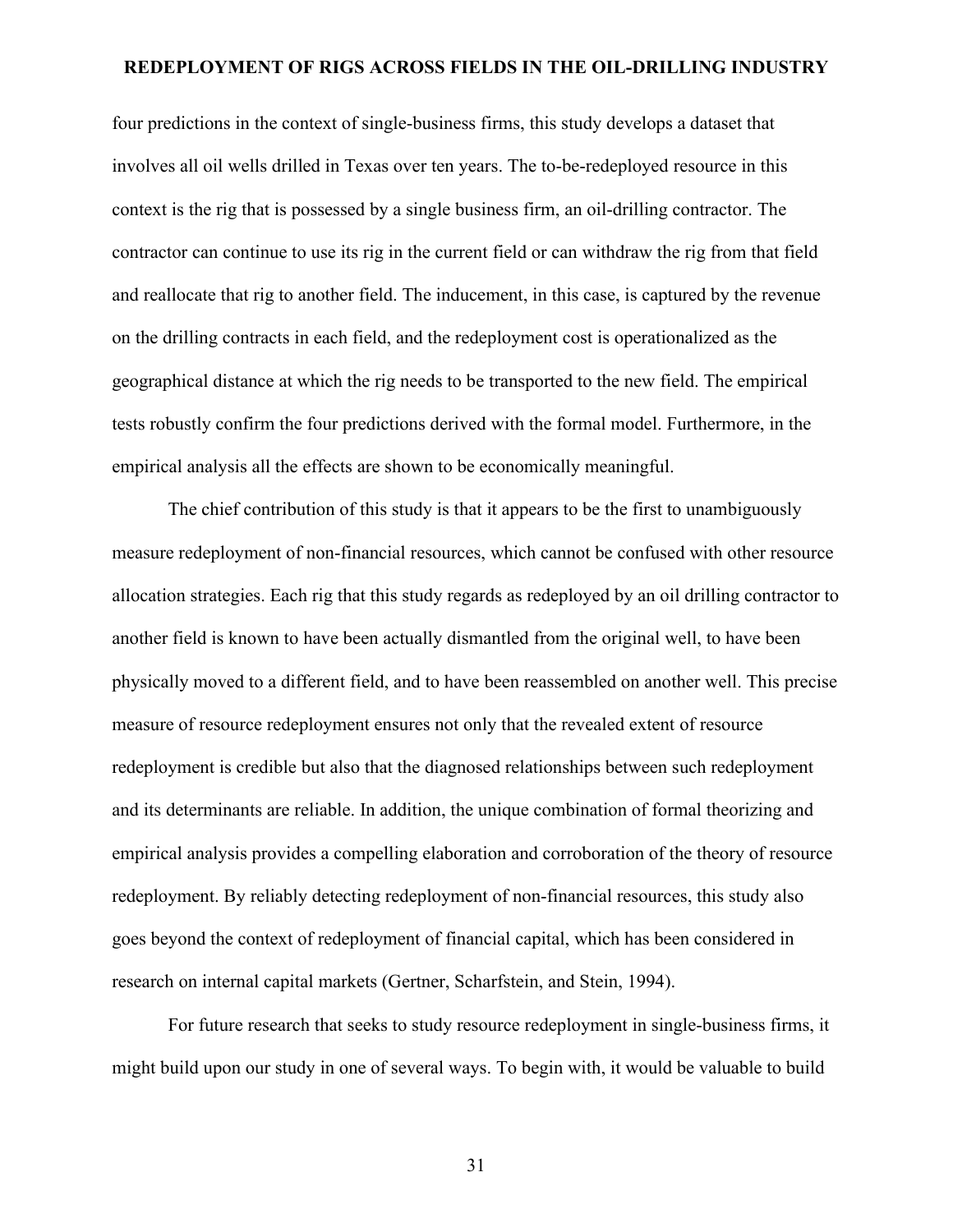up a taxonomy of resource redeployment in these contexts. Whereas resource redeployment across businesses in diversified firms is conceptually clear in the existing literature (Helfat and Eisenhardt, 2004; Sakhartov and Folta, 2015), for single-business firms research might elaborate upon the contexts across which firms are redeploying resources. While we consider the case of geographic locations of oil-drilling rigs, resource redeployment might also occur across generations of products or technologies. Resource redeployment might also happen across organizational units or teams, or it might be defined in associated product market terms (*e.g*., across distribution channels, customer segments, *etc*.). An advantage of our research design is that we can focus on tangible resources (*i.e*., oil drilling rigs), and future research might elaborate upon the redeployment of financial capital and various forms of tangible and intangible resources that firms redeploy.

#### **Limitations and future research directions**

The advantages of the unique dataset and empirical design in this study also present some natural limitations that future research might address. To begin with, it would be valuable to study resource redeployment in single-business firms situated in other industrial contexts to examine further the roles played by inducements, redeployment costs, and uncertainty. In the setting of this study, oil prices play an important role in shaping the uncertainty surrounding the exercise of the redeployment option, but in other contexts it might be that exchange rates or various local demand or supply conditions figure more prominently in such choices, for instance. The present study is focused on the oil-drilling industry in Texas, and it would be valuable to examine such decisions across borders, or to examine how firms make redeployment decisions in very different sectors (*e.g*., service businesses, tech, *etc*.).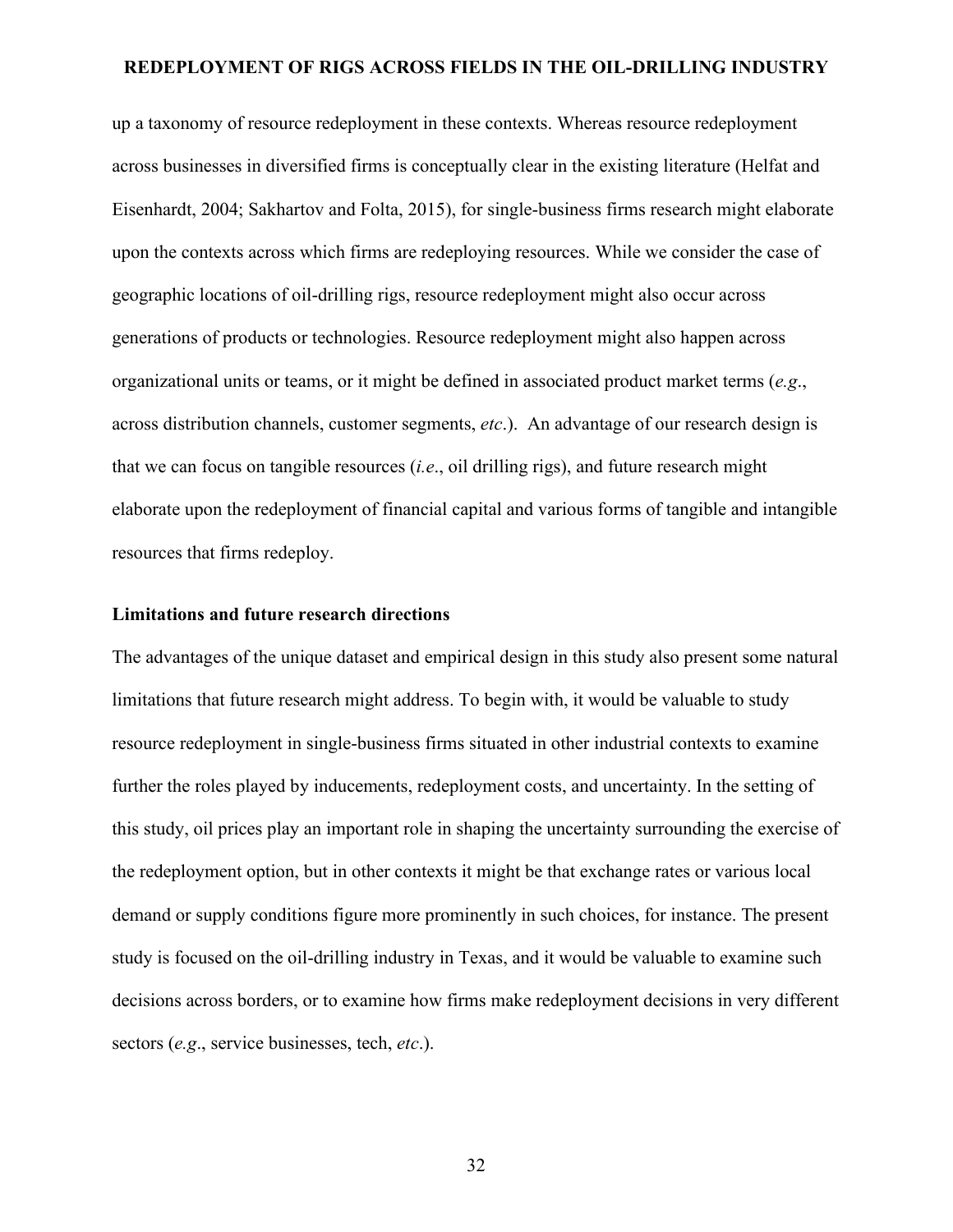While the empirical design in this study isolates redeployment as a resource allocation strategy, future research might also examine other ways in which firms can leverage their resources. These might include boundary of the firm choices such as acquisitions as well as divestitures, among others. Each of these resource allocation choices involves its own advantages and potential demerits, so it would be valuable to analyze resource redeployment from a comparative perspective that accommodates other means of growth and ways of leveraging the firm's tangible and intangible resources.

Because this study has focused on the antecedents of resource redeployment and not its consequences, the study is also ultimately silent on the performance implications of resource redeployment. For example, it would be interesting and valuable to determine whether and when single-business firms derive competitive advantages from their resource redeployment activities, and whether these advantages are unique compared to other means of leveraging or reallocating resources (*e.g*., expanding into a new industry through M&A). Future research could examine the implications of resource redeployment not only for firm profitability, but also for other intermediate outcomes such as innovation and growth.

In studying resource redeployment, the present study has relied on secondary data with all benefits and limitations that such data entail. Primary data would let scholars gather insights into new questions such as whether and when firms consider resource redeployment compared to other resource allocation strategies. Such work could also explore more specific topics such as the potential sets of resource uses that executives consider during decision making and the potential heuristics they draw upon when making resource reallocation decisions. Survey research has proven fruitful on resource redeployment in the context of horizontal acquisitions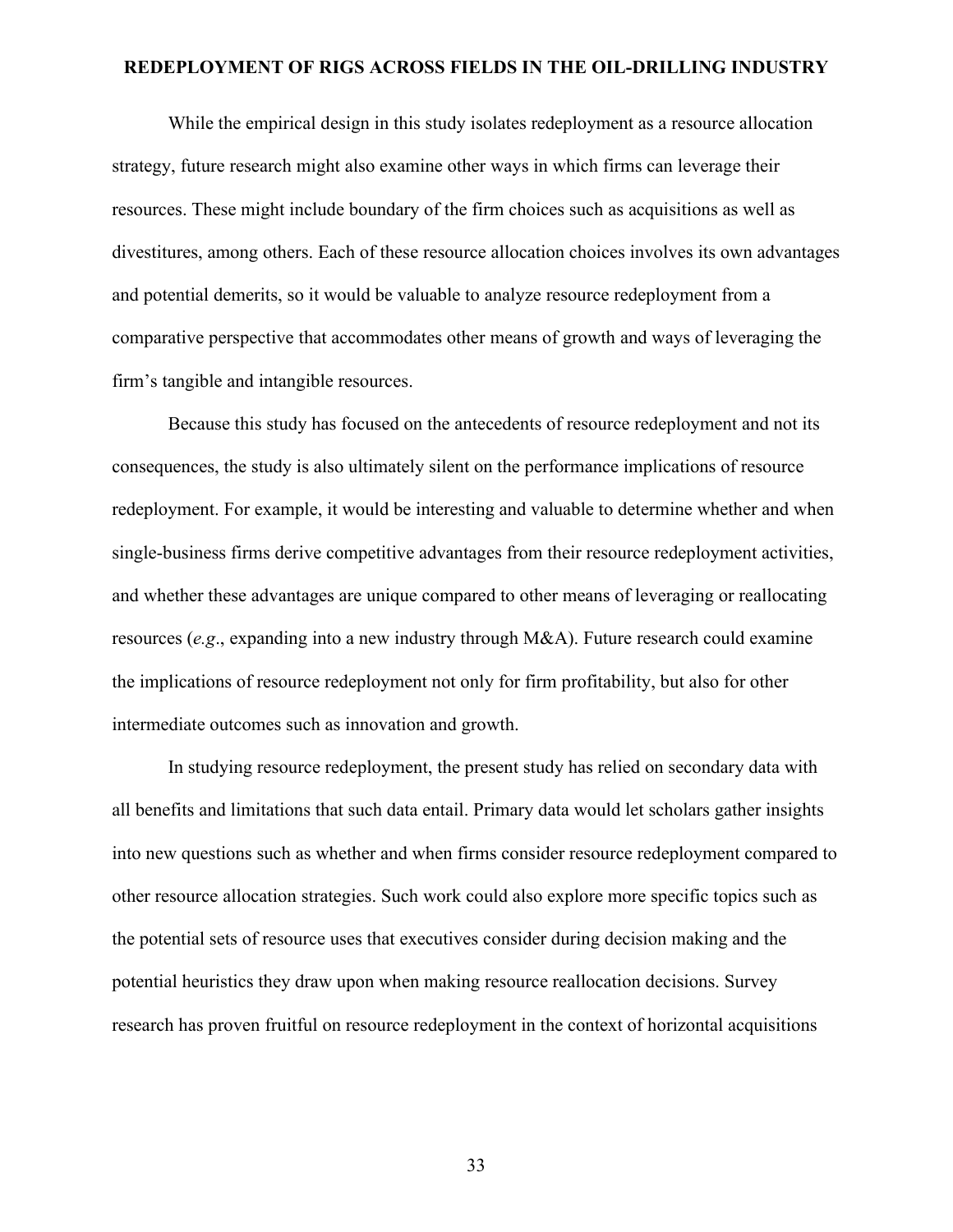(Capron, Dussauge, and Mitchell, 1998), and this research method also holds promise for studying resource redeployment in other contexts, including for single-business firms.

Many of the identified research directions apply to resource redeployment in multibusiness firms in the realm of corporate strategy; but this study also emphasizes that existing empirical research on resource redeployment has focused solely on multi-business firms, so it would be especially valuable to extend this research in new ways to single-business firms. The present study calls for such research with the recognition that data challenges exist for diagnosing resource redeployment in firms, but the study also highlights there are many exciting opportunities to enrich the theory in this new context. Such advances promise to connect ideas surrounding resource redeployment with the competitive strategy literature and new research streams outside of corporate strategy as the traditional domain of resource deployment research. It is hoped that this study encourages new empirical research on resource redeployment and that this research agenda might devote attention to single business firms in the coming years.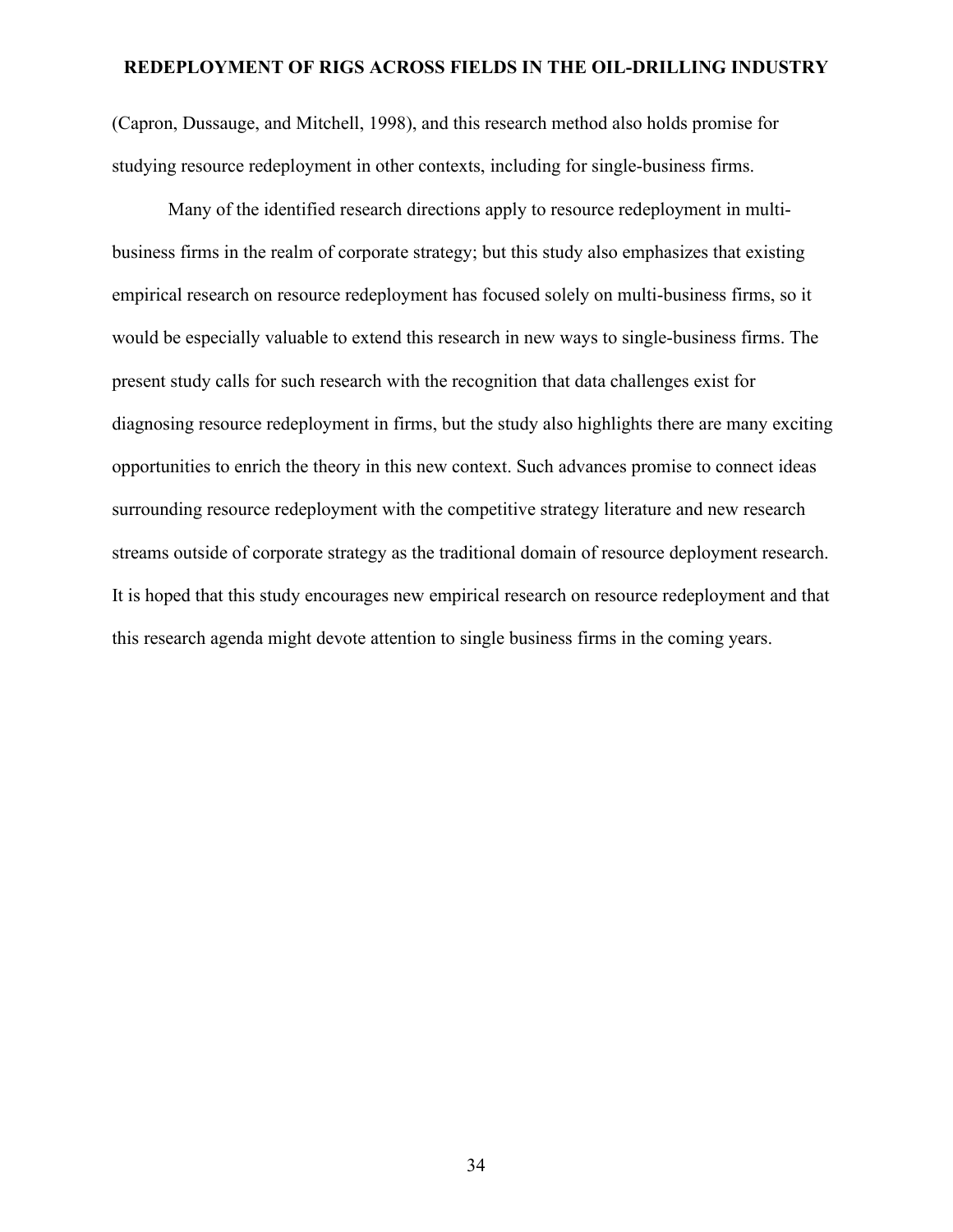## **REFERENCES**

- Ahuja G, Novelli E. 2016. Incumbent responses to an entrant with a new business model: Resource co-deployment and resource re-deployment strategies. In Timothy B. Folta, Constance E. Helfat, Samina Karim (ed.) *Resource Redeployment and Corporate Strategy (Advances in Strategic Management, Volume 35)* Emerald Group Publishing Limited, pp. 125−153.
- Anand J. 2004. Redeployment of corporate resources: A study of acquisition strategies in the US defense industries, 1978–1996. *Managerial and Decision Economics* **25**(6/7): 383–400.
- Anand J, Singh H. 1997. Asset redeployment, acquisitions and corporate strategy in declining industries. *Strategic Management Journal* **18**(S1): 99–118.
- Bellman R. 1957. *Dynamic Programming*. Princeton University Press: Princeton, NJ.
- Bollerslev T. 1986. Generalized autoregressive conditional heteroskedasticity. *Journal of Econometrics* **31**(3): 307−327.
- Boyle PP, Evnine J, Gibbs S. 1989. Numerical evaluation of multivariate contingent claims. *The Review of Financial Studies* **2**(2): 241–250.
- Capron L, Dussauge P, Mitchell W. 1998. Resource redeployment following horizontal acquisitions in Europe and North America, 1988–1992. *Strategic Management Journal* **19**(7): 631–661.
- Feldman ER, Sakhartov AV. 2021. Resource redeployment and divestiture as strategic alternatives. *Organization Science*, forthcoming.
- Firth D. 1993. Bias reduction of maximum likelihood estimates. *Biometrika* **80**(1): 27−38.
- [Folta TB,](https://www.emeraldinsight.com/author/Miller%2C+Douglas+J) [Helfat CE, Karim S. 2](https://www.emeraldinsight.com/author/Yang%2C+Hsiao-shan)016. Examining resource redeployment in multi-business firms. In Timothy B. Folta, Constance E. Helfat, Samina Karim (ed.) *Resource Redeployment and Corporate Strategy (Advances in Strategic Management, Volume 35)* Emerald Group Publishing Limited, pp.1–17.
- Gertner RH, Scharfstein DS, Stein JC. 1994. Internal versus external capital markets. *The Quarterly Journal of Economics* **109**(4): 1211−1230.
- Giarratana MS, Santaló J. 2020. Transaction costs in resource redeployment for multiniche firms. *Organization Science* **31**(5): 1159−1175.
- Greene WH. 2003. *Econometric Analysis*. Prentice-Hall: Upper Saddle River, NJ.
- Hawk A, Pacheco-De-Almeida G, Yeung B. 2013. Fast-mover advantages: Speed capabilities and entry into the emerging submarket of Atlantic basin LNG. *Strategic Management Journal* **34**(13): 1531−1550.
- Helfat CE, Eisenhardt KM. 2004. Inter-temporal economies of scope, organizational modularity, and the dynamics of diversification. *Strategic Management Journal* **25**(13): 1217−1232.
- Hoetker G. 2007. The use of logit and probit models in strategic management research: Critical issues. *Strategic Management Journal* **28**(4): 331−343.
- Iacus SM, King G, Porro G. 2012. Causal inference without balance checking: Coarsened exact matching. *Political Analysis* **20**(1): 1−24.
- Kellogg R. 2011. Learning by drilling: Interfirm learning and relationship persistence in the Texas oilpatch. *The Quarterly Journal of Economics* **126**(4): 1961−2004.
- King G, Zeng L. 2006. The dangers of extreme counterfactuals. *Political Analysis* **14**(2): 131−159.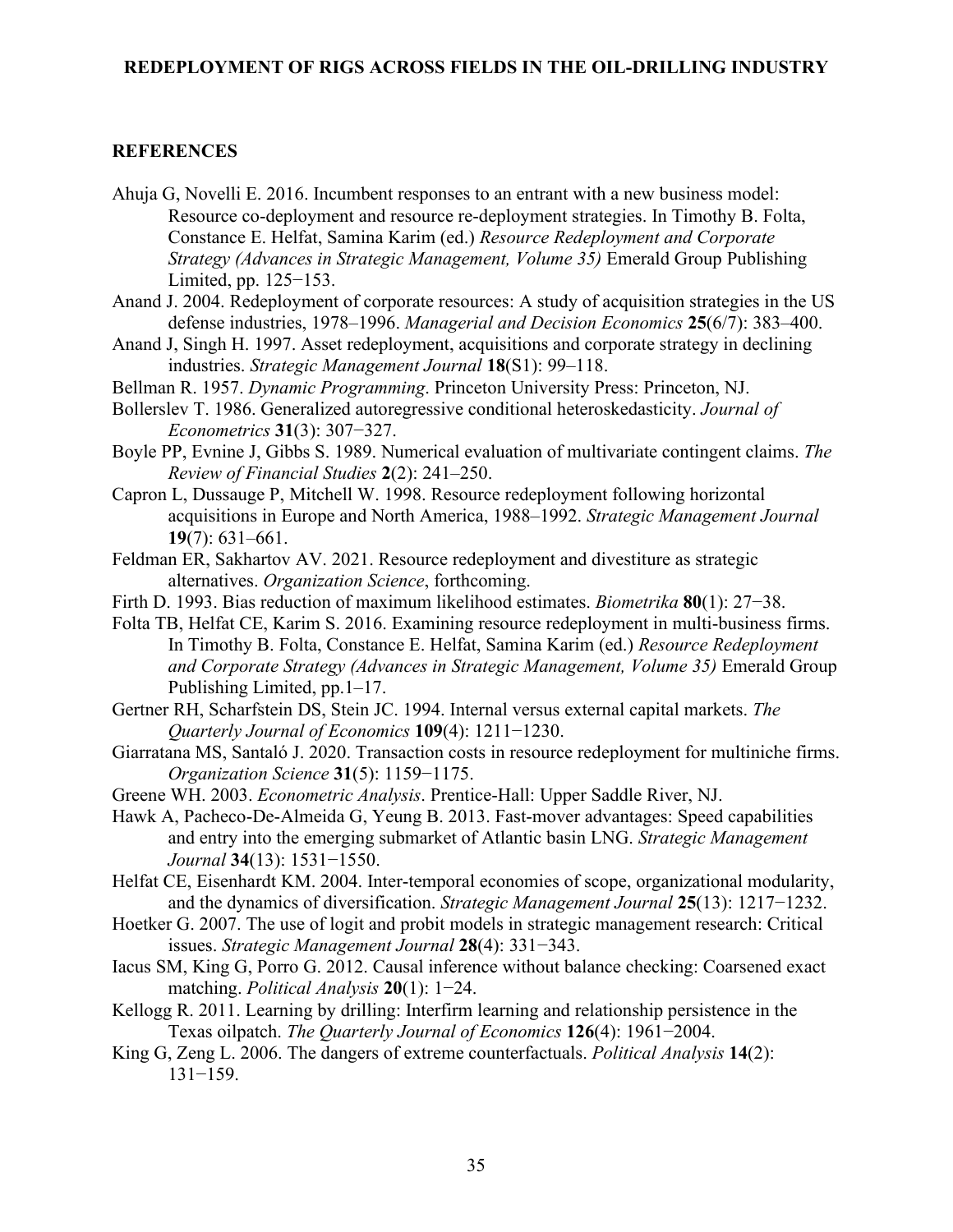- Levinthal DA, Wu B. 2010. Opportunity costs and non‐scale free capabilities: profit maximization, corporate scope, and profit margins. *Strategic Management Journal* **31**(7): 780−801.
- Lieberman MB, Lee GK, Folta TB. 2017. Entry, exit, and the potential for resource redeployment. *Strategic Management Journal* **38**(3): 526–544.
- [Miller DJ,](https://www.emeraldinsight.com/author/Miller%2C+Douglas+J) [Yang HS. 2](https://www.emeraldinsight.com/author/Yang%2C+Hsiao-shan)016. Product turnover: Simultaneous product market entry and exit. In Timothy B. Folta, Constance E. Helfat, Samina Karim (ed.) *Resource Redeployment and Corporate Strategy (Advances in Strategic Management, Volume 35)* Emerald Group Publishing Limited, pp.49–87.
- Morandi Stagni R, Santaló J, Giarratana MS. 2020. Product‐market competition and resource redeployment in multi‐business firms. *Strategic Management Journal* **41**(10): 1799−1836.
- O'Brien J, Folta T. 2009. Sunk costs, uncertainty and market exit: A real options perspective. *Industrial and Corporate Change* **18**(5): 807–833.
- Pacheco-de-Almeida G, Hawk A, Yeung B. 2015. The right speed and its value. *Strategic Management Journal* **36**(2): 159−176.
- Sakhartov, AV. 2017. Economies of scope, resource relatedness, and the dynamics of corporate diversification. *Strategic Management Journal* **38**(11): 2168–2188.
- Sakhartov AV, Folta TB. 2014. Resource relatedness, redeployability, and firm value. *Strategic Management Journal* **35**(12): 1781–1797.
- Sakhartov AV, Folta TB. 2015. Getting beyond relatedness as a driver of corporate value. *Strategic Management Journal* **36**(13): 1939–1959.
- Wu B. 2013. Opportunity costs, industry dynamics, and corporate diversification: Evidence from the cardiovascular medical device industry, 1976–2004. *Strategic Management Journal* **34**(11): 1265–1287.
- Zelner BA. 2009. Using simulation to interpret results from logit, probit, and other nonlinear models. *Strategic Management Journal* **30**(12): 1335−1348.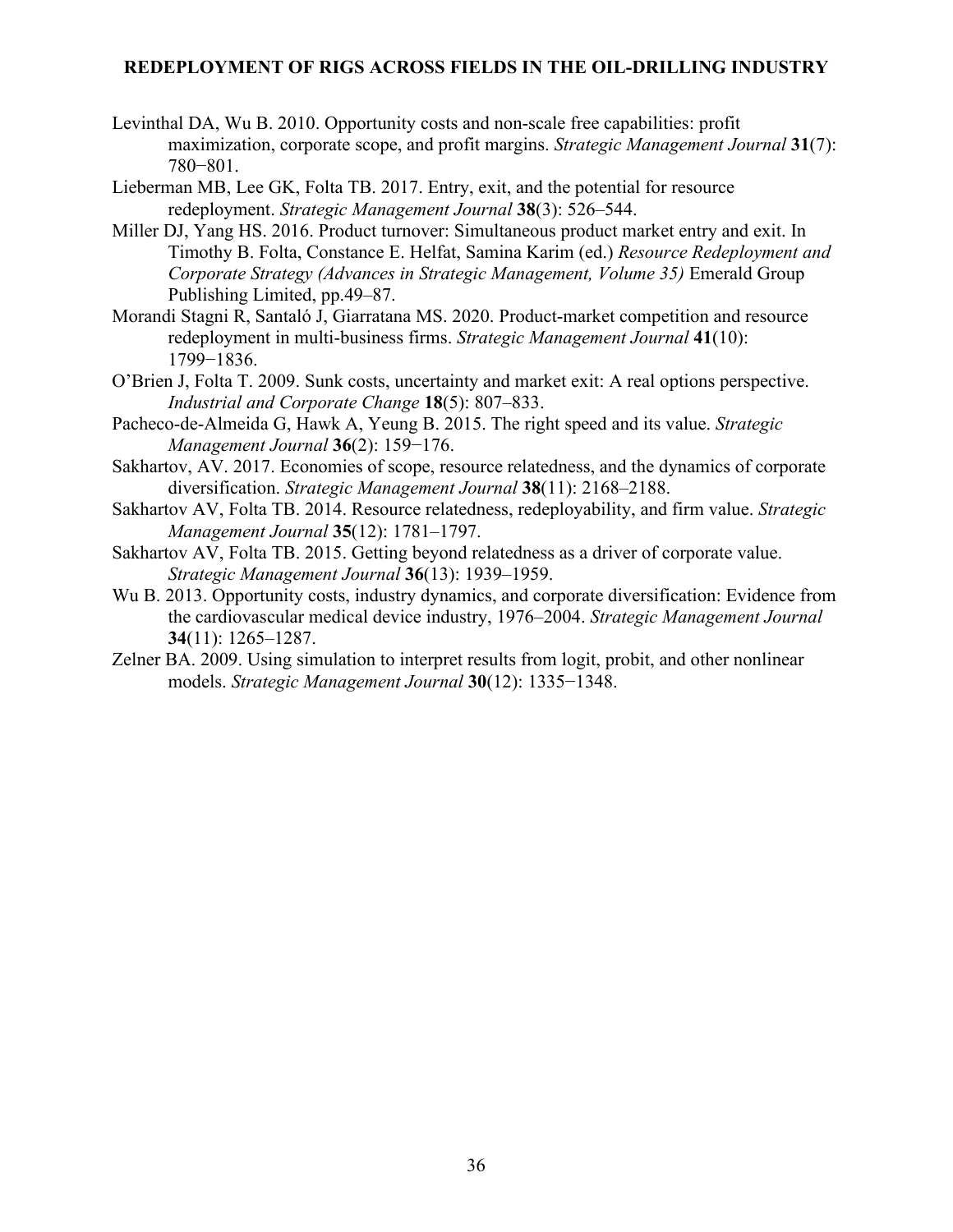|                                |         | 2       | 3       | 4     | 5       | 6       | 7       | 8        | 9       | 10      | 11    |
|--------------------------------|---------|---------|---------|-------|---------|---------|---------|----------|---------|---------|-------|
| 1. Redeployed                  |         |         |         |       |         |         |         |          |         |         |       |
| 2. Inducement                  | 0.09    |         |         |       |         |         |         |          |         |         |       |
| 3. Redeployment cost           | $-0.06$ | $-0.01$ |         |       |         |         |         |          |         |         |       |
| 4. Uncertainty                 | 0.08    | 0.00    | 0.01    |       |         |         |         |          |         |         |       |
| 5. Focal well complexity       | 0.03    | 0.03    | 0.17    | 0.00  |         |         |         |          |         |         |       |
| 6. Target well complexity      | $-0.02$ | $-0.01$ | $-0.01$ | 0.00  | 0.00    |         |         |          |         |         |       |
| 7. Rig field experience        | $-0.01$ | $-0.00$ | 0.00    | 0.01  | 0.00    | $-0.01$ |         |          |         |         |       |
| 8. Rig performance             | $-0.01$ | $-0.02$ | $-0.00$ | 0.00  | $-0.25$ | 0.00    | 0.13    |          |         |         |       |
| 9. Rig profit                  | $-0.03$ | $-0.03$ | $-0.02$ | 0.02  | $-0.04$ | 0.01    | 0.20    | 0.16     |         |         |       |
| 10. Focal competitive density  | 0.01    | 0.01    | 0.01    | 0.00  | $-0.03$ | 0.00    | $-0.01$ | 0.04     | $-0.23$ |         |       |
| 11. Target competitive density | $-0.03$ | $-0.05$ | 0.00    | 0.01  | 0.00    | 0.05    | $-0.02$ | $0.00\,$ | 0.02    | $-0.01$ |       |
| VIF (mean VIF $= 2.019$ )      | 1.38    | 1.76    | 1.89    | 1.54  | 3.55    | 2.32    | 1.61    | 1.29     | 1.82    | 2.56    | 2.49  |
| Mean                           | 0.0136  | 1.190   | 218.4   | 0.502 | 2.001   | 1.905   | 54.12   | 0.499    | 17.49   | 13.05   | 14.50 |
| S.D.                           | 0.116   | 1.465   | 96.58   | 0.29  | 0.819   | 0.786   | 31.45   | 3.751    | 29.4    | 7.768   | 8.652 |

# **Table 1. Correlations and summary statistics**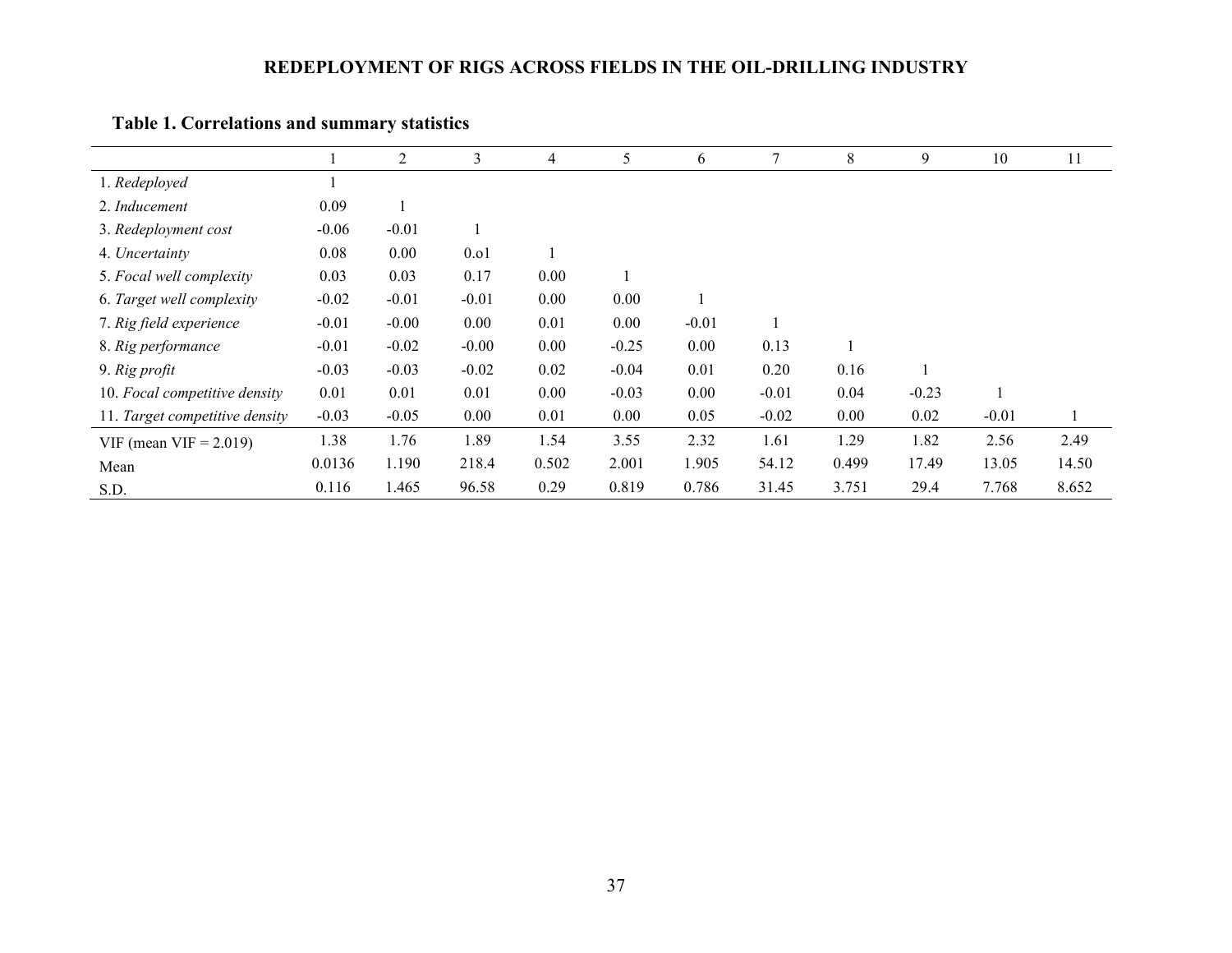| <b>Conditional Probit Model</b> | DV: Redeployed |        |            |        |             |        |             |        |            |        |            |        |
|---------------------------------|----------------|--------|------------|--------|-------------|--------|-------------|--------|------------|--------|------------|--------|
|                                 | (1)            | (2)    |            |        | (3)         |        | (4)         |        | (5)        |        | (6)        |        |
| Constant                        | $-2.599$       | (.036) | $-2.228$   | (.031) | $-2.406$    | (.033) | $-2.195$    | (.030) | $-2.063$   | (.027) | $-2.094$   | (.034) |
|                                 | (1.240)        |        | (1.025)    |        | (1.127)     |        | (1.014)     |        | (.931)     |        | (.981)     |        |
| Target competitive density      | $-0.0024$      | (.531) | $-0.0023$  | (.517) | $-0.0022$   | (.524) | $-0.0019$   | (.519) | $-0.0020$  | (.509) | $-0.0018$  | (.506) |
|                                 | (.0038)        |        | (.0032)    |        | (.0034)     |        | (.0031)     |        | (.0028)    |        | (.0028)    |        |
| Focal competitive density       | 0.0042         | (.349) | 0.0033     | (.332) | 0.0037      | (.341) | 0.0033      | (.335) | 0.0031     | (.324) | 0.0029     | (.329) |
|                                 | (.0045)        |        | (.0034)    |        | (.0039)     |        | (.0034)     |        | (.00302)   |        | (.00302)   |        |
| Rig profit                      | $-0.0025$      | (.028) | $-0.0022$  | (.037) | $-0.0021$   | (.032) | $-0.0018$   | (.038) | $-0.0016$  | (.042) | $-0.0015$  | (.058) |
|                                 | (.0012)        |        | (.0012)    |        | (.0011)     |        | (.0009)     |        | (.0008)    |        | (.0008)    |        |
| Rig performance                 | $-0.0043$      | (.624) | $-0.0036$  | (.612) | $-0.0039$   | (.618) | $-0.0035$   | (.614) | $-0.0032$  | (.605) | $-0.0031$  | (.620) |
|                                 | (.0088)        |        | (.0007)    |        | (.0078)     |        | (.0069)     |        | (.0062)    |        | (.0063)    |        |
| Rig field experience            | $-0.00310$     | (.003) | $-0.00234$ | (.005) | $-0.00271$  | (.004) | $-0.00231$  | (.005) | $-0.00204$ | (.006) | $-0.00203$ | (.007) |
|                                 | (.0001)        |        | (.0008)    |        | (.0009)     |        | (.0008)     |        | (.0007)    |        | (.0007)    |        |
| Target well complexity          | $-0.0080$      | (.058) | $-0.0064$  | (.046) | $-0.0071$   | (.052) | $-0.0063$   | (.047) | $-0.0057$  | (.040) | $-0.0056$  | (.050) |
|                                 | (.0042)        |        | (.0034)    |        | (.0040)     |        | (.0032)     |        | (.0033)    |        | (.0034)    |        |
| Focal well complexity           | 0.0083         | (.033) | 0.0071     | (.022) | 0.0077      | (.027) | 0.0072      | (.023) | 0.0066     | (.017) | 0.0065     | (.024) |
|                                 | (.0039)        |        | (.0031)    |        | (.0035)     |        | (.0032)     |        | (.0028)    |        | (.0029)    |        |
| Inducement                      |                |        | 0.0124     | (.006) |             |        |             |        | 0.0116     | (.001) | 0.0113     | (.001) |
|                                 |                |        | (.0045)    |        |             |        |             |        | (.00362)   |        | (.00343)   |        |
| Redeployment cost               |                |        |            |        | $-0.0026$   | (.002) |             |        | $-0.0015$  | (.004) | $-0.0014$  | (.007) |
|                                 |                |        |            |        | (.0008)     |        |             |        | (.0005)    |        | (.0005)    |        |
| Uncertainty                     |                |        |            |        |             |        | 0.0814      | (.004) | 0.0774     | (.005) | 0.0536     | (.009) |
|                                 |                |        |            |        |             |        | (.0282)     |        | (.0275)    |        | (.0205)    |        |
| Inducement*Uncertainty          |                |        |            |        |             |        |             |        |            |        | $-0.0383$  | (.018) |
|                                 |                |        |            |        |             |        |             |        |            |        | (.0161)    |        |
| Firm FE                         | Yes            |        | Yes        |        | Yes         |        | Yes         |        | Yes        |        | Yes        |        |
| Year FE                         | Yes            |        | Yes        |        | Yes         |        | Yes         |        | Yes        |        | Yes        |        |
| Log-likelihood                  | $-147,889$     |        | $-147,769$ |        | $-146, 119$ |        | $-146, 105$ |        | $-146,078$ |        | $-146,057$ |        |
| Pseudo R-squared                | 0.0120         |        | 0.0125     |        | 0.0236      |        | 0.0231      |        | 0.0238     |        | 0.0240     |        |
| N                               | 2,080,672      |        | 2,080,672  |        | 2,080,672   |        | 2,080,672   |        | 2,080,672  |        | 2,080,672  |        |

## **Table 2. Estimation of the likelihood of redeployment**

Note: The standard errors are reported in parentheses below each coefficient. The *p*-values are reported in parentheses to the right of each coefficient.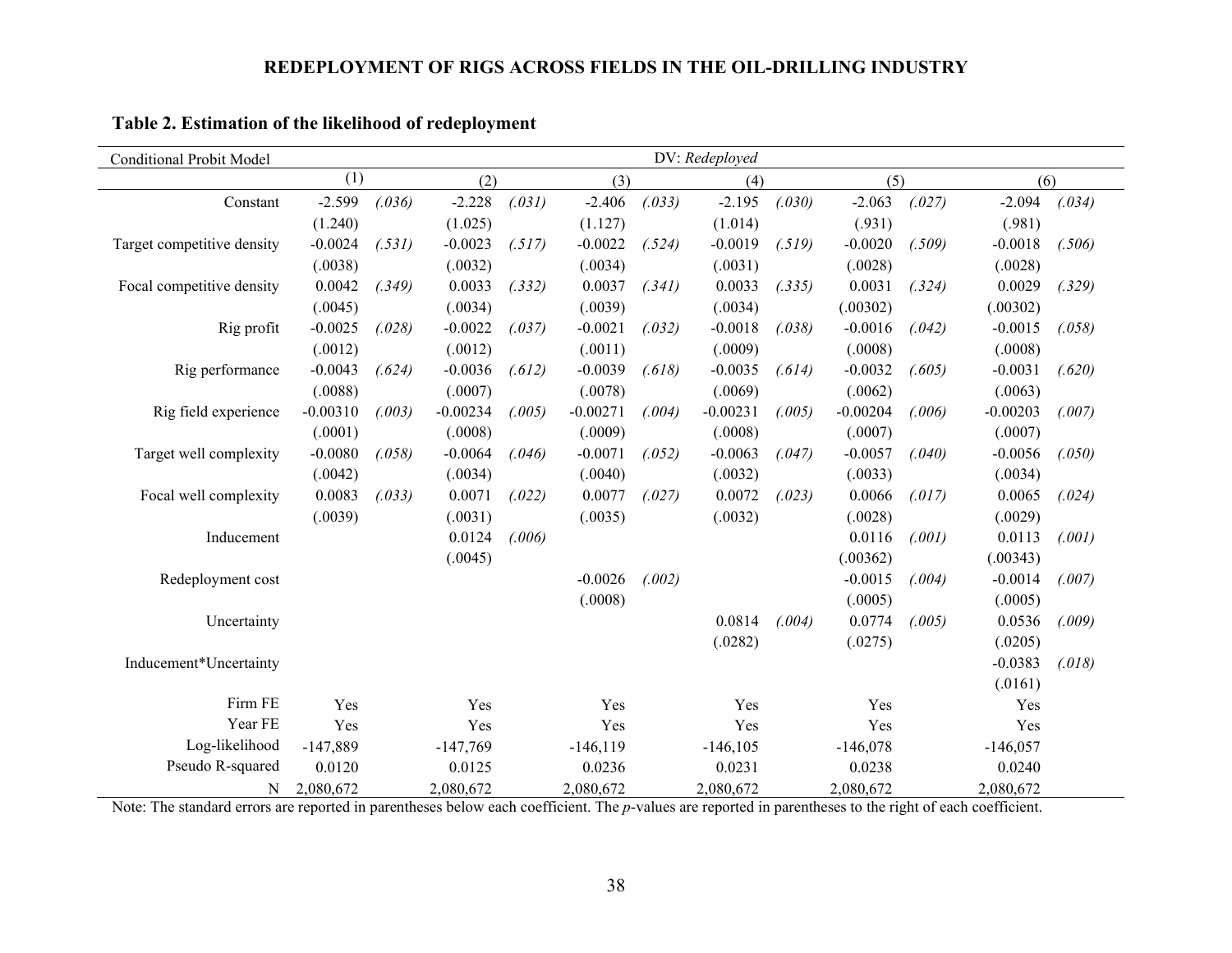| <b>Conditional Probit Model</b> | DV: Redeploy                                  |        |                     |                                               |                        |        |                     |                    |                        |        |                     |        |
|---------------------------------|-----------------------------------------------|--------|---------------------|-----------------------------------------------|------------------------|--------|---------------------|--------------------|------------------------|--------|---------------------|--------|
|                                 | sample of randomly picked 50 unrealized dyads |        |                     | sample of randomly picked 30 unrealized dyads |                        |        |                     | CEM matched sample |                        |        |                     |        |
|                                 | Model 1: controls only                        |        | Model 2: full model |                                               | Model 3: controls only |        | Model 4: full model |                    | Model 5: controls only |        | Model 6: full model |        |
| Constant                        | $-2.807$                                      | (.041) | $-2.751$            | (.042)                                        | $-2.209$               | (.031) | $-2.165$            | (.033)             | $-1.559$               | (.120) | $-1.528$            | (.124) |
|                                 | (1.364)                                       |        | (1.350)             |                                               | (1.024)                |        | (1.015)             |                    | (1.004)                |        | (.994)              |        |
| <b>Target Rival Density</b>     | $-0.00274$                                    | (.521) | $-0.00266$          | (.525)                                        | $-0.00291$             | (.510) | $-0.00282$          | (.515)             | $-0.00405$             | (.409) | $-0.00393$          | (.413) |
|                                 | (.00426)                                      |        | (.00418)            |                                               | (.00442)               |        | (.00433)            |                    | (.0049)                |        | (.00481)            |        |
| <b>Focal Rival Density</b>      | 0.00485                                       | (.341) | 0.0048              | (.369)                                        | 0.00494                | (.365) | 0.00489             | (.393)             | 0.00664                | (.282) | 0.00657             | (.310) |
|                                 | (.00509)                                      |        | (.00535)            |                                               | (.00545)               |        | (.00572)            |                    | (.00617)               |        | (.00647)            |        |
| Rig Profitability               | $-0.00291$                                    | (.020) | $-0.00284$          | (.022)                                        | $-0.00191$             | (.065) | $-0.00185$          | (.061)             | $-0.00356$             | (.016) | $-0.00349$          | (.017) |
|                                 | (.00125)                                      |        | (.00124)            |                                               | (.00103)               |        | (.00099)            |                    | (.00148)               |        | (.00147)            |        |
| Rig Performance                 | $-0.00494$                                    | (.528) | $-0.00484$          | (.531)                                        | $-0.00387$             | (.549) | $-0.00379$          | (.553)             | $-0.00623$             | (.488) | $-0.00611$          | (.490) |
|                                 | (.00783)                                      |        | (.00773)            |                                               | (.00646)               |        | (.00639)            |                    | (.00898)               |        | (.00884)            |        |
| Rig Experience Field            | $-0.00357$                                    | (.002) | $-0.00346$          | (.003)                                        | $-0.00366$             | (.029) | $-0.00355$          | (.039)             | $-0.00485$             | (.008) | $-0.0047$           | (.010) |
|                                 | (.00117)                                      |        | (.00116)            |                                               | (.00167)               |        | (.00172)            |                    | (.00183)               |        | (.00181)            |        |
| Target Well Complexity          | $-0.0094$                                     | (.052) | $-0.0093$           | (.054)                                        | $-0.0071$              | (.079) | $-0.0069$           | (.082)             | $-0.0087$              | (.069) | $-0.0085$           | (.072) |
|                                 | (.0049)                                       |        | (.0048)             |                                               | (.0041)                |        | (.0043)             |                    | (.0048)                |        | (.0047)             |        |
| Focal Well Complexity           | 0.0093                                        | (.038) | 0.0091              | (.040)                                        | 0.0077                 | (.055) | 0.0074              | (.063)             | 0.0043                 | (.082) | 0.0042              | (.085) |
|                                 | (.0046)                                       |        | (.0045)             |                                               | (.0042)                |        | (.0041)             |                    | (.0025)                |        | (.0024)             |        |
| Predictors:                     |                                               |        |                     |                                               |                        |        |                     |                    |                        |        |                     |        |
| Inducement                      |                                               |        | 0.02396             | (.019)                                        |                        |        | 0.00904             | (.008)             |                        |        | 0.0193              | (.016) |
|                                 |                                               |        | (.01022)            |                                               |                        |        | (.00342)            |                    |                        |        | (.00803)            |        |
| <b>Switching Cost</b>           |                                               |        | $-0.00313$          | (.007)                                        |                        |        | $-0.00123$          | (.003)             |                        |        | $-0.00144$          | (.011) |
|                                 |                                               |        | (.00116)            |                                               |                        |        | (.00042)            |                    |                        |        | (.00057)            |        |
| Uncertainty                     |                                               |        | 0.1092              | (.021)                                        |                        |        | 0.2047              | (.015)             |                        |        | 0.1365              | (.009) |
|                                 |                                               |        | (.0472)             |                                               |                        |        | (.0839)             |                    |                        |        | (.0524)             |        |
| Inducement*Uncertainty          |                                               |        | $-0.0601$           | (.001)                                        |                        |        | $-0.0712$           | (.018)             |                        |        | $-0.0383$           | (.023) |
|                                 |                                               |        | (.0186)             |                                               |                        |        | (.0301)             |                    |                        |        | (.0169)             |        |
| Log-likelihood                  | $-162,631$                                    |        | $-158,348$          |                                               | $-181,541$             |        | $-177,692$          |                    | $-131,817$             |        | $-125,726$          |        |
| Pseudo R-squared                | 0.0131                                        |        | 0.0133              |                                               | 0.0082                 |        | 0.0085              |                    | 0.0251                 |        | 0.0259              |        |
| N                               | 1,268,522                                     |        | 1,268,522           |                                               | 852,863                |        | 852,863             |                    | 634,742                |        | 634,742             |        |

## **Table 3. Supplementary analyses estimating the likelihood of redeployment**

Note: The standard errors are reported in parentheses below each coefficient. The *p*-values are reported in parentheses to the right of each coefficient.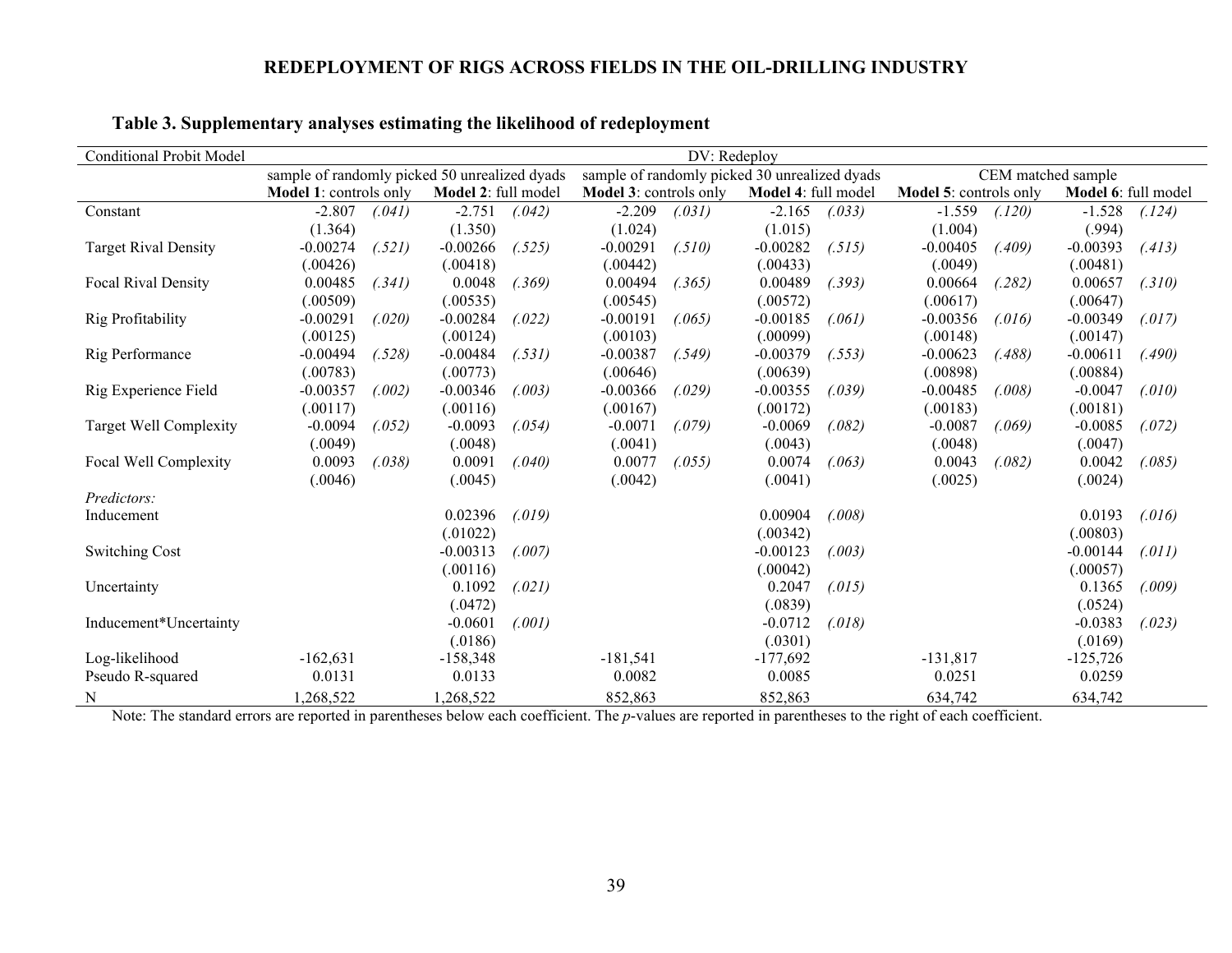

**Figure 1. Implications of inducement and redeployment cost for rig redeployment**



**Figure 2. Implications of uncertainty and redeployment cost for rig redeployment**